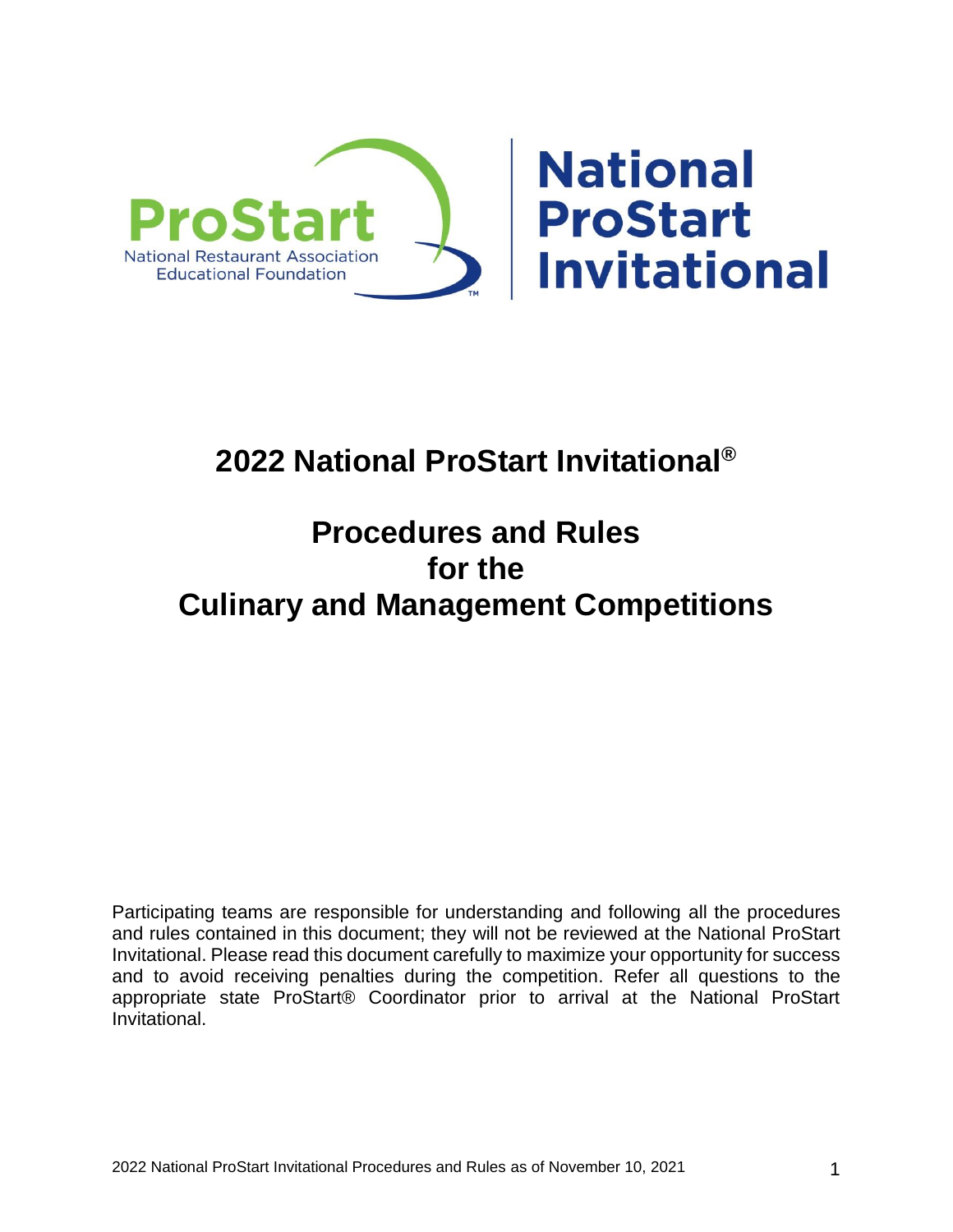# **2022 National ProStart Invitational Procedures and Rules Table of Contents**

# **General**

# **Culinary Competition**

|                                                          | 7              |
|----------------------------------------------------------|----------------|
|                                                          | $\overline{7}$ |
|                                                          | $\overline{7}$ |
|                                                          | 8              |
|                                                          | 9              |
|                                                          | 10             |
|                                                          | 11             |
|                                                          | 11             |
|                                                          | 12             |
|                                                          | 13             |
|                                                          | 14             |
|                                                          | 14             |
|                                                          | 14             |
|                                                          | 15             |
|                                                          | 15             |
|                                                          | 17             |
|                                                          | 17             |
|                                                          | 17             |
|                                                          | 17             |
| <b>Management Competition</b>                            |                |
|                                                          | 28             |
|                                                          | 28             |
|                                                          | 28             |
|                                                          | 29             |
|                                                          | 29             |
|                                                          | 29             |
|                                                          | 29             |
|                                                          | 30             |
|                                                          | 31             |
|                                                          | 31             |
| 2022 National ProStart Invitational Procedures and Rules | $\overline{2}$ |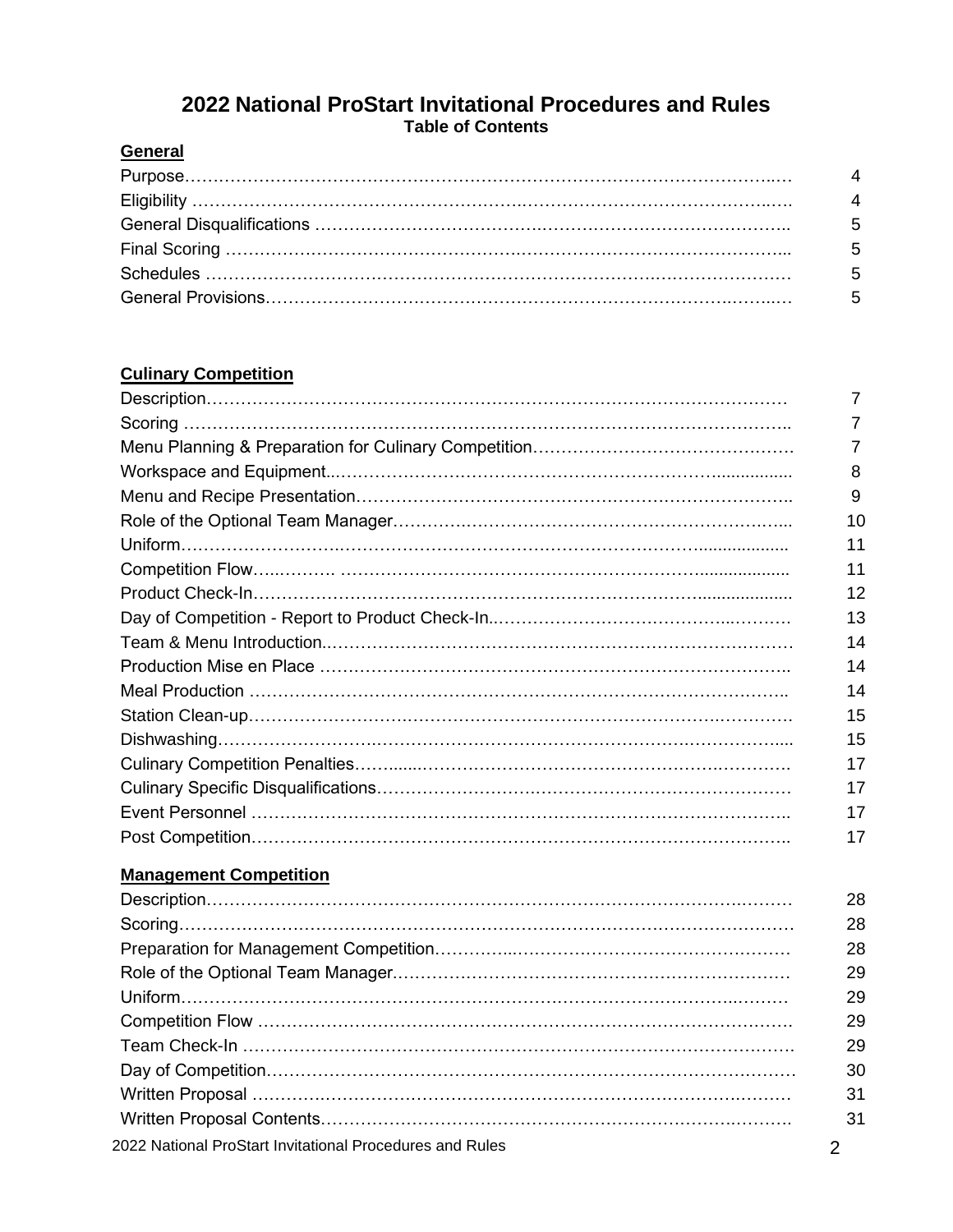| -33  |
|------|
| - 33 |
| - 33 |
| - 33 |
|      |

# **Appendices**

|                                                                      | 18 |
|----------------------------------------------------------------------|----|
|                                                                      | 19 |
|                                                                      | 20 |
|                                                                      | 21 |
|                                                                      | 22 |
|                                                                      | 23 |
|                                                                      | 24 |
|                                                                      | 25 |
| Management Exhibit A - 2022 Location Description- ProStartville, USA | 35 |
|                                                                      | 36 |
|                                                                      | 37 |
|                                                                      | 38 |
|                                                                      | 39 |
|                                                                      | 40 |
|                                                                      | 42 |
|                                                                      | 43 |
|                                                                      | 44 |
|                                                                      | 45 |
|                                                                      | 46 |
| Management Exhibit L - Sample Management Competition Timeline        | 47 |
| Management Exhibit M - Sample Management Competition Score Sheet     | 48 |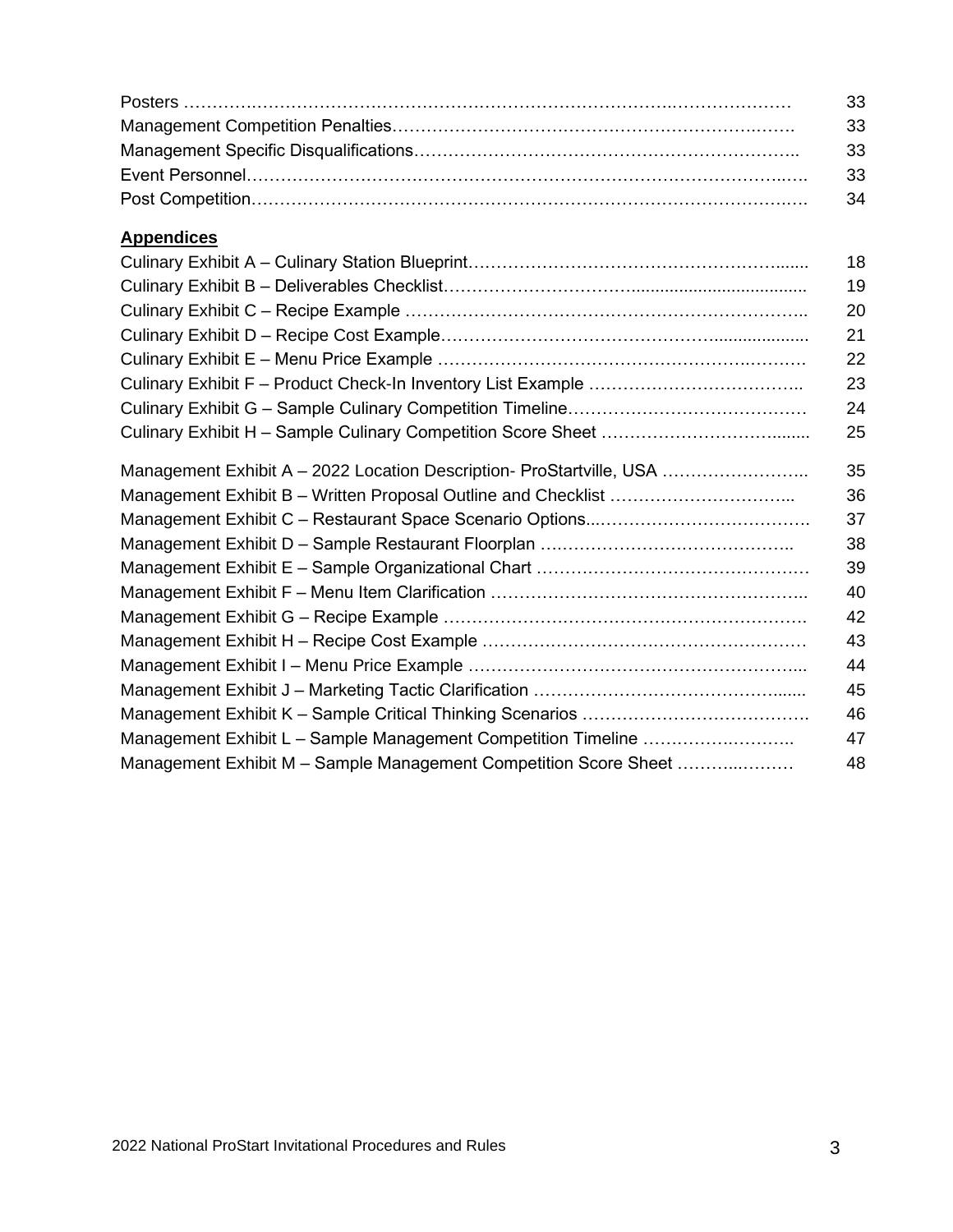## **Purpose**

Students participating at the National ProStart Invitational (NPSI) will demonstrate their knowledge of, passion for, and creativity in the restaurant industry through the Culinary and Management competitions. Participation reinforces the skills and knowledge learned from the ProStart program and the "Foundations of Restaurant Management and Culinary Arts" curriculum.

## **Eligibility**

#### *Students*

- 1. All high school students, currently enrolled in a confirmed ProStart program recognized by the National Restaurant Association Educational Foundation, who have been certified to represent their state, or territory at the national competition by the NRAEF-recognized ProStart Coordinator for that state, territory or region are eligible to compete.
- 2. Students may participate at NPSI as a competitor for only two years, which may be nonconsecutive. For the purposes of NPSI, competitors are defined as active team members (i.e., cooking or presenting) and/or team managers.
- 3. Students may compete in one or both the Culinary and Management teams in any year. Competing on two teams at any one NPSI counts as one year of competition.
- 4. Should state eligibility requirements differ from national eligibility requirements, states MUST ensure their competing teams meet national eligibility requirements prior to the start of NPSI. States/teams that fail to certify they meet the national eligibility requirements are subject to disqualification, regardless of state requirements.

#### *Teams*

- 1. The designated ProStart Coordinator for each NRAEF-recognized ProStart state, or territory may certify one Culinary team and one Management team to represent the state, or territory at NPSI. The same team may compete in both competitions provided the ProStart Coordinator certifies the team for both competitions.
	- a. Participating states, territories, and regions must compete in both categories: Culinary and Restaurant Management.
- 2. Participating teams consist of two (2) to four (4) student team members and one (1) optional team manager, for a maximum total of five (5) students.
	- a. At Nationals, each team is permitted to bring one to two educators and one optional restaurant/foodservice industry mentor. Educators and mentors are not considered members of the team, and as such may not communicate with team members from report time through dismissal.
- 3. The team manager may only step into an active role (i.e., cooking or presenting) if an original team member is injured, sick or otherwise unable to participate. In such cases, the team manager, with Lead Competition Judge and Event Organizer Staff approval, may replace the affected student. Additional team members may not be substituted in the team manager's place or in any other active team role.
- 4. The team manager may also participate in certain defined roles in the competitions. See the rules for details.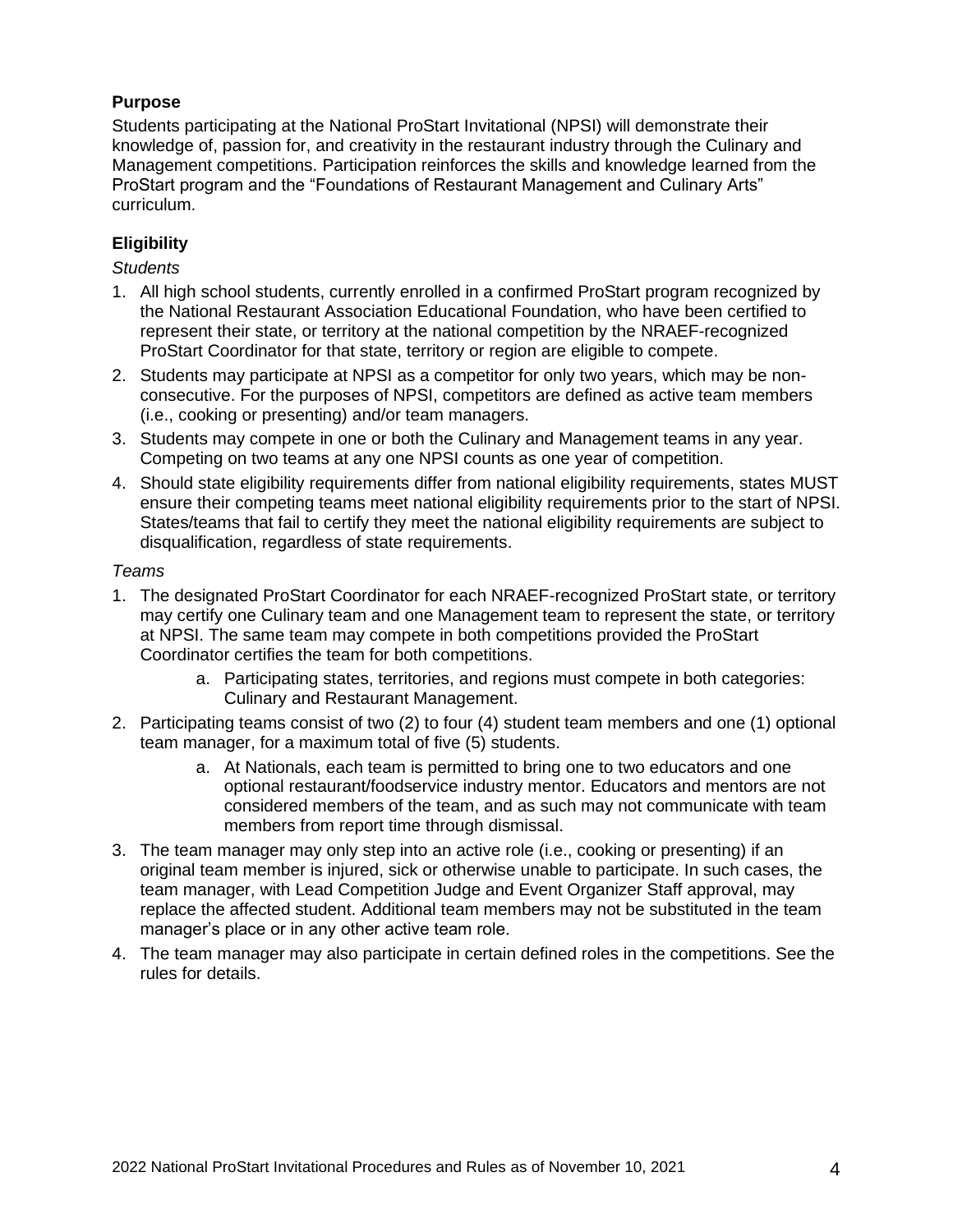#### **General Disqualifications**

- 1. Teams and all associated competitors must be eligible to compete, as defined by the eligibility terms above. Teams found to be ineligible will be disqualified. Additionally, any individual students found to be ineligible will result in complete team disqualification.
- 2. Teams must attend a required Opening Ceremony at a time and place designated by the NRAEF Event Organizers. Teams must check in by the required time on date of arrival or they will be disqualified. The only exception made will be for travel delays beyond the control of the team with appropriate notice to Event Staff.
- 3. Competing students must arrive at the appointed time to compete or they will be disqualified. The only exception made will be for travel delays beyond the control of the team with appropriate notice to Event Staff.
- 4. No team member can receive coaching or any form of communication from anyone, including spectators, educators, mentors, or coaches during the competition from the team's report time until after the competing team receives feedback from the judges (Management) and/or completes dishwashing (Culinary). The determination of what constitutes coaching or communication is solely at the discretion of the NRAEF and the judges. No warnings will be provided; violations will result in immediate team disqualification.
- 5. Misconduct including, but not limited to, any nonprescription drug use, alcohol use, unsportsmanlike conduct, or any activity that is illegal under federal, state or local laws at the event, during competition, during unsupervised free time, during supervised competition social activities or in activities or locations related to the event. Should such alleged misconduct come to the NRAEF's attention, the matter will be investigated as the NRAEF deems appropriate. Any decision as to appropriate action due to misconduct, up to and including team disqualification, is at the sole discretion of the NRAEF and is final.
- 6. Teams must participate in each event segment in the competition or they will be disqualified. For details on competition segments see Culinary and Management rules. Failure to compete in any segment will result in team disqualification.
- 7. By entering into the contest, the student and the team he/she represents accepts all conditions and requirements of the National ProStart Invitational.

#### **Final Scoring**

All judges have been carefully selected by the Event Organizers for their related skills, experience, and expertise. Judges have reviewed the rules in advance of the competition and participated in an orientation and in-person training. By participating in the competitions, each team and its participants acknowledge that while every effort will be made to provide fair and impartial judging, some discretion and subjectivity is present in any judged competition. All decisions and scoring by judges are final. Any questions about scoring should be submitted to the National ProStart Team at [ProStart@nraef.org.](mailto:ProStart@nraef.org)

#### **Schedules**

Competition schedules will be distributed in advance of the event, once all teams have been identified. The schedule will include assigned start and finish times for all competition segments. All schedules are subject to change without notice, but will be communicated out with as much advance notice as possible.

#### **General Provisions**

Teams will be using tools that may cause cuts, burns or injury if not used appropriately. Proper safety techniques must be followed by all team members. No horseplay or unduly hazardous behavior will be allowed or tolerated. The mentors, teachers, chaperones, and families are expected to ensure that the team members comply with all applicable laws, rules and regulations. Team members shall comply with all other written as well as verbal instructions or warnings provided by the Event Organizers.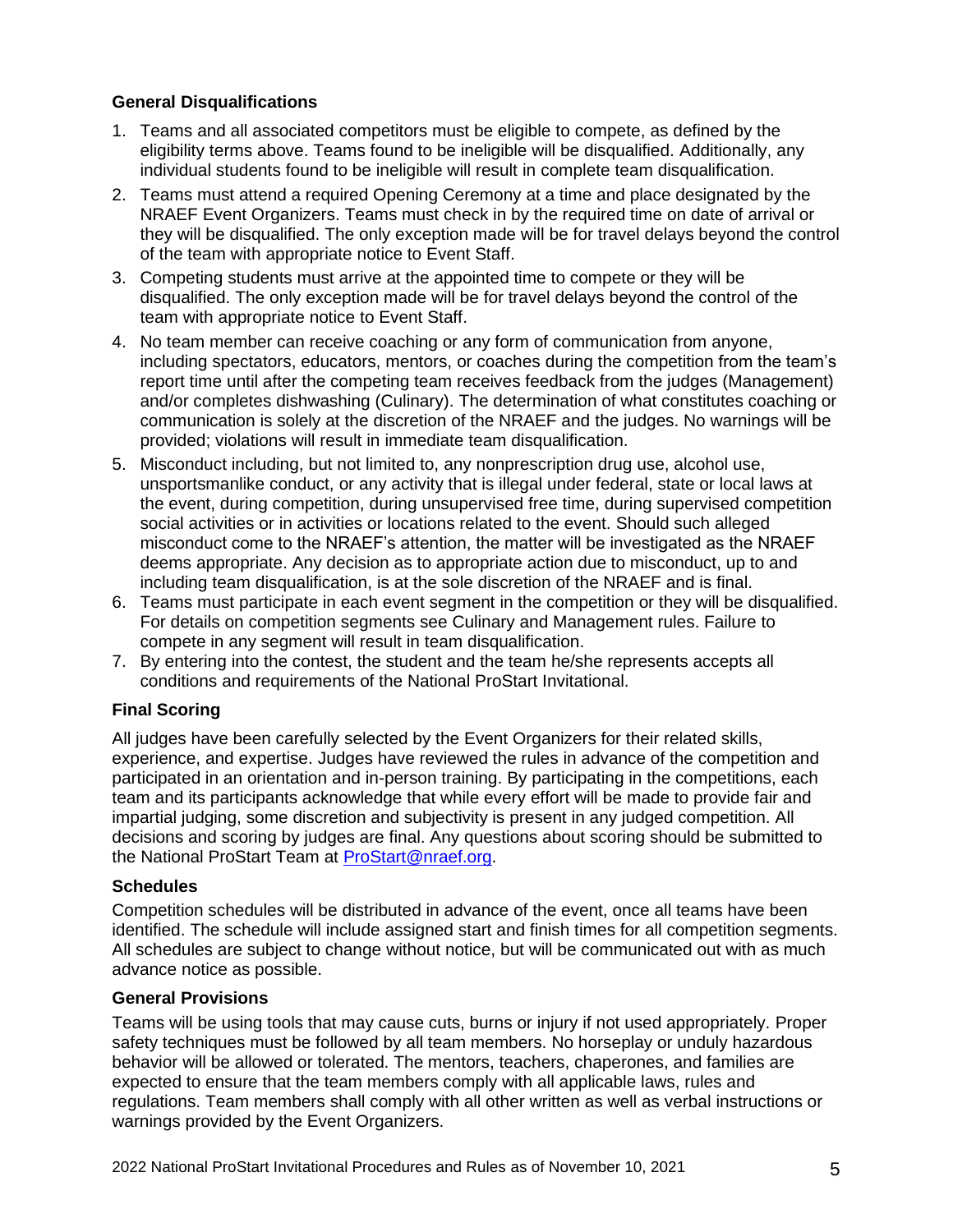## **What's New for 2022**

The following provides a review of information added to the 2022 NPSI rules. Please see below.

#### *Culinary*

- Menu Cost
	- o Maximum menu cost has changed from \$75 to \$125, to accommodate rising food costs (pg. 10)
- Permitted Ingredients
	- o Team-prepared pre-soaked beans (pg. 14)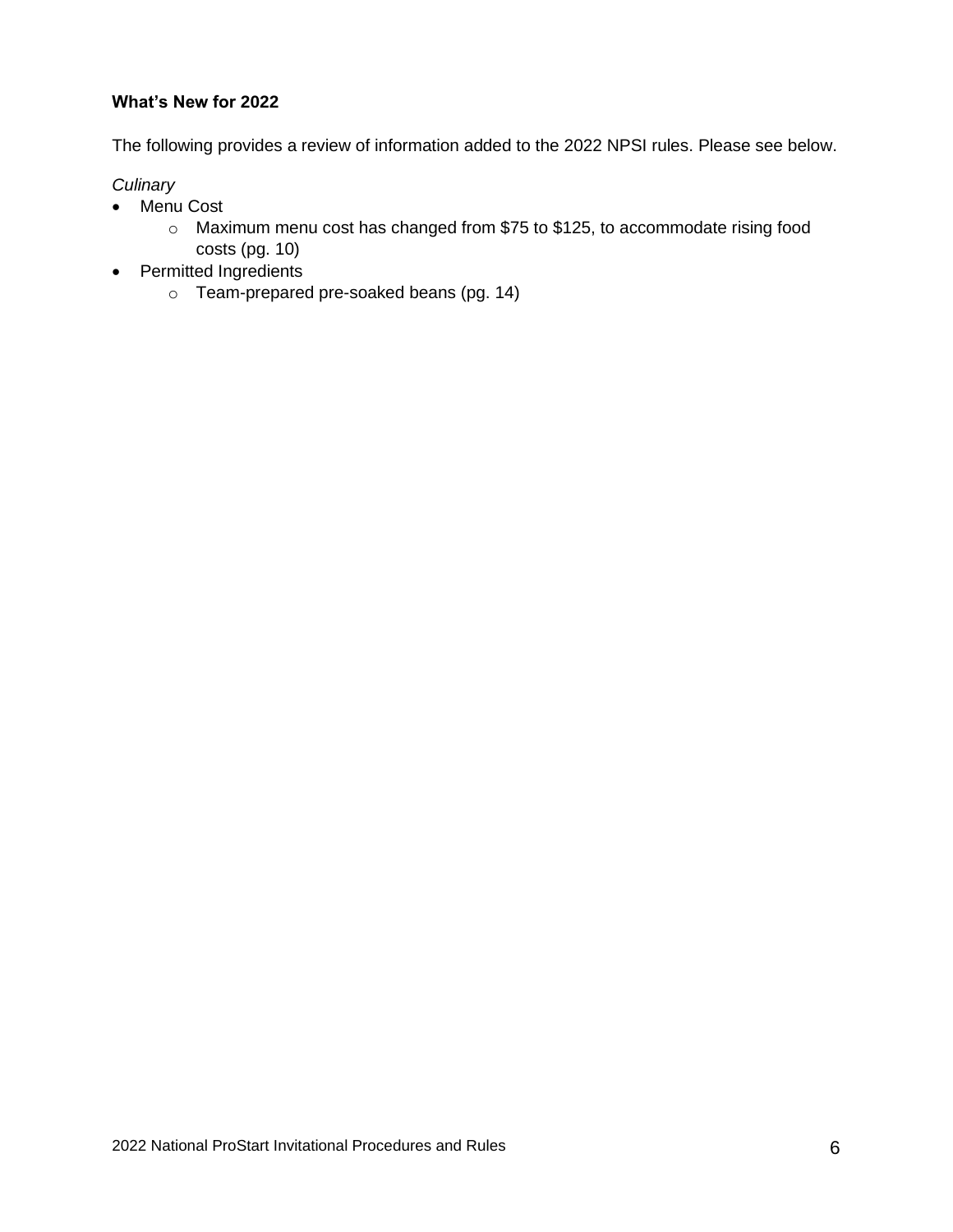# **2022 NPSI Culinary Competition**

## **Description**

Teams demonstrate their culinary knowledge, skills, and creative abilities during the competition through demonstration of skills and the preparation of a unique three-course meal consisting of (i) a starter; (ii) an entrée; and (iii) a dessert. Performance during the Culinary event is observed and rated by judges from the foodservice industry and post-secondary schools. Teams demonstrate their ability to work together while creating and presenting their meal.

## **Scoring**

- 1. A maximum of 100 points can be earned by a team during the Culinary competition. Product Check-In is worth five (5) points, Team Presentation/Work Skills/Organization is worth twenty-five (25), Safety and Sanitation is worth fifteen (15), the Starter is worth fifteen (15), the Entrée is twenty (20), the Dessert is fifteen (15), and Menu and Recipe Presentation is worth five (5).
- 2. In case of a tie: the tying teams will each be interviewed by a panel of judges for further insights into their performance. Teams will be asked questions to be answered verbally with regard to the methods, preparation and presentation of their meal. Judges will discuss and make a group determination as to the ranking of final winner(s).

## **Menu Planning and Preparation for Culinary Competition**

- 1. Each team develops a unique three-course menu. Menus must be distinct and not significantly repetitive of previously submitted work. NRAEF will review all submitted menus, recipes, and photographs to determine if they are significantly repetitive of work previously submitted at NPSI, and will provide feedback to teams with a minimum of four (4) weeks prior to competition so as to permit each team time to revise. Ignoring NRAEF guidance and submitting for review or bringing work, or parts of work, previously submitted at NPSI, will result in immediate team disqualification via email or onsite. To ensure compliance, the standard for change is included below:
	- a. Standard for Change
		- i. *Entrée and Starter:* 
			- Protein: The protein or cooking method must change.
			- Vegetable: The vegetable or cooking method must change.
			- Starch: The starch or cooking method must change.
			- Presentation: The presentation must be visibly different from the previous years.
		- *ii. Dessert:*
			- Base (e.g. mousse/Bavarian/tart/cake, etc.): The base must change.
			- Garnish: The garnish components or processing must change (e.g. raspberry whole v. coulis).
			- Presentation: The presentation must be visibly different from the previous years.
- 2. Each team prepares two (2) identical three-course meals, garnished and served appropriately. One meal is evaluated by the judges for both taste and presentation, and one meal will be used for display. The meal consists of:
	- a. A starter consisting of:
		- i. A first course: soup, salad, appetizer
		- ii. Size appropriate: 4-6 ounces total edible weight
	- b. An entrée consisting of:
		- i. Center of the plate item: 4-6 ounces suggested
		- ii. Accompaniments such as vegetable or starch: 2-3 ounces each suggested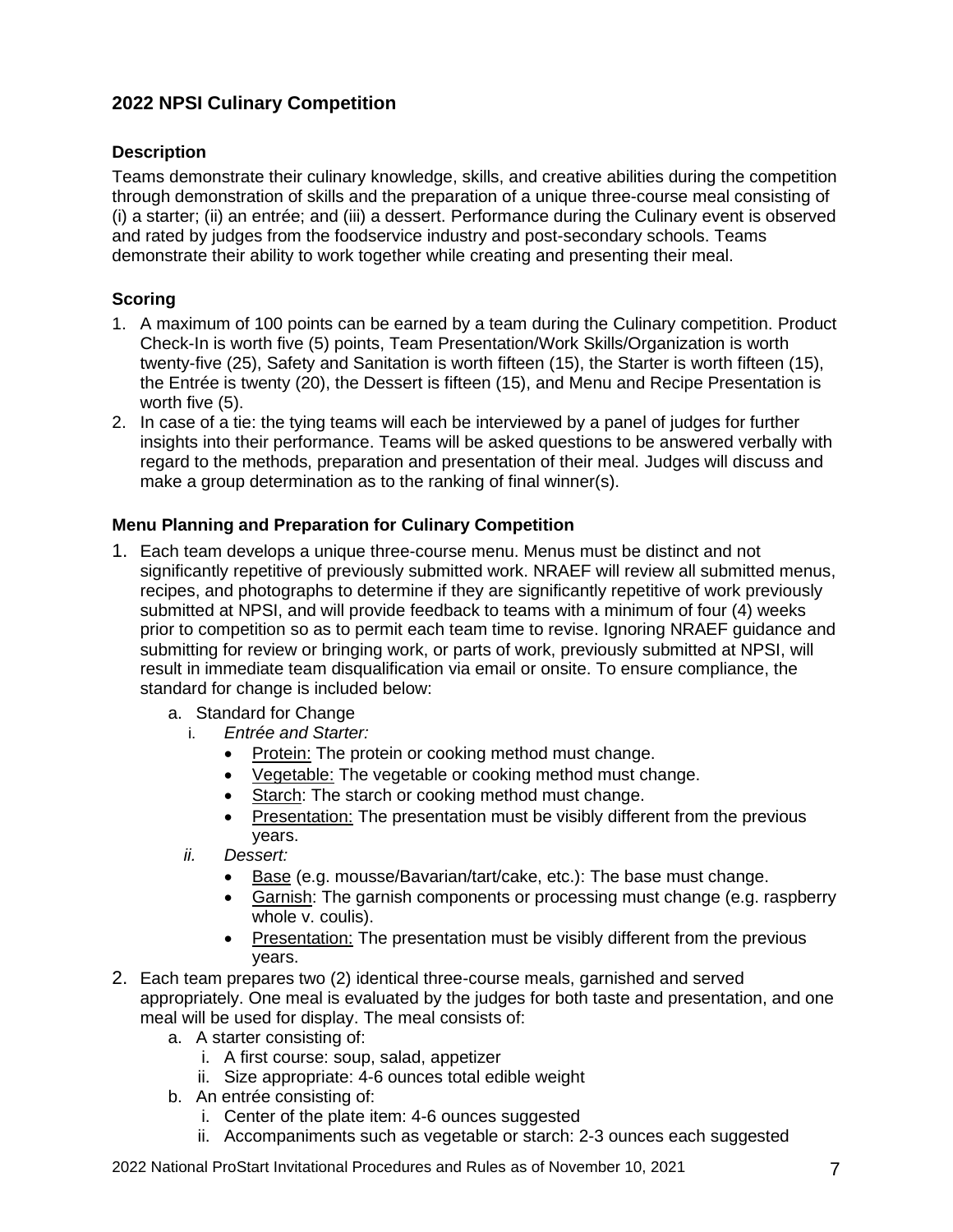- iii. Sauce
- c. A dessert consisting of:
	- i. A little something sweet served at the end of the meal
	- ii. Size appropriate: 3+ ounces total edible weight

Each meal component should be appropriate to the complete menu. Flavors across the menu should have harmony for the palate. The five characteristics considered for a plated meal will be:

- a. **Oral:** Flavor, Texture, Temperature
- b. **Visual:** Color, Shape
- 3. Teams must employ a minimum of two cooking methods from the following list: Poach, Shallow Poach, Braise, Pan Fry, Steam, and Sauté.
	- a. Additional techniques are also permitted.
	- b. Molecular gastronomy in the competition:
		- i. Use of liquid nitrogen is not allowed.
		- ii. Spherification, foams, and meat glue (transglutaminase) are allowed.
- 4. Teams must bring all ingredients necessary to prepare the menu they have developed. *See Product Check-In for information on permitted vs. prohibited ingredients.*
- 5. Educator(s) and Mentor participation:
	- a. May assist teams in preparing for the competition.
	- b. May not develop the menu.
	- c. Expertise is limited to menu suggestions and technique advice.
- 6. To allow officials and judges adequate time to review your menu, an electronic copy of the menu, recipes, and photographs of the dishes must be submitted to [ProStart@nraef.org](mailto:ProStart@nraef.org) **no**  later than Friday, April 8<sup>th</sup>, 2022. Minor adjustments and corrections to the recipes are allowed, but changes to the menu are not allowed after submission. If there is a question about what constitutes a minor adjustment, please contact [ProStart@nraef.org.](mailto:ProStart@nraef.org) A penalty will be issued if the team does not submit as stated above. *See Culinary Competition Penalties*.

#### **Workspace and Equipment**

- 1. The workspace consists of:
	- a. Two  $(2)$  eight-foot tables set up in an "L" formation within a 10' x 10' space.
		- i. The station tables can be covered with a variety of materials to keep the table surface consistent across stations (e.g. fire-retardant plastic, food-safe elastic covering, tablecloth, etc.), which must remain in use during competition.
		- ii. Tables may not be moved prior to or during competition.
		- iii. Teams may not move the doorway of the workspace prior to or during competition.
		- iv. *See Exhibit A for Culinary Station Blueprint.*
	- b. Food preparation must be done within the workspace on the tables provided.
	- c. Equipment and supplies must be contained within the allotted  $10' \times 10'$  space unless otherwise directed by event staff.
	- d. Team members may only work on the tables from the interior of the space.
- 2. Event Organizers provide:
	- a. Two (2) eight-foot tables, at approximately 36 inches in height

2022 National ProStart Invitational Procedures and Rules 8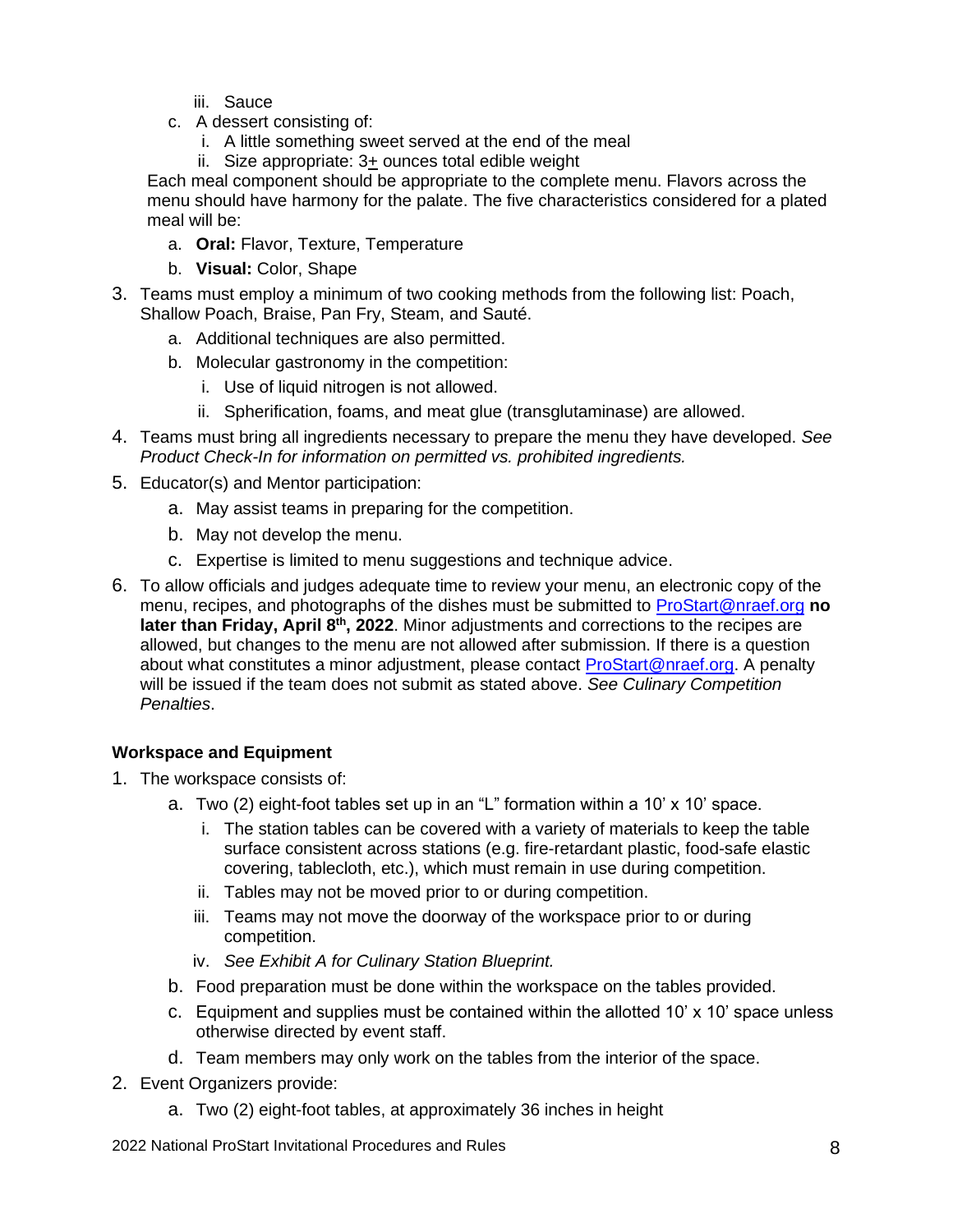- b. One speed rack and four (4) full size sheet pans (STATE CHANGE: NO SHEET PANS WILL BE PROVIDED. TEAM RESPONSIBLE)
- c. Sanitation buckets (STATE CHANGE: NO BUCKETS WILL BE PROVIDED. TEAM RESPONSIBLE)
- d. Access to ice
- e. Access to running water (available prior to and after the competition only)
- f. Two (2) Sterno Model 50108, 15,000 BTU burners (or equivalent) and necessary fuel (STATE CHANGE: NO BURNERS WILL BE PROVIDED. TEAM RESPONSIBLE)
- g. All presentation dishes. Teams may only use dishes and glassware provided by Event Organizers, no exceptions. Teams must select their dishes and glassware during the registration process. (STATE CHANGE: TEAM WILL BRING OWN DISHES. ONLY WHITE DISHES ARE ALLOWED)
- h. TEAMS MUST ALSO BRING DISH BUCKET WITH SCHOOL NAME ON OUTSIDE FOR TASTING DISHES.
- 3. Team must provide:
	- a. All necessary supplies to prepare the food they have selected, such as small utensils, cutting boards, small hand tools, cookware, gloves, and enough cloths for competition and clean-up

| <b>Permitted Equipment</b>                                                                                                                                                                                                                                                                                                                                                                                                                                                                                                                                                                                                                                                                                  | <b>Prohibited Equipment</b>                                                                                                                                                                                                                                                                                                                                                                                                                                                                                                                                                                                |
|-------------------------------------------------------------------------------------------------------------------------------------------------------------------------------------------------------------------------------------------------------------------------------------------------------------------------------------------------------------------------------------------------------------------------------------------------------------------------------------------------------------------------------------------------------------------------------------------------------------------------------------------------------------------------------------------------------------|------------------------------------------------------------------------------------------------------------------------------------------------------------------------------------------------------------------------------------------------------------------------------------------------------------------------------------------------------------------------------------------------------------------------------------------------------------------------------------------------------------------------------------------------------------------------------------------------------------|
| Handheld whipped cream chargers<br>$\bullet$<br>Digital scales and thermometers<br>Handheld butane/propane torch for<br>$\bullet$<br>finishing any item, sweet or savory<br>Metal, stone or other types of plates or<br>$\bullet$<br>apparatus to extend the cooking surface<br>of the burners<br>Dry ice<br>Audio recording device to record the<br>critique and feedback sessions<br>Electronic devices which contain no<br>$\bullet$<br>communication abilities (e.g. basic<br>calculator or timer)<br>Additional sheet pans<br>Camping oven and/or smoker<br>$\bullet$<br>attachments for provided burner<br>All equipment must be used in a safe<br>manner and not obstruct proper butane<br>function. | Fueled or mechanical heat sources other<br>than provided event burners or handheld<br>torch for finishing<br>MRE heater packs<br>Electric, battery-operated or compressed<br>air/gas devices (exceptions: handheld<br>whipped cream chargers, digital scales,<br>digital thermometers)<br>Plastic or Plexiglas for the purpose of<br>covering tables<br>Cell phones, tablets, smart watches, or<br>other communication devices<br>Additional speed racks or equipment<br>exceeding the external dimensions of 2 ft<br>$x$ 4 ft $x$ 3 ft<br>Cutting guides i.e. cutting boards with<br>rulers or other aids |

#### **Menu and Recipe Presentation**

- 1. Each team prepares eight (8) softbound folders/binders with the team's state or region name and year clearly shown on each cover.
	- a. Do not use plastic pockets to hold pages, as this impedes judges' ability to provide feedback.
	- b. Examples of folder:
		- i. [https://www.staples.com/Avery-Flexible-5-Inch-Round-3-Ring-View-Binder-](https://www.staples.com/Avery-Flexible-5-Inch-Round-3-Ring-View-Binder-Blue-17670/product_614315)[Blue-17670/product\\_614315](https://www.staples.com/Avery-Flexible-5-Inch-Round-3-Ring-View-Binder-Blue-17670/product_614315)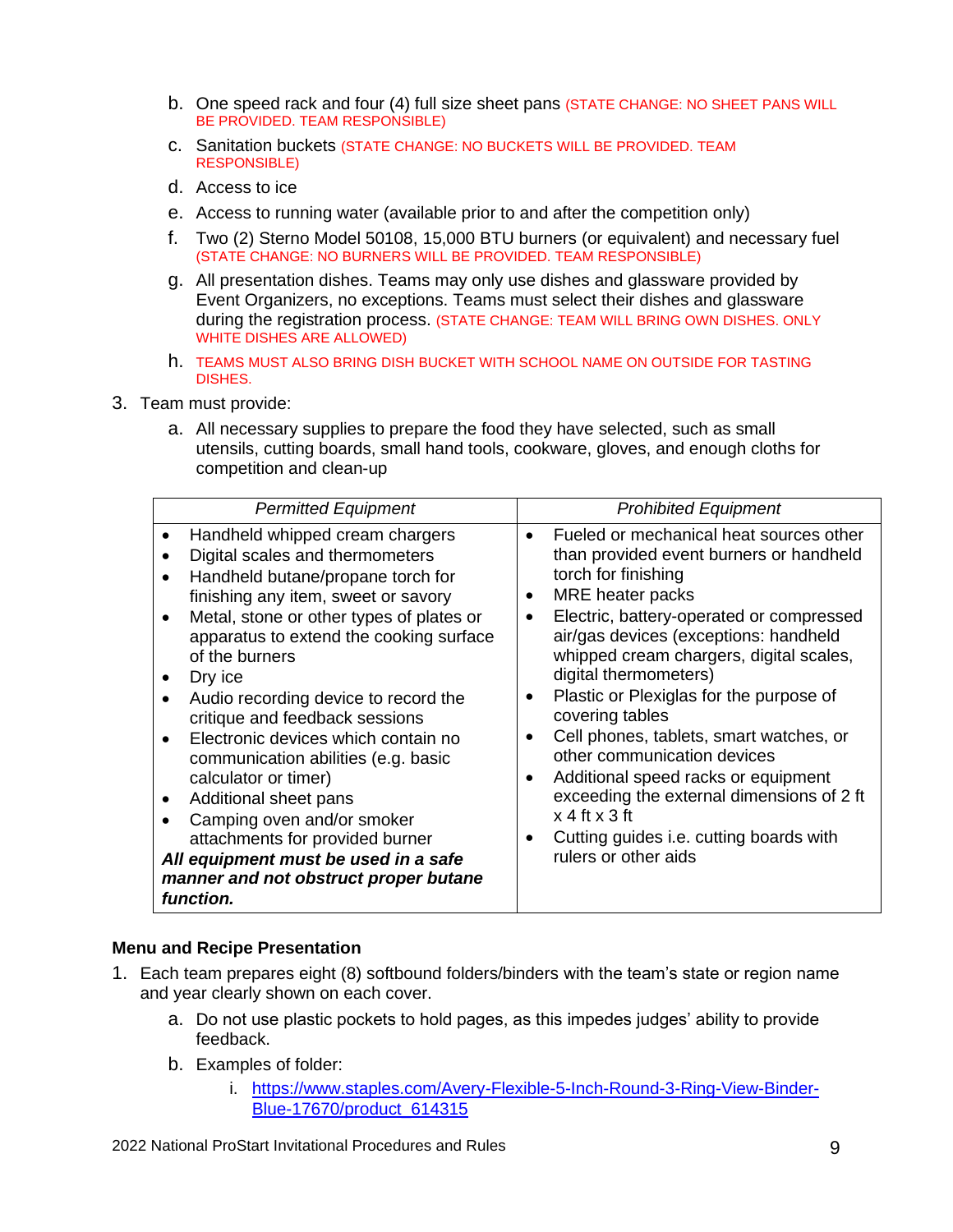- ii. [http://www.staples.com/JAM-Paper-Plastic-2-Pocket-Eco-School-Folders](http://www.staples.com/JAM-Paper-Plastic-2-Pocket-Eco-School-Folders-with-Metal-Tang-Fastener-Clasps-Clear-6-Pack-382ECCLDD-/product_2329283)[with-Metal-Tang-Fastener-Clasps-Clear-6-Pack-382ECCLDD-](http://www.staples.com/JAM-Paper-Plastic-2-Pocket-Eco-School-Folders-with-Metal-Tang-Fastener-Clasps-Clear-6-Pack-382ECCLDD-/product_2329283) [/product\\_2329283](http://www.staples.com/JAM-Paper-Plastic-2-Pocket-Eco-School-Folders-with-Metal-Tang-Fastener-Clasps-Clear-6-Pack-382ECCLDD-/product_2329283)
- c. *See Exhibit B for Deliverables Checklist*.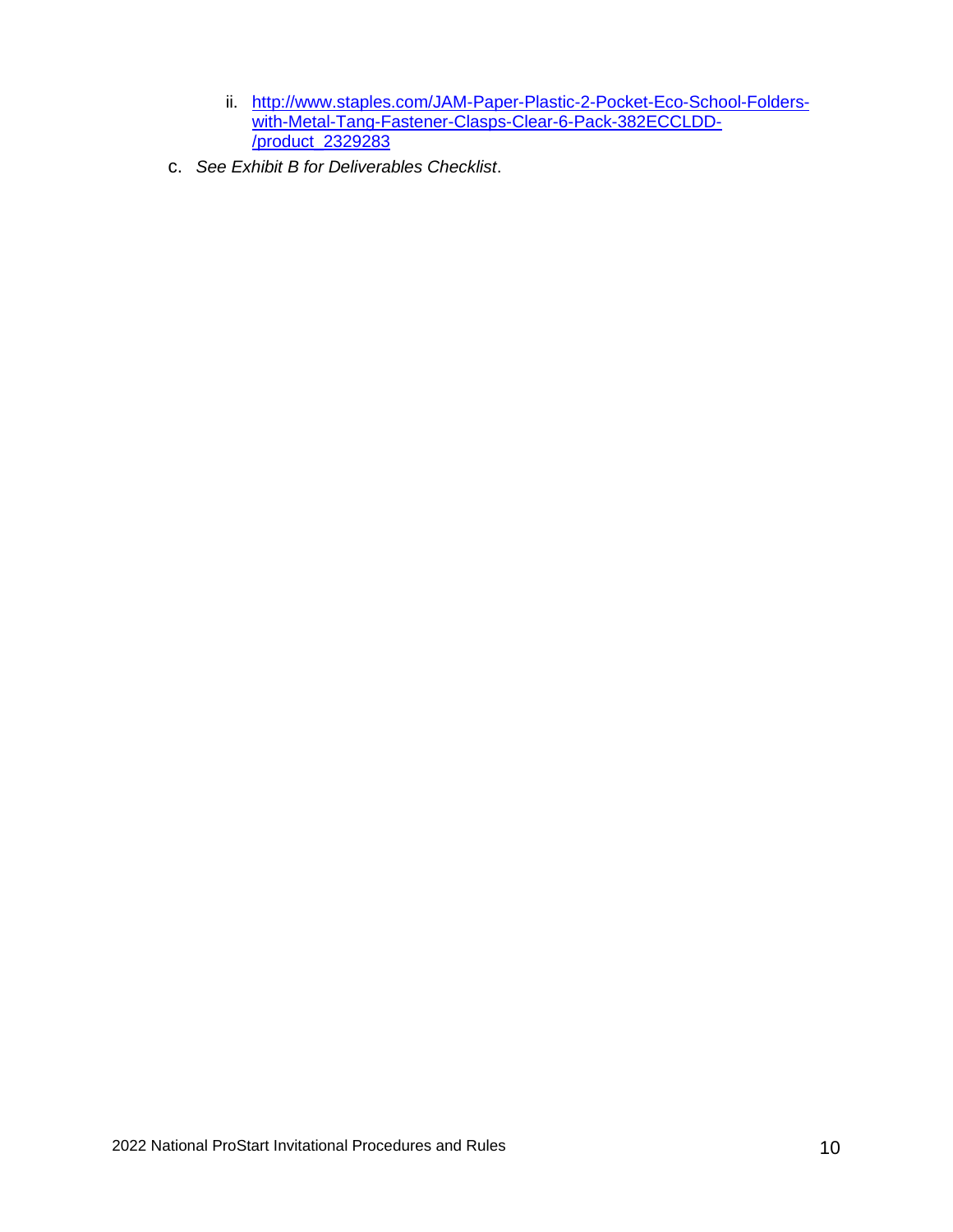- 2. Each binder/folder must contain a copy of:
	- a. Recipes: all recipes for the meal presentation, typed and submitted on the official recipe template. Acknowledgements and sources must be listed on each recipe in MLA formatting**.** Must be written in a logical sequence. See *Exhibit C for Recipe example.*
	- b. Recipe Costing: all recipe costing sheets for the meal presentation. Recipe cost must be calculated for each individual recipe, typed and submitted on the official costing template. See *Exhibit D for Recipe Cost example.*
		- i. Small amounts of common dry spices and herbs may be priced at 1% of the total recipe cost.
		- ii. Oil for frying may be priced at 2% of the total recipe cost.
	- c. Menu Pricing: one menu price worksheet for each of the three courses, based on the recipe costs and calculated at a 33% food cost percentage. *See Exhibit E for Menu Price example.*
		- i. Each course on the presentation menu is priced separately.
		- ii. Menu price on the presentation menu may be rounded up after applying the 33% food cost percentage for a more realistic menu price.
		- iii. Final calculation before rounding must be indicated on costing template.
		- iv. Total menu price for the three-course meal may not exceed \$125.00 after applying the 33% food cost percentage.
	- d. Color Plate Photographs: an 8½" x 11" color photo of each plate. Final plates presented to the judges are compared to the photos provided.
	- e. Menu with prices: a simple, typed menu with menu prices printed on an  $8\frac{1}{2}$ " x 11" sheet of paper.
	- f. Please place all materials together by course. E.g. recipe, recipe costing, menu pricing, and color photograph of the starter would be placed together, followed by all materials for the entrée, etc.
- 3. Binders/Folders are submitted to the judges at Product Check-In. Failure to submit the folders at Product Check-In will result in a penalty. *See Culinary Competition Penalties*.
- 4. Each participating team also provides one (1) copy of a framed presentation menu:
	- a. Presentation menu is kept with team equipment and not turned in with folders.
	- b. Must include descriptions and final menu prices for each course.
	- c. State or region name must be clearly identified on presentation menu.
	- d. Must be displayed on the team's table during competition and then moved to the display area with the team's display plates.
	- e. No other additions to the display are allowed.

#### **Role of the Optional Team Manager**

- 1. In the Culinary competition, the one optional team manager may serve as an expediter. The team manager may replace a team member in the workspace if a member is injured or unable to participate or continue.
	- a. If a team member cannot participate or continue, the team manager, with Lead Judge and Event Staff's approval, may replace that team member.
	- b. The replaced team member, or any other competitor, may not return, step in for or replace the team manager. If the team manager replaces a team member, s/he must stay in the role for the remainder of the competition.
	- c. The replaced team member should leave the Culinary station and, at the discretion of the team's educator, may leave the event or may stay and watch as an observer.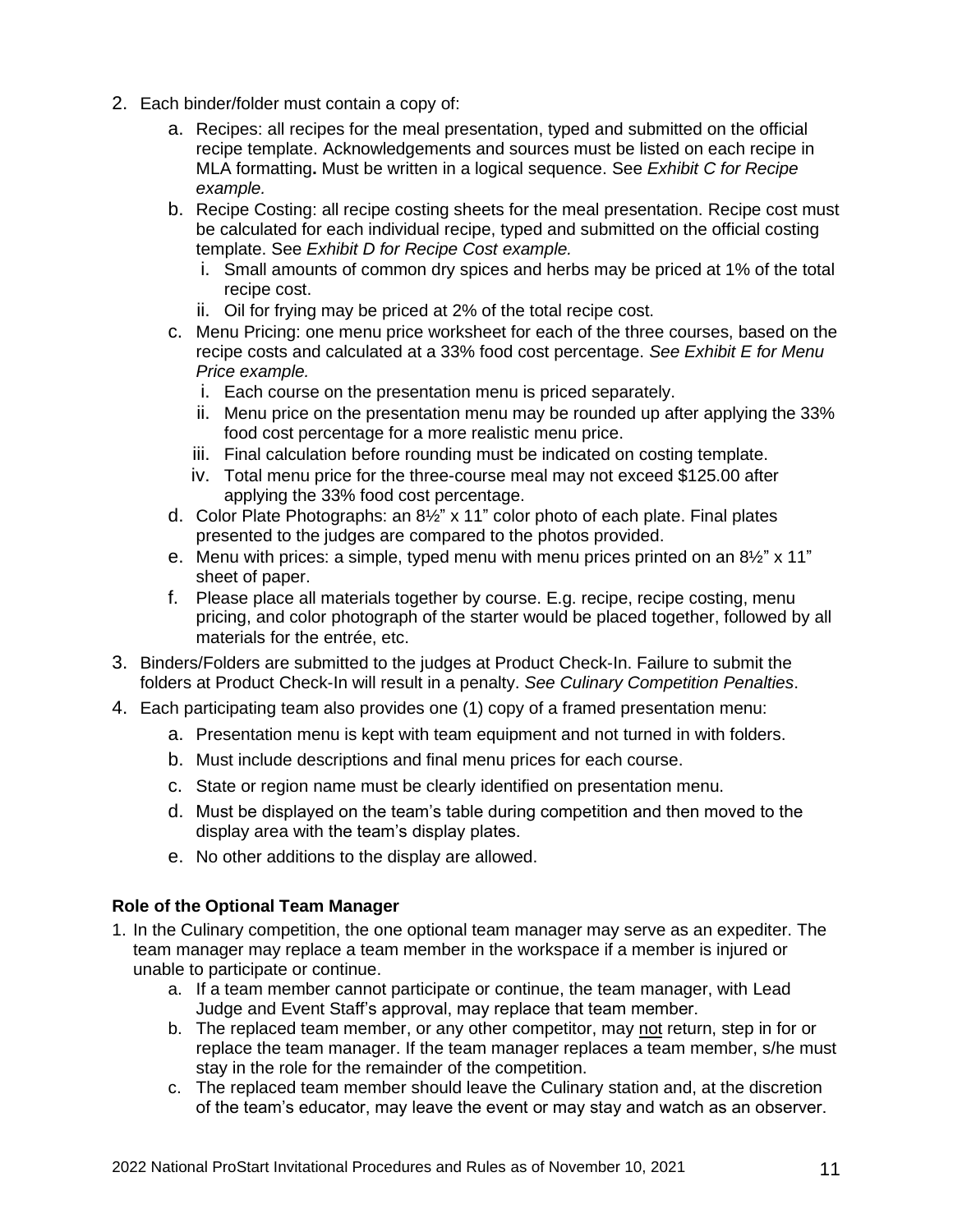The replaced member is not permitted to communicate with their team from the moment they are replaced until after dishwashing.

- 2. Take note of rules specific to the team manager in each competition category.
- 3. The team manager may talk to the team at any time and have printed materials such as timelines, recipes or notes to assist in keeping the team on track.
- 4. The team manager is considered a part of the team and may not have any verbal or nonverbal communication with anyone outside the competition area.
- 5. The team manager is an optional position; there are no additional provisions for teams without a team manager.

#### **Uniform**

- 1. Teams must present a uniform appearance from Product Check-In through dismissal to dishwashing.
- 2. Appropriate required apparel consists of:
	- a. Long sleeve, white chef coats
		- i. Logos and sponsor names are permitted on chef coats
		- ii. Accent colors are permitted, provided the chef coat remains white
	- b. Checkered or black pants
	- c. Nonporous, closed toe, non-slip, hard sole black shoes
	- d. Aprons and hats
	- e. Team manager will wear a colored arm band indicating his/her role
- 3. Aprons, hats, and team manager's colored arm band will be provided by Event Organizers at Product Check-In. These items are not required to be worn before or during Product Check-In, as teams will not have access to them prior to presenting at Product Check-In. Teams should add these uniform items from competition report time through dishwashing.
- 4. Failure to be fully uniformed or in appropriate uniform components from Product Check-In through dismissal to dishwashing will result in a penalty. *See Culinary Competition Penalties*.

#### **Competition Flow**

#### *Day Prior to Competition:*

Product Check-In (Open check-in during allocated time) *Day of Competition:* Report to Product Check-In (15 Minutes) Team & Menu Introduction (5 Minutes) Production Mise En Place (20 Minutes) Cook (60 Minutes – may present up to 3 minutes early) Skills & Organization Critique (10 minutes) Judges' Tasting Critique (10 Minutes) Recipe & Menu Critique (5 minutes) Station Clean-Up (20 Minutes) Sanitation Critique & Dismissal (5 Minutes) Dishwashing (Untimed)

- 1. *See Exhibit G for Sample Culinary Competition Timeline.*
- 2. Feedback occurs:
	- a. On the competition floor for the Product Check-In, Work Skills/Organization, and Sanitation segments.
	- b. In the reserved judging area for Tasting and Menu & Recipe segments.
- 3. Team members are encouraged to ask questions during Feedback to learn from the experience.

2022 National ProStart Invitational Procedures and Rules 12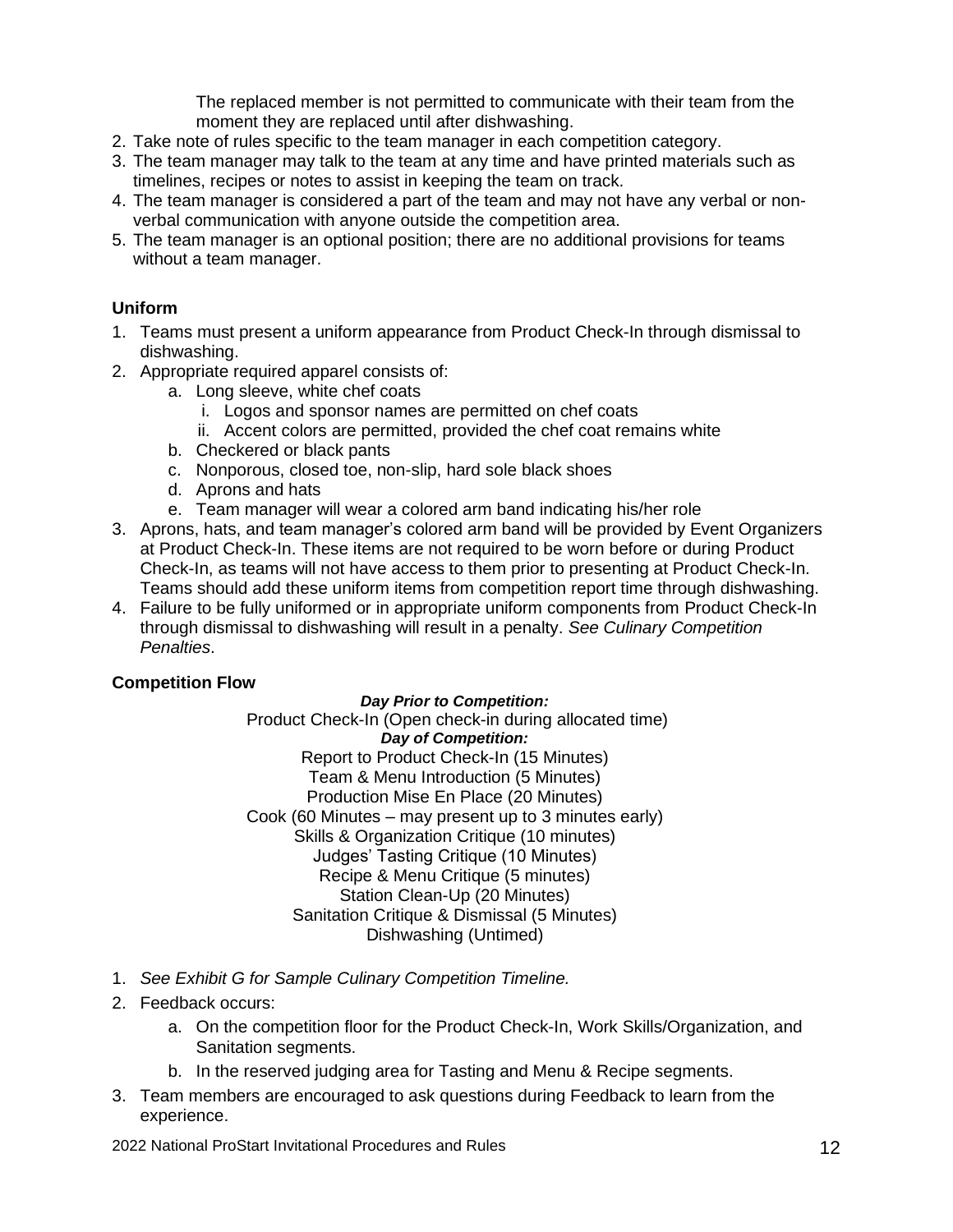- 4. A maximum of four (4) people comprised of designated teacher(s), mentor(s), and state coordinator(s) are allowed to be present to observe only during the Tasting & Menu critique sessions.
	- a. *Communication with the team is still prohibited.*

## **Product Check-In**

- 1. It is the responsibility of each team to store all product prior to Product Check-In.
- 2. Product Check-In is the first segment of the evaluation process. The team manager is allowed to fully participate in the Product Check-In segment. Teams' teacher(s), mentor(s), and state coordinator(s) are allowed to be present in a designated space adjacent to the check-in tables to observe only during the Product Check-In process, including feedback. Team is judged according to:
	- a. Proper shipping and receiving procedures.
		- i. Complete printed product inventory list of every item contained in each cooler or other container holding food items must be attached to the inside and outside of the cooler and/or container. The list must be attached in a plastic sleeve. Inventory list must be submitted on the official Inventory template. See *Exhibit F for Inventory List example.*
		- ii. All ingredients must be turned in at Product Check-In.
		- iii. Proper temperature of ingredients must be maintained.
		- iv. If an item has been found to be in the temperature danger zone, the item will not be available for use in the competition. *See #3 below*.
	- b. Proper packaging.
		- i. Items should either be in their original packaging, or wrapped and packaged properly (i.e. no liquid pooling from meats, poultry or fish, no seeping liquid, vegetables and fruits in proper containers and/or bags), or they will be discarded.
	- c. Uniform and personal hygiene, including proper hand washing.
		- i. Hand washing stations are available in the Product Check-In area**.**
- 3. Any team that has a product disallowed during Product Check-In has until their assigned competition report time to present to the judges a replacement product for approval.
	- a. Judging and scoring is based on the initial check-in by the team.
	- b. Teams will lose points if their entire product list does not meet the established criteria at the original check-in.
	- c. Replacement product that does not meet requirements at competition report time will also be discarded. The team will be assessed an additional penalty for each failed submission.
- 4. All refrigerated product is placed on a provided speed rack during check-in. Teams are limited to the product that can fit on the speed rack due to limited walk-in cooler space. Freezer storage is not provided at any point.
- 5. Team should have all dry storage product collected in a single container ready to be checked in. Event site will provide secure dry storage space for teams.
- 6. Each team's food is placed in an appropriate and secure location at the competition site until the team's designated report time.
- 7. During Product Check-In, teams will be issued the dishes they ordered for their meal presentation. Teams have the opportunity to review their dishes at that time. Event Organizers are present with the original order forms the team submitted to confirm the order. Substitutions may be allowed on a case-by-case basis pending availability of dishes and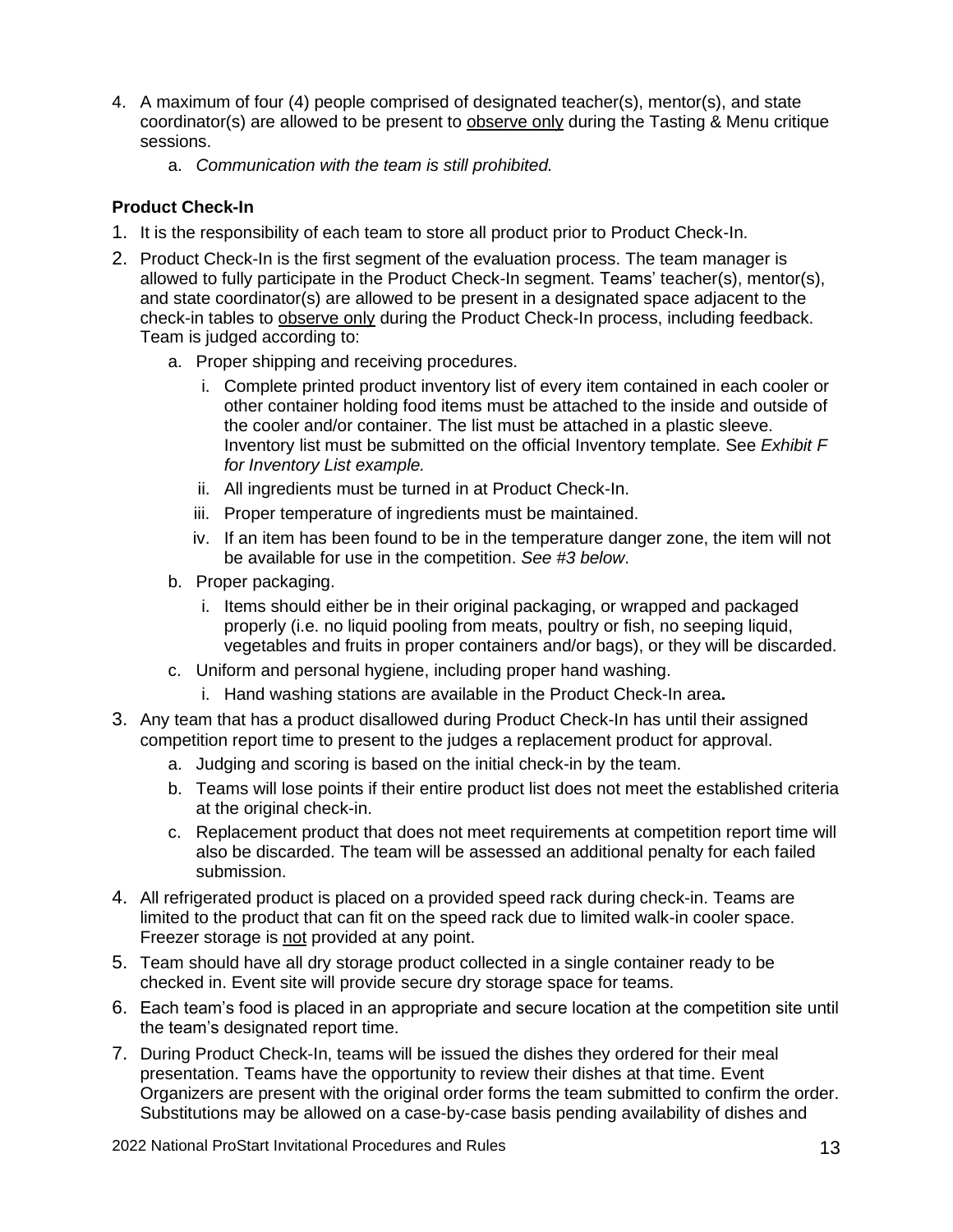circumstances of substitution request. All requests must be made to and approved by Event Organizers.

- 8. The previously prepared softbound folders are given to the judges at Product Check-In. Equipment and presentation menu are not turned in at this time.
- 9. Ingredients:

|                                                                                                                                                                                                                             | <b>Permitted Ingredients</b>                                                                                                                                                                                                                                                                                                                                                                                                                                                             |                                     | <b>Prohibited Ingredients</b>                                                                                                                                                                                                                                                                                                                                                                                                               |
|-----------------------------------------------------------------------------------------------------------------------------------------------------------------------------------------------------------------------------|------------------------------------------------------------------------------------------------------------------------------------------------------------------------------------------------------------------------------------------------------------------------------------------------------------------------------------------------------------------------------------------------------------------------------------------------------------------------------------------|-------------------------------------|---------------------------------------------------------------------------------------------------------------------------------------------------------------------------------------------------------------------------------------------------------------------------------------------------------------------------------------------------------------------------------------------------------------------------------------------|
|                                                                                                                                                                                                                             | Team-prepared stocks<br>Team-prepared clarified butter<br>Team-prepared pre-soaked beans<br>Pre-measured staple dry goods: flour,<br>sugar, salt, pepper, baking powder, baking<br>soda, cream of tartar<br>Pre-measured butter and oil<br>Pre-washed produce*<br>Dry ice<br>Commercially manufactured food items<br>such as jams, bread crumbs, bases and<br>mayonnaise in the original, sealed<br>container or packaging. Must be used as<br>an ingredient, not as a finished product. | $\bullet$<br>$\bullet$<br>$\bullet$ | Pre-chopped, pre-sliced, or pre-<br>prepared food not commercially<br>manufactured<br>Reductions, finished sauces, and<br>clarified broths<br>Items that risk food illness<br><b>STATE CHANGE: Our State Competition</b><br>guidelines will not allow for the use of alcohol in<br>your recipes. (Unanimous vote from ProStart<br>Committee Members - 11/19/2012) NOTE:<br>Winning team may alter their recipe for National<br>Competition. |
| <i>*Team may also wash produce during Production Mise en Place.</i><br>Note: Follow your state or school guidelines concerning alcohol in your recipes. NPSI<br>permits the use of alcohol in Culinary competition recipes. |                                                                                                                                                                                                                                                                                                                                                                                                                                                                                          |                                     |                                                                                                                                                                                                                                                                                                                                                                                                                                             |
|                                                                                                                                                                                                                             |                                                                                                                                                                                                                                                                                                                                                                                                                                                                                          |                                     |                                                                                                                                                                                                                                                                                                                                                                                                                                             |

- 10.No equipment will be checked-in during this period. Teams are to bring all of their equipment to the competition area at their assigned Report time.
- 11.Any shipped items should be addressed to the competitor, team educator, or state ProStart Coordinator directly. The NRAEF is not responsible for tracking, obtaining, or holding any shipments prior to competition. Hotel/event personnel are only responsible for holding shipped items. Hotel/event site cannot accept items more than 3 days prior to the start of competition, and perishable items should not be shipped, as safe temperature storage cannot be guaranteed. Any items shipped are the sole responsibility of the recipient, and neither the NRAEF, hotel, nor event staff are responsible for any lost, damaged, or spoiled items. Shipping directions will be sent to all State Coordinators prior to the event.
- 12.Should travel delays arise, and as a result a team is unable to check-in their ingredients during the times allotted, the team will be allowed to store those items in the NPSI refrigerated storage area. The team must contact their state ProStart Coordinator, who will contact the Event Organizers to make arrangements to access the storage area.
- 13.Product Check-In Feedback will occur immediately following each team's check-in.

#### **Day of Competition - Report to Product Check-In**

- 1. Team should arrive promptly to the Product Check-In area at their assigned report time to retrieve their cold and dry products.
- 2. Team will be introduced to their NRAEF-assigned timer who will announce the start and end of each competition segment.
- 3. Teams will be allowed to place equipment on and/or otherwise organize their speed rack during their report time prior to entering the competition floor.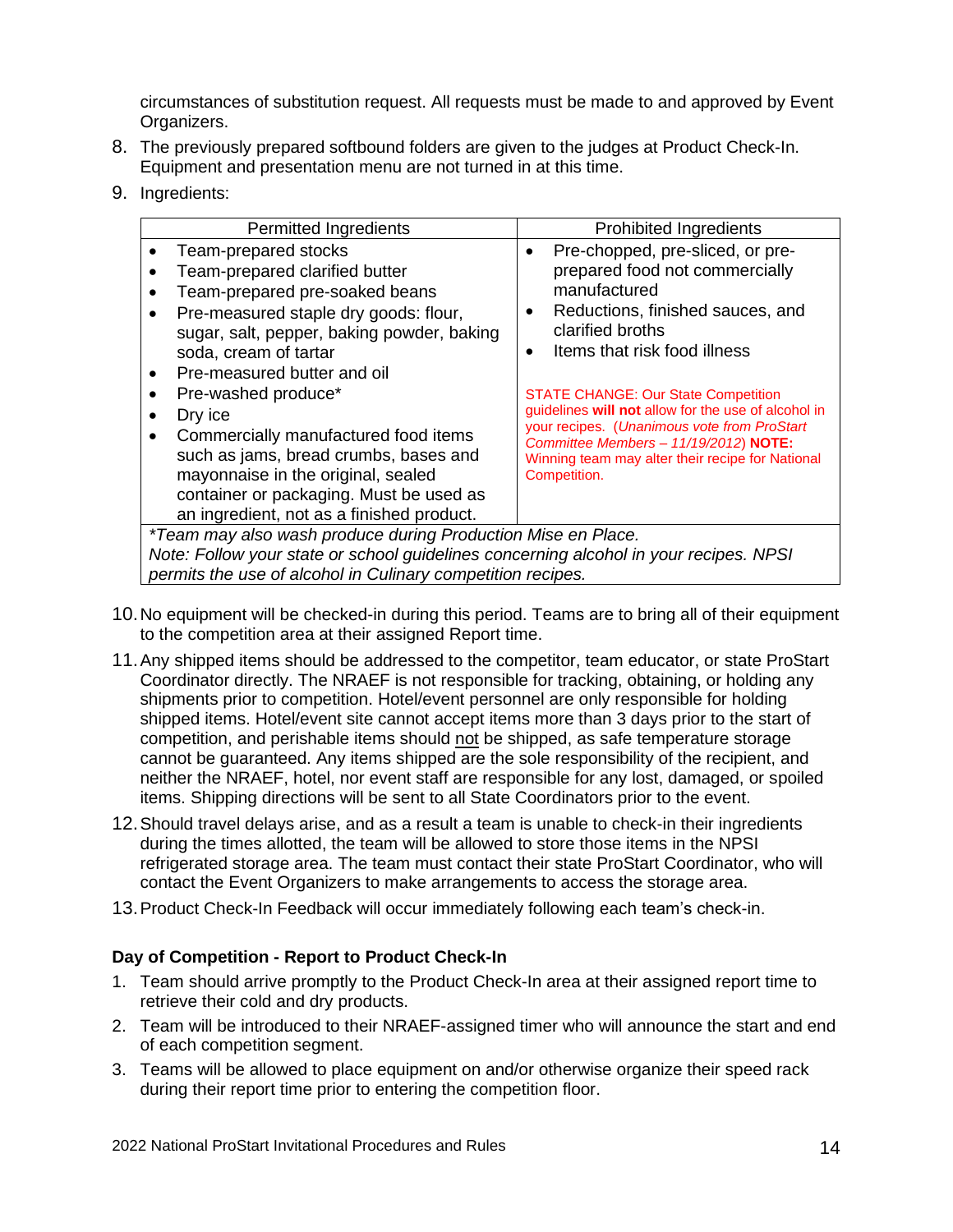- 4. Team members should be prepared to carry and/or roll all their equipment and products onto the competition floor.
- 5. The team manager may assist in transporting the equipment and food products to the team's station, but may not assist in any organizing, unpacking, or set-up.

#### **Team & Menu Introduction**

Each participating team has five (5) minutes to verbally present its menu to judges. The team manager may fully participate in this section. During this time, students can anticipate:

- a. Telling what each team member is charged with executing.
- b. Describing their three course meal.
- c. Explaining how they designed their unique menu.

## **Production Mise en Place**

- 1. The team has twenty (20) minutes to pre-set their station for the meal production segment. All of the team's equipment must be contained within the 10' x 10' workspace.
- 2. Team manager must stay on the outside of the "L" of the tables in the designated team manager work space, and may not touch any equipment, products, or any other item on the table or production area.
- 3. During Production Mise en Place:

| Teams are allowed to: |                                                                                                                | Teams are not allowed to:            |                                                                                                    |  |
|-----------------------|----------------------------------------------------------------------------------------------------------------|--------------------------------------|----------------------------------------------------------------------------------------------------|--|
|                       | Set their station                                                                                              |                                      | Talk to any spectators, coaches,                                                                   |  |
|                       | Obtain water and ice from designated                                                                           |                                      | educators, or mentors                                                                              |  |
|                       | areas on the competition floor                                                                                 |                                      | Heat water or any liquid                                                                           |  |
|                       | Obtain sanitizing solution from<br>designated areas on the competition<br>floor (provided by Event Organizers) |                                      | Marinate any food (all marinating must<br>be done during the 60-minute meal<br>preparation period) |  |
|                       | Measure dry and liquid ingredients                                                                             |                                      | Perform any knife work                                                                             |  |
|                       | Wash produce at the vegetable washing                                                                          | Begin cooking any items<br>$\bullet$ |                                                                                                    |  |
|                       | station                                                                                                        |                                      | Mix any ingredients                                                                                |  |

4. The NRAEF-assigned timer will notify the team when the Production Mise en Place segment time ends and the Meal Production segment time begins.

#### **Meal Production**

- 1. Final meal production and all plating must be completed in the sixty (60) minute time period provided. NRAEF-assigned timer will announce the time at regular intervals, becoming more frequent towards the end of meal production time. It is the responsibility of each team to know their start time and be ready to begin when their assigned time is announced.
	- a. Teams may bring a manual or battery-operated timer; however, Event Organizers will keep and display the official time.
- 2. The team manager must stay on the outside of the "L" of the tables, and may not touch any equipment, products, or any other item on the table or production area. *See Exhibit A.* 
	- a. The team manager may taste food throughout the competition. To do so, the team manager must carry his/her own supply of tasting spoons. Used, disposable tasting spoons may be discarded in the trashcans located on the shared space of the competition floor to avoid interfering with team station.
- 3. A team is considered done cooking when each requirement is met:

2022 National ProStart Invitational Procedures and Rules 15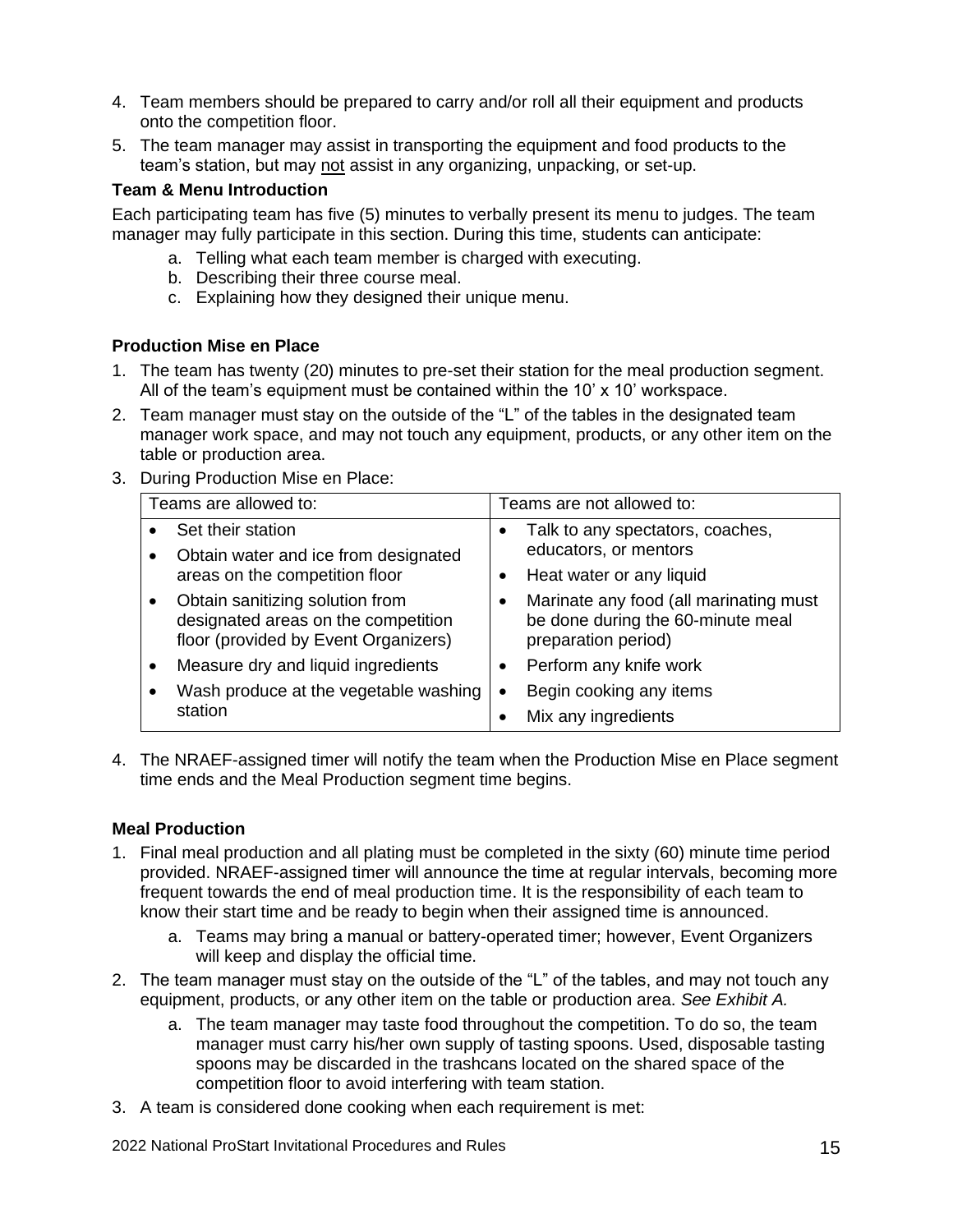- a. The food is plated.
- b. The dishes are on the service trays.
- c. All team members have stepped away from the trays and raised their hands to signal they are finished.
	- i. Teams may present plates to judges up to three minutes before the 60-minute cooking time has completed. *See Culinary Competition Penalties*.
- 4. After a team completes their two (2) identical meals, the team will determine which meal will be evaluated by tasting judges and which will be for display.
	- a. Team members transport both service trays and their presentation menu to the judges' table and leave immediately. The team manager may accompany the team to the tasting area, but may not carry plates or the menu.
	- b. The evaluation plates receive the most critical judging.
	- c. There should not be a major variance in composition of the finished plates. If there is a great variance, then the team will be assessed a penalty*.* If the second meal is not presented, the team will be disqualified. *See Culinary Competition Penalties and Disqualifications*.
- 5. Team returns to their station for the Work Skills/Organization and Proper Knife Usage feedback.
- 6. Judges have ten (10) minutes to evaluate the plates. At that time the entire team (including the team manager) returns to the tasting area for a ten (10) minute feedback session. Only the designated teacher(s), mentor, and state coordinator for a total of four (4) people may accompany the team and listen to feedback.
- 7. The team will proceed next to the menu and recipe judges for a five (5) minute feedback session. Only the designated teacher, mentor, and state coordinator may accompany and listen to feedback.
- 8. Team then takes display plates and presentation menu to the display area. *Reminder: the team is still competing and students may only converse with their teammates.*
- 9. Team returns to their station to begin Station Clean-up.

## **Station Clean-Up**

- 1. Team has twenty (20) minutes to clean and vacate their station.
	- a. The team must return station to the condition it was in when they arrived.
	- b. The team manager is allowed to assist during Station Clean-Up.
	- c. Team or team member cannot leave the floor unless released by Sanitation judge and accompanied by their assigned timer.
- 2. Team receives the Sanitation feedback and is released for dishwashing.

## **Dishwashing**

- 1. After teams receive Sanitation feedback, they may then collect supplies to be washed and bring all their equipment off the competition floor. Team members will be escorted by timekeepers to the appropriate area of the competition venue for dishwashing. *Reminder: the team is still competing and may only converse with their teammates.*
	- a. Teams should clean items so that food is clear from the equipment; however, teams do not need to sanitize, etc. A surface clean of all items is sufficient and will ensure that teams may move more quickly through the dishwashing process.
- 2. Once complete with dishwashing and released by their assigned timer, the team has officially completed the competition and may communicate freely.

2022 National ProStart Invitational Procedures and Rules 16 16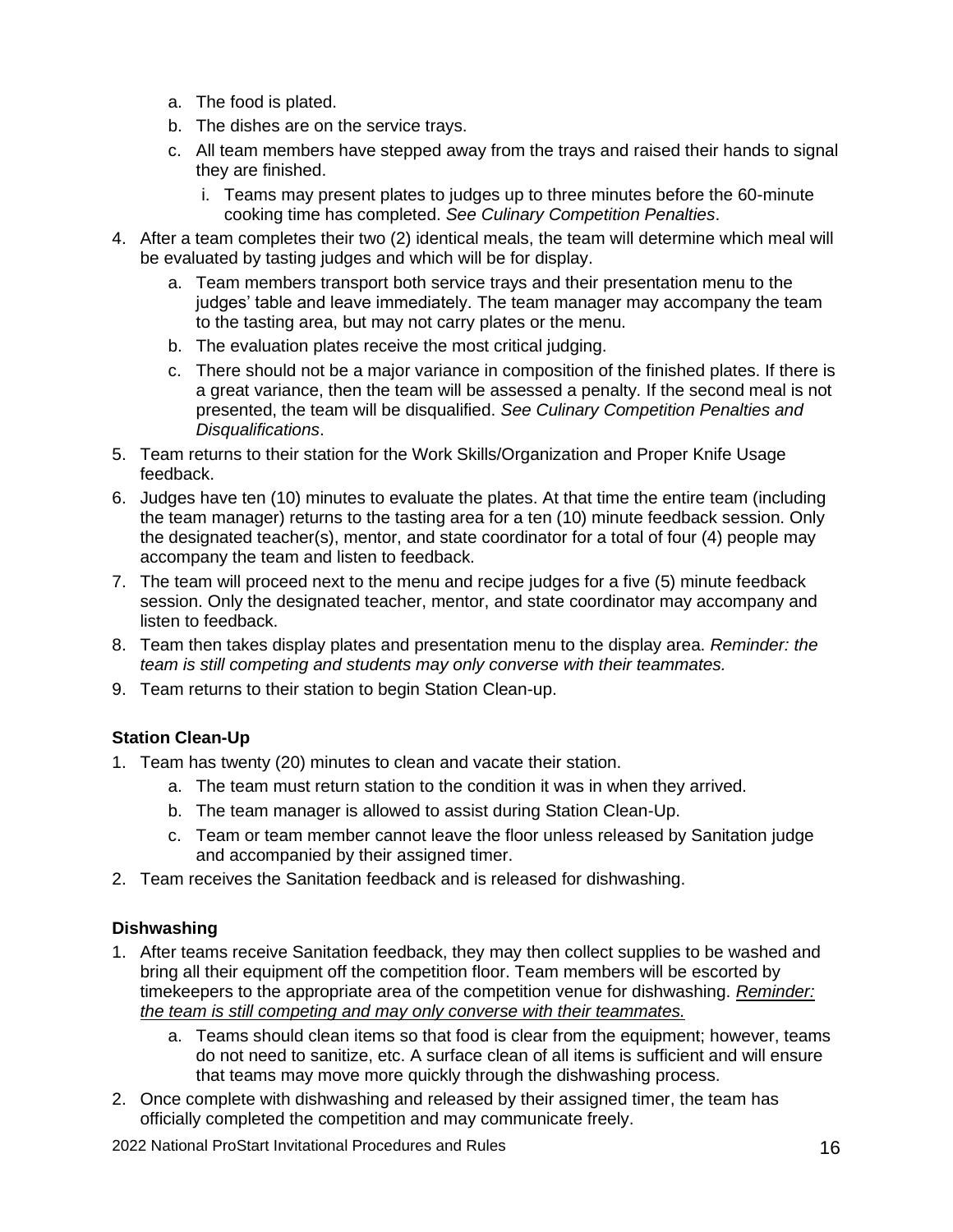# **Culinary Competition Penalties**

The following are fixed deductions.

- 1. Menu does not meet specifications, or was not submitted on time i.e., by April 8, 2022 to [ProStart@nraef.org](mailto:ProStart@nraef.org) – 5 pts
- 2. The team is not dressed in uniform 5 pts
- 3. Team did not submit folders with menu, plate photographs, recipe and recipe costing Product Check-In – 2 pts
- 4. Replacement product did not meet requirements and was discarded 2 pts
- 5. Team manager touches or handles any equipment or food when not allowed 5 pts
- 6. Team uses dishes/glassware other than those provided by Event Organizers 5 pts
- 7. Team begins any competition segment before their assigned start time  $\frac{1}{4}$  pt to 10 pts
	- a. ¼ point is deducted per 15 seconds
	- b. 10 or more minutes early, team is disqualified
- 8. Team does not complete any competition segment within their allotted time  $\frac{1}{4}$  pt to 10 pts
	- c. ¼ point is deducted per 15 seconds
	- d. After 10 minutes, team is disqualified
- 9. Use of prohibited equipment or pre-prepared ingredients 5 pts
- 10. Team produces two meals, which are not identical 2 pts
- 11. Station left in unsanitary manner 3 pts

## **Culinary Specific Disqualifications**

- 1. Team submitted work, or parts of work, that was previously submitted.
- 2. Team started any competition segment more than 10 minutes early, or finished more than 10 minutes late.
- 3. Team used an electric/battery operated device or additional butane burner.
- 4. Team did not produce two (2) complete meals.
- 5. Violation of the General Disqualifications on page 5.

## **Event Personnel**

- 1. Event Organizers: NRAEF staff members
- 2. Volunteers: Assigned and trained by NRAEF to assist with the event
- 3. Timekeepers: Personnel designated and trained by the NRAEF, who are charged with keeping the official time for assigned teams during all segments of the competition.
- 4. Judges: Sourced from post-secondary education and the restaurant and foodservice industry, including two Co-Lead Judges. Lead Judges do not score teams.
	- a. All judges will be consistent from team to team (i.e. judges scoring team presentation/work skills will be responsible for that category across all competitors). *See Exhibit H for sample Culinary Competition Score Sheet.*

## **Post Competition**

The softbound folders and framed presentation menu must be picked up by 6pm the day the team competes or the Event Organizers will dispose of unclaimed materials. Report to the registration desk with a team member's badge to claim the team folders. NRAEF will retain one copy of the folder from each team.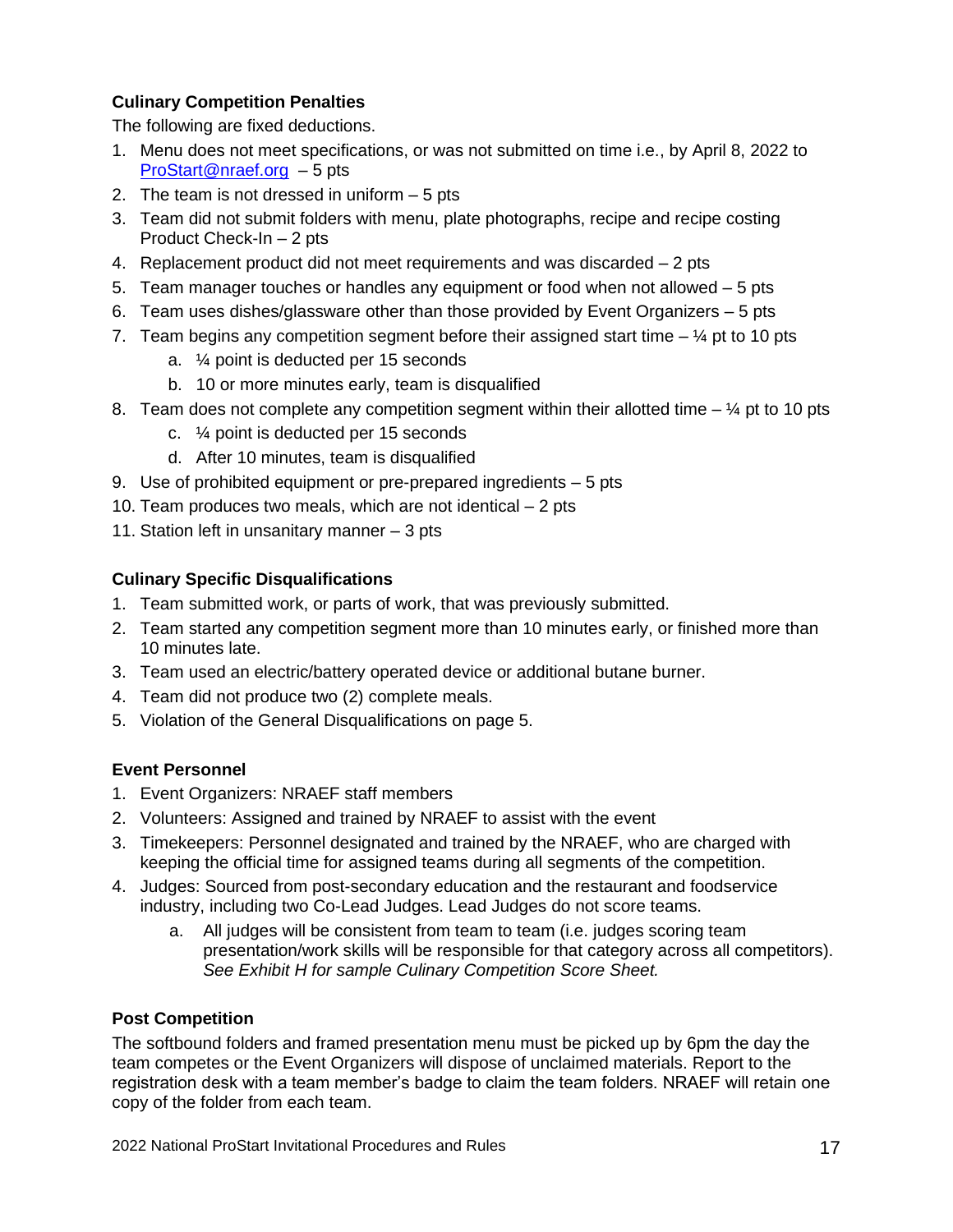



- A. Competition floor outside of Culinary station.
	- a. No team equipment should be in this area. Teams may access this area to use handwashing station. Floor judges have access to this space.
- B. Culinary station doorway
	- a. No team equipment should be in this area to leave a safe space to enter and exit the station. Approximately 2 ½ ft wide.
- C. Culinary station workspace (10ft x 10ft)
	- a. Teams must keep all materials inside designated area. Teams may store equipment under and around the tables.
- D. Two 8ft tables set up in "L" formation
	- a. Teams may not move or otherwise rearrange or readjust tables.
- E. Team Manager must stay in his/her designated space. Floor judges and the team's timer will also have access to this space.

*Note: This is a sample layout. The locations of tables, doorways, observer spaces, etc. are*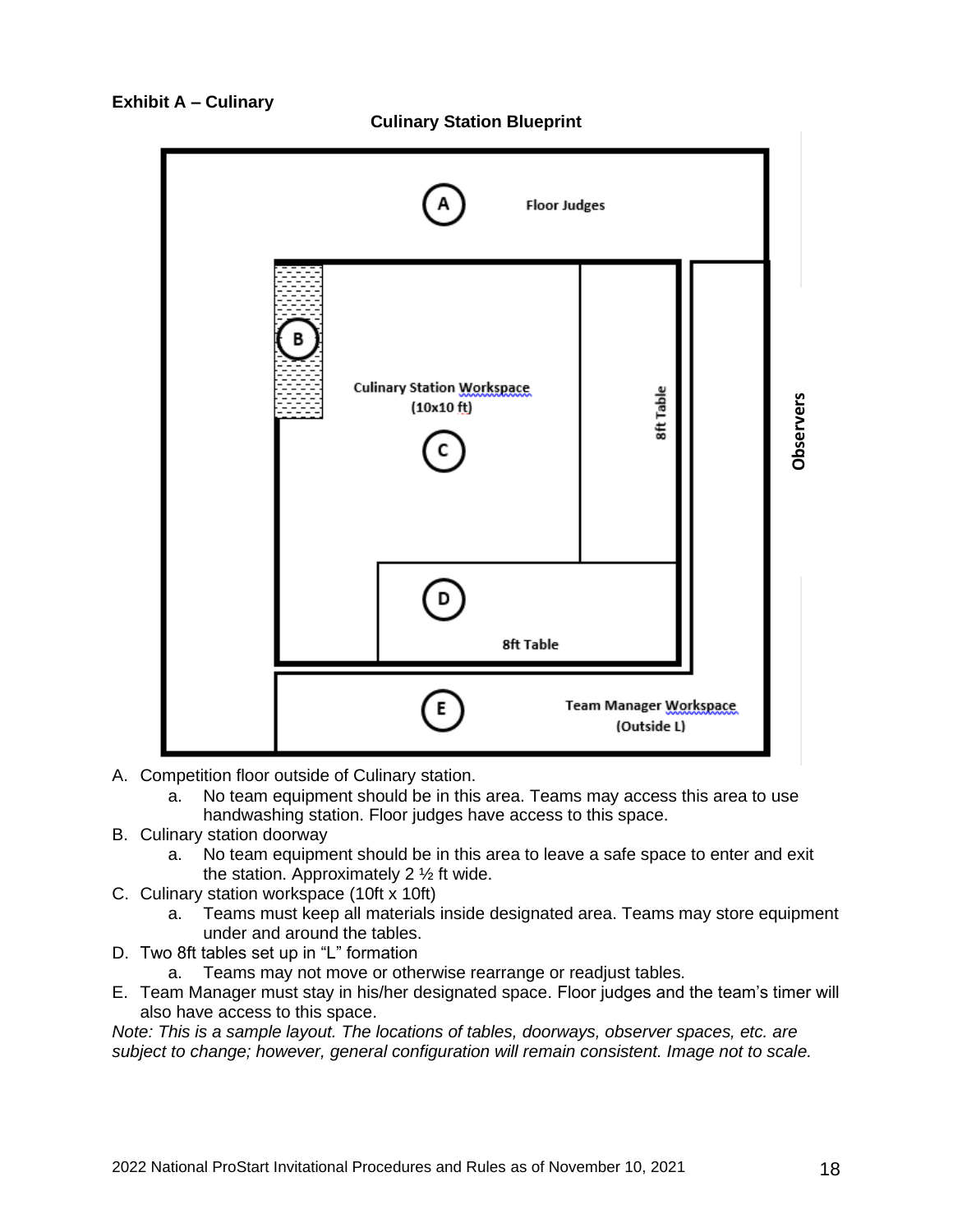#### **Deliverables Checklist**

Present at Product Check-In

#### Eight binders/folders, each containing

Example 1[: https://www.staples.com/Avery-Flexible-5-Inch-Round-3-Ring-View-Binder-Blue-17670/product\\_614315](https://www.staples.com/Avery-Flexible-5-Inch-Round-3-Ring-View-Binder-Blue-17670/product_614315)

Example 2[: http://www.staples.com/JAM-Paper-Plastic-2-Pocket-Eco-School-Folders-with-Metal-Tang-Fastener-](http://www.staples.com/JAM-Paper-Plastic-2-Pocket-Eco-School-Folders-with-Metal-Tang-Fastener-Clasps-Clear-6-Pack-382ECCLDD-/product_2329283)[Clasps-Clear-6-Pack-382ECCLDD-/product\\_2329283](http://www.staples.com/JAM-Paper-Plastic-2-Pocket-Eco-School-Folders-with-Metal-Tang-Fastener-Clasps-Clear-6-Pack-382ECCLDD-/product_2329283)

- □ State, Territory, or Region Name, and Year on cover
- $\Box$  Recipes typed on official template
- □ Recipe Costing Sheets typed on official template
- $\square$  Menu Price Sheets typed on official templates
- $\Box$  Plate Photographs A separate,  $8\frac{1}{2}$ " x 11" color photograph of each plate
- $\Box$  Menu with Prices Simple typed menu 8½" x 11"

#### **Checklist of other items required**

 $\Box$  Complete printed list of the contents of each cooler or dry storage container on the inside and outside of each cooler or container in a plastic sleeve

□ One copy of framed Presentation Menu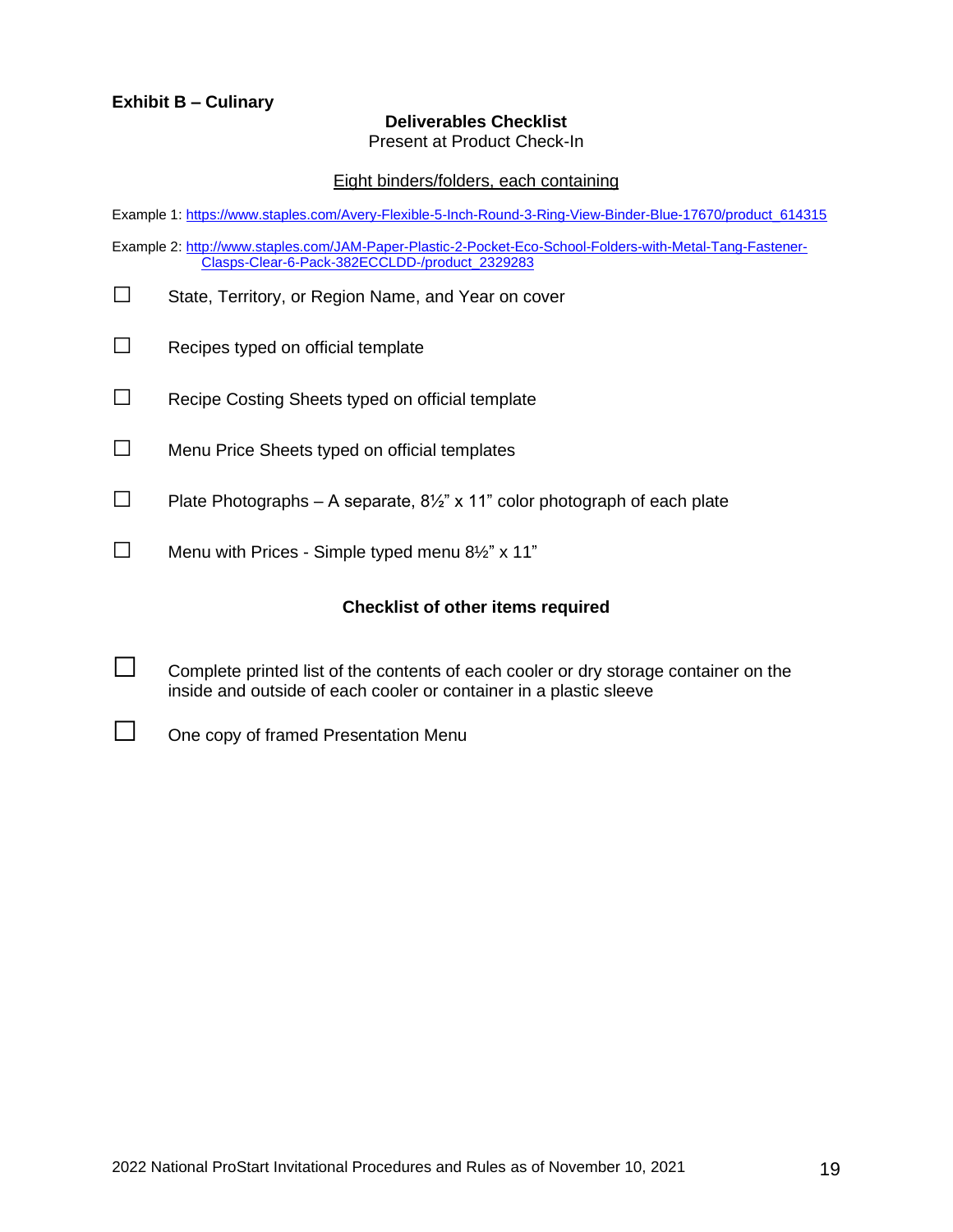# **Exhibit C – Culinary**

#### **Recipe Example**

#### *Culinary teams must complete this form prior to the competition. Make eight (8) copies to include in the folders turned in at Product Check-In.*

| State Name           | Awesome State |
|----------------------|---------------|
| <b>Educator Name</b> | Chef Jane Doe |

| Menu Item                  | Ratatouille                                                                                                                                                 |                     |          |
|----------------------------|-------------------------------------------------------------------------------------------------------------------------------------------------------------|---------------------|----------|
| <b>Number of Portions</b>  | 6                                                                                                                                                           | <b>Portion Size</b> | 5 ounces |
| <b>Cooking Method(s)</b>   | Sauté                                                                                                                                                       |                     |          |
| <b>Recipe Source (MLA)</b> | Lagasse, Emeril. "Ratatouille." Food Network,<br>http://www.foodnetwork.com/recipes/emeril-lagasse/ratatouille-recipe0.html.<br>Accessed 30 September 2016. |                     |          |

| Ingredients                           |                   |  |  |  |
|---------------------------------------|-------------------|--|--|--|
| <b>Item</b>                           | Amount            |  |  |  |
| Olive oil                             | $\frac{1}{4}$ C   |  |  |  |
| Yellow onion, small dice              | $1\frac{1}{2}c$   |  |  |  |
| Garlic, minced                        | 1 tsp             |  |  |  |
| Eggplant, medium dice                 | 2c                |  |  |  |
| Thyme                                 | $\frac{1}{2}$ tsp |  |  |  |
| Green bell pepper, diced              | 1 c               |  |  |  |
| Red bell pepper, diced                | 1 <sub>c</sub>    |  |  |  |
| Zucchini squash, diced                | 1 <sub>c</sub>    |  |  |  |
| Yellow squash, diced                  | 1 <sub>c</sub>    |  |  |  |
| Tomatoes, peeled, seeded, and chopped | $1\frac{1}{2}c$   |  |  |  |
| Basil, chiffonade                     | 1 tbsp            |  |  |  |
| Parsley, chopped                      | 1 tbsp            |  |  |  |
| Salt and black pepper                 | TT                |  |  |  |

#### **Procedure**

Set a large 12-inch sauté pan over medium heat and add the olive oil. Once hot, add the yellow onions and garlic to the pan. Cook the onions, stirring occasionally, until they are wilted and lightly caramelized, about 5 to 7 minutes.

Remainder of procedures…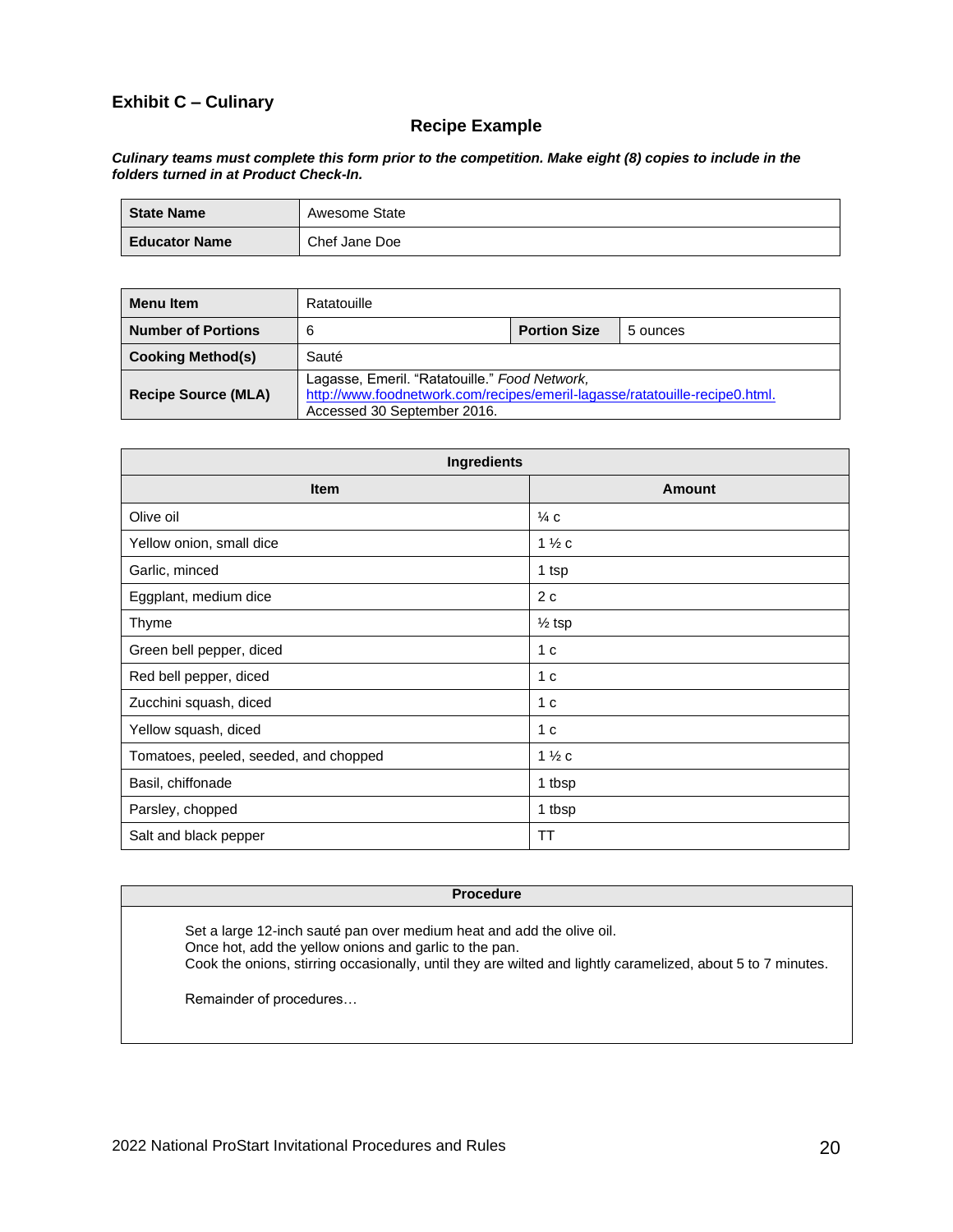## **Exhibit D – Culinary**

# **Recipe Cost Example**

#### *Culinary teams must complete this form prior to the competition. Make eight (8) copies to include in the folders turned in at Product Check-In.*

| <b>State Name</b>         | Awesome State |                     |          |
|---------------------------|---------------|---------------------|----------|
| <b>Educator Name</b>      | Chef Jane Doe |                     |          |
| <b>Menu Item</b>          | Ratatouille   |                     |          |
| <b>Number of Portions</b> | 6             | <b>Portion Size</b> | 5 ounces |

| Ingredient                                  | <b>Purchase Unit</b>        | <b>Purchase cost</b> | Unit cost      | <b>Amount Needed</b> | <b>Ingredient Cost</b> |
|---------------------------------------------|-----------------------------|----------------------|----------------|----------------------|------------------------|
| Olive oil                                   | 51 oz / 6.375 c             | \$16.79              | \$2.634 / cup  | $\frac{1}{4}$ cup    | \$0.658                |
| Yellow onion, small<br>dice                 | 1 lb / 4 cup                | \$1.40               | \$0.35 / cup   | 1 $\frac{1}{2}$ cup  | \$0.525                |
| Garlic, minced                              | 1 head                      | \$0.50               | \$0.10 / tsp   | 1 tsp                | \$0.100                |
| Eggplant, medium<br>dice                    | 1 lb / 3 cup                | \$2.05               | \$0.683 / cup  | 2 cup                | \$1.367                |
| Thyme                                       | 1 bunch / 18 tsp            | \$2.09               | \$0.116 / tsp  | $\frac{1}{2}$ tsp    | \$0.058                |
| Green bell pepper,<br>diced                 | 1 lb $/$ 4 cup              | \$2.30               | \$0.575 / cup  | 1 cup                | \$0.575                |
| Red bell pepper,<br>diced                   | 1 lb / 4 cup                | \$1.07               | \$0.268 / cup  | 1 cup                | \$0.268                |
| Zucchini squash,<br>diced                   | 1 lb $/$ 2.5 cup            | \$1.93               | \$0.772 / cup  | 1 cup                | \$0.772                |
| Yellow squash,<br>diced                     | 1 lb $/$ 2.5 cup            | \$1.93               | \$0.772 / cup  | 1 cup                | \$0.772                |
| Tomatoes, peeled,<br>seeded, and<br>chopped | 1 lb $/$ 2 cup              | \$2.40               | \$1.20 / cup   | 1 $\frac{1}{2}$ cup  | \$1.80                 |
| Basil, chiffonade                           | 1 bunch / 1 cup             | \$1.54               | \$0.096 / tbsp | 1 tbsp               | \$0.096                |
| Parsley, chopped                            | 1 bunch / $\frac{1}{2}$ cup | \$0.53               | \$0.066 / tbsp | 1 tbsp               | \$0.066                |

| <b>Subtotal</b>                               | \$7.057 |
|-----------------------------------------------|---------|
| 1 % for small amounts of<br>spices (Q Factor) | \$0.071 |
| 2 % for frying oil                            | \$0.141 |
| <b>Total Recipe Cost</b>                      | \$7.269 |
| <b>Portion Cost</b>                           | \$1.212 |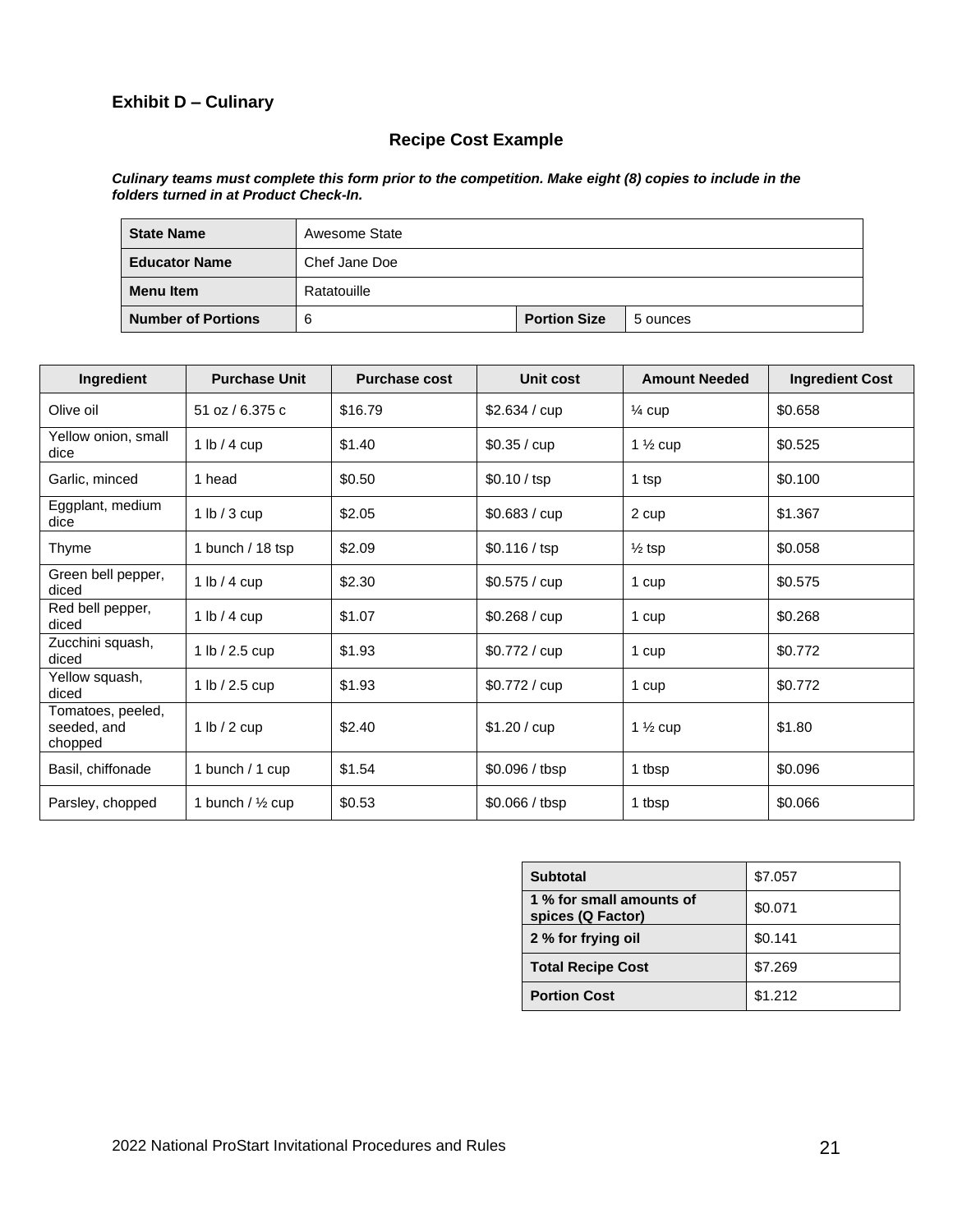## **Exhibit E – Culinary**

# **Menu Price Example**

#### *Culinary teams must complete this form prior to the competition. Make eight (8) copies to include in the folders turned in at Product Check-In.*

| <b>State Name</b>    | Awesome State |        |         |
|----------------------|---------------|--------|---------|
| <b>Educator Name</b> | Chef Jane Doe |        |         |
|                      |               |        |         |
| <b>Menu Category</b> | X Starter     | Entree | Dessert |

| Recipe                                               | <b>Portion Cost</b> |
|------------------------------------------------------|---------------------|
| Ratatouille                                          | \$1.212             |
| Couscous (from additional recipe and costing sheets) | \$0.972             |
| Garnish (from additional recipe and costing sheets)  | \$0.127             |
|                                                      |                     |
|                                                      |                     |
|                                                      |                     |
|                                                      |                     |
|                                                      |                     |
|                                                      |                     |
|                                                      |                     |
|                                                      |                     |
|                                                      |                     |
|                                                      |                     |
|                                                      |                     |

| <b>Total Plate Portion Cost</b> | \$2.311 |
|---------------------------------|---------|
| Menu Price at 33% Food Cost     | \$7.66  |
| <b>Actual Price on Menu</b>     | \$8.00  |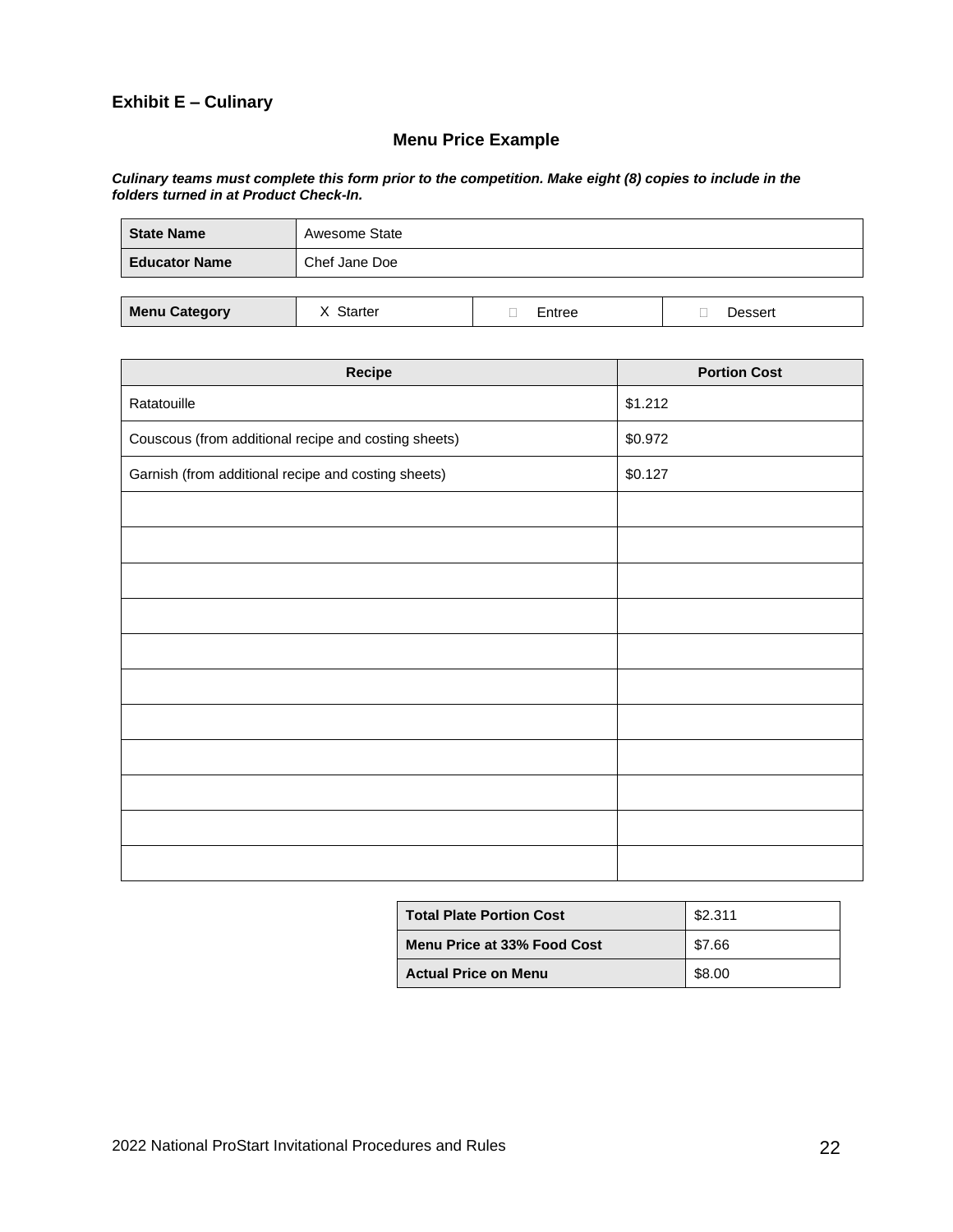## **Exhibit F – Culinary**

## **Product Check-In Inventory List**

*Product Check-In Inventory Lists must be completed and contain the inventory list of every item, IN ALPHABETICAL ORDER contained in each cooler or other container holding food items. Inventory forms must be attached to the inside and outside of the cooler and/or container. The list must be attached in a plastic sleeve.*

| State Name           | Awesome State |
|----------------------|---------------|
| <b>Educator Name</b> | Chef Jane Doe |

| <b>Container Purpose</b>                   | X Refrigerator |  | Dry Storage |
|--------------------------------------------|----------------|--|-------------|
| <b>Number of Items in Container/Cooler</b> |                |  |             |

| <b>Inventory List</b> |                                  |  |  |  |  |  |
|-----------------------|----------------------------------|--|--|--|--|--|
| Item                  | <b>Confirmed</b>                 |  |  |  |  |  |
|                       | (This column for judge use only) |  |  |  |  |  |
| Basil                 |                                  |  |  |  |  |  |
| Eggplant              |                                  |  |  |  |  |  |
| Garlic                |                                  |  |  |  |  |  |
| Green Bell Pepper     |                                  |  |  |  |  |  |
| Parsley               |                                  |  |  |  |  |  |
| Red Bell Pepper       |                                  |  |  |  |  |  |
| <b>Thyme</b>          |                                  |  |  |  |  |  |
| Tomatoes              |                                  |  |  |  |  |  |
| <b>Yellow Onion</b>   |                                  |  |  |  |  |  |
| Yellow Squash         |                                  |  |  |  |  |  |
| Zucchini              |                                  |  |  |  |  |  |
|                       |                                  |  |  |  |  |  |
|                       |                                  |  |  |  |  |  |
|                       |                                  |  |  |  |  |  |
|                       |                                  |  |  |  |  |  |
|                       |                                  |  |  |  |  |  |
|                       |                                  |  |  |  |  |  |
|                       |                                  |  |  |  |  |  |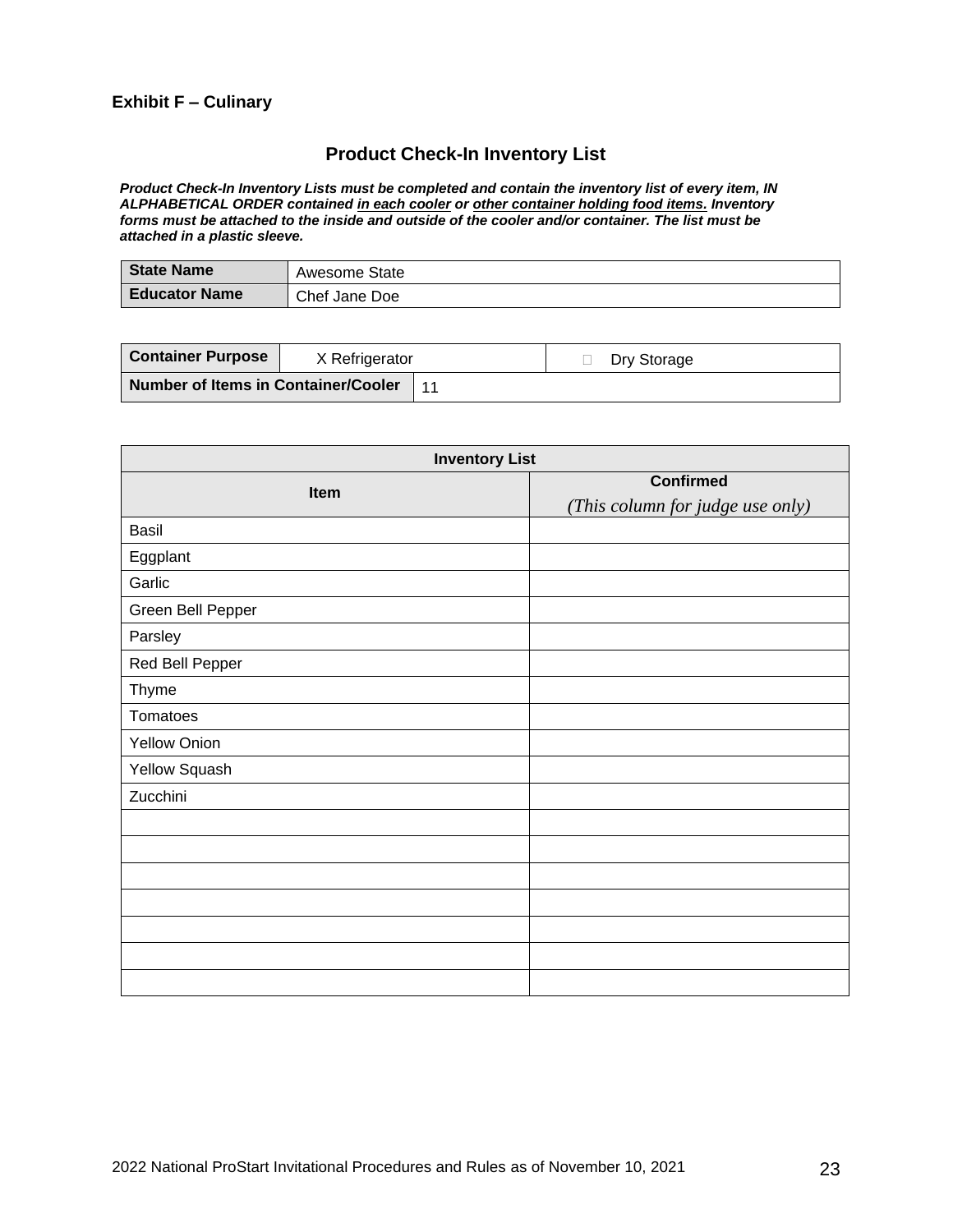# **Exhibit G – Culinary**

| <b>Team</b>    | Report  | Team &<br><b>Menu</b><br><b>Introduction</b> | <b>Production</b><br>Mise en<br>Place | <b>Start</b><br><b>Cooking</b> | <b>Present</b><br>Plates/<br><b>Skills</b><br><b>Critique</b> | <b>Tasting</b><br><b>Critique</b> | Menu<br><b>Critique</b> | <b>Clean Up</b> | <b>Sanitation</b><br>Critique/<br><b>Dismissal</b> | Out      |
|----------------|---------|----------------------------------------------|---------------------------------------|--------------------------------|---------------------------------------------------------------|-----------------------------------|-------------------------|-----------------|----------------------------------------------------|----------|
| $\mathbf{1}$   | 7:45 AM | 8:00 AM                                      | 8:05 AM                               | 8:25 AM                        | 9:25 AM                                                       | 9:35 AM                           | 9:45 AM                 | 9:50 AM         | 10:10 AM                                           | 10:15 AM |
| $\overline{2}$ | 7:45 AM | 8:00 AM                                      | 8:05 AM                               | 8:25 AM                        | 9:25 AM                                                       | 9:35 AM                           | 9:45 AM                 | 9:50 AM         | 10:10 AM                                           | 10:15 AM |
| 3              | 8:05 AM | 8:20 AM                                      | 8:25 AM                               | 8:45 AM                        | 9:45 AM                                                       | 9:55 AM                           | 10:05 AM                | 10:10 AM        | 10:30 AM                                           | 10:35 AM |
| 4              | 8:05 AM | 8:20 AM                                      | 8:25 AM                               | 8:45 AM                        | 9:45 AM                                                       | 9:55 AM                           | 10:05 AM                | 10:10 AM        | 10:30 AM                                           | 10:35 AM |
| 5              | 8:25 AM | 8:40 AM                                      | 8:45 AM                               | 9:05 AM                        | 10:05 AM                                                      | 10:15 AM                          | 10:25 AM                | 10:30 AM        | 10:50 AM                                           | 10:55 AM |
| 6              | 8:25 AM | 8:40 AM                                      | 8:45 AM                               | 9:05 AM                        | 10:05 AM                                                      | 10:15 AM                          | 10:25 AM                | 10:30 AM        | 10:50 AM                                           | 10:55 AM |
| $\overline{7}$ | 8:45 AM | 9:00 AM                                      | 9:05 AM                               | 9:25 AM                        | 10:25 AM                                                      | 10:35 AM                          | 10:45 AM                | 10:50 AM        | 11:10 AM                                           | 11:15 AM |
| 8              | 8:45 AM | 9:00 AM                                      | 9:05 AM                               | 9:25 AM                        | 10:25 AM                                                      | 10:35 AM                          | 10:45 AM                | 10:50 AM        | 11:10 AM                                           | 11:15 AM |
| 9              | 9:05 AM | 9:20 AM                                      | $9:25$ AM                             | 9:45 AM                        | 10:45 AM                                                      | 10:55 AM                          | 11:05 AM                | 11:10 AM        | 11:30 AM                                           | 11:35 AM |
| 10             | 9:05 AM | 9:20 AM                                      | 9:25 AM                               | 9:45 AM                        | 10:45 AM                                                      | 10:55 AM                          | 11:05 AM                | 11:10 AM        | 11:30 AM                                           | 11:35 AM |

# **Sample Culinary Competition Timeline**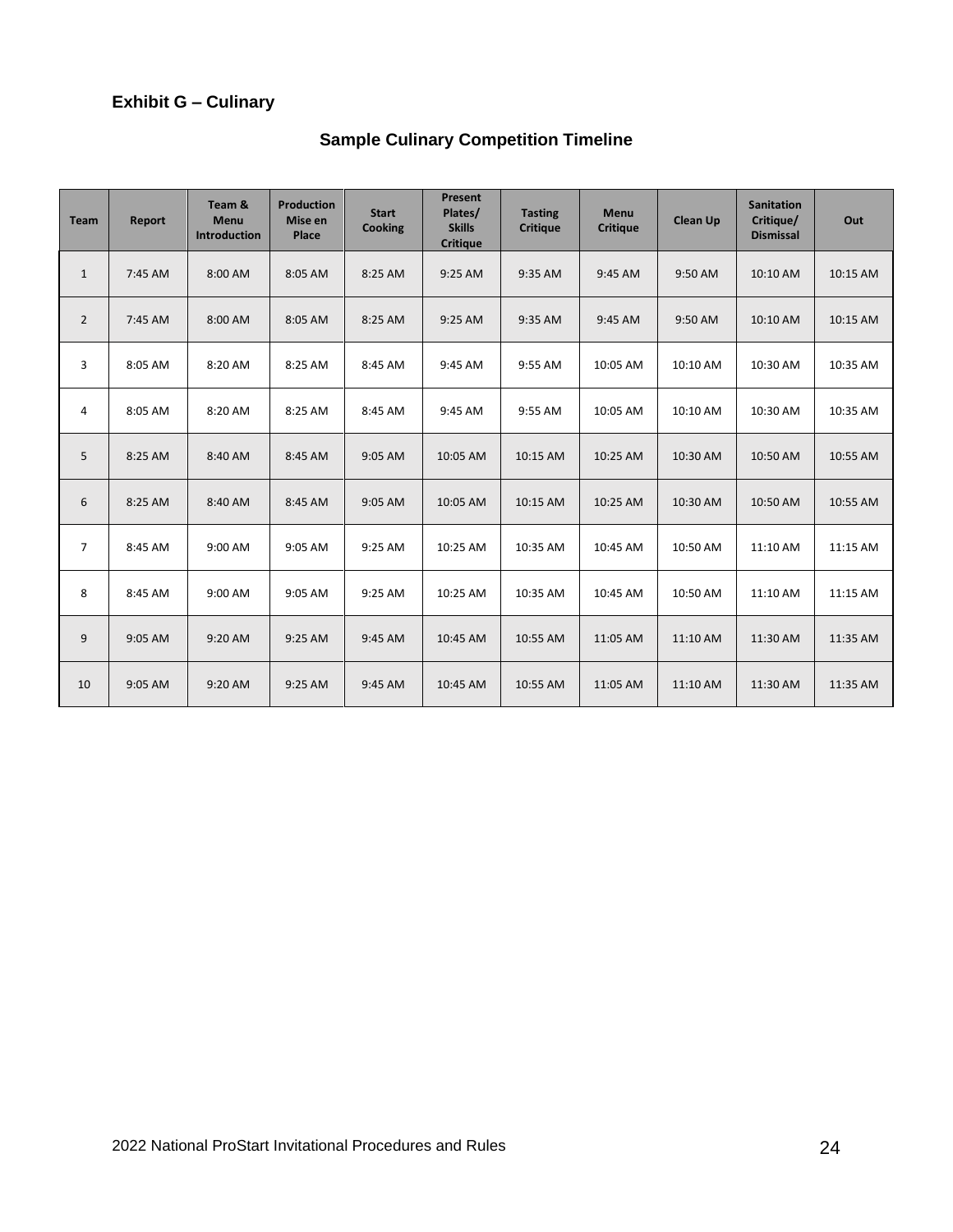# **Exhibit H – Culinary**

# **Sample Culinary Competition Score Sheet**

| <b>EVALUATION CRITERIA</b>                                                                                                                                                                                                                                                                                                                                                                                                                      | <b>POOR</b> | <b>FAIR</b>    | <b>GOOD</b> | <b>VERY</b><br><b>GOOD</b> | <b>EXCELLENT</b> | <b>SCORE</b> |  |
|-------------------------------------------------------------------------------------------------------------------------------------------------------------------------------------------------------------------------------------------------------------------------------------------------------------------------------------------------------------------------------------------------------------------------------------------------|-------------|----------------|-------------|----------------------------|------------------|--------------|--|
| <b>Product Check-In</b>                                                                                                                                                                                                                                                                                                                                                                                                                         |             |                |             |                            |                  |              |  |
| Including but not limited to:<br>Proper temperature<br>Proper packaging<br>Complete product inventory list(s)<br>Uniform and hygiene                                                                                                                                                                                                                                                                                                            | 1           | 2              | 3           | 4                          | 5                |              |  |
| <b>Team Presentation/Work Skills/Organization</b>                                                                                                                                                                                                                                                                                                                                                                                               |             |                |             |                            |                  |              |  |
| <b>Team Appearance</b><br>Including but not limited to:<br>White chef coats, long sleeve<br>$\bullet$<br>Black or checkered pants<br>$\bullet$<br>Uniform clean & presentable<br>$\bullet$<br>Hard sole shoes<br>Hats, aprons, and arm band (provided)<br>Team uniformity                                                                                                                                                                       | 1           | 2              | 3           | 4                          | 5                |              |  |
| <b>Work Organization/ Teamwork</b><br>Including but not limited to:<br>Utilization of a team plan<br>$\bullet$<br>Mastery of skills required for individual tasks<br>$\bullet$<br>Workload evenly distributed<br>Team cohesiveness<br>$\bullet$<br>Communication<br>Professionalism<br>٠<br>Proper Production Mise en Place<br>Proper time management                                                                                           | 1           | 2              | 3           | 4                          | 5                |              |  |
| <b>Proper Cooking Procedures</b><br>Including but not limited to:<br>Appropriate cooking method for product used<br>$\bullet$<br>Required cooking techniques used minimum of two<br>$\bullet$<br>cooking methods from provided list<br>Cooking procedures done in a time efficient manner<br>$\bullet$<br>Proper amount of product for recipe requirements<br>Effective use of remaining product<br>٠<br>Proper pans and tools for intended use | 1           | 2              | 3           | 4                          | 5                |              |  |
| <b>Proper Knife Usage</b><br>Consistency<br>Accuracy<br>Safety<br>Waste                                                                                                                                                                                                                                                                                                                                                                         | 1           | 2              | 3           | 4                          | 5                |              |  |
| <b>Degree of Difficulty</b><br>Including but not limited to:<br>Creativity<br>Complicated techniques<br>Preparation of item during competition rather than<br>using commercial product                                                                                                                                                                                                                                                          | 1           | $\overline{2}$ | 3           | 4                          | 5                |              |  |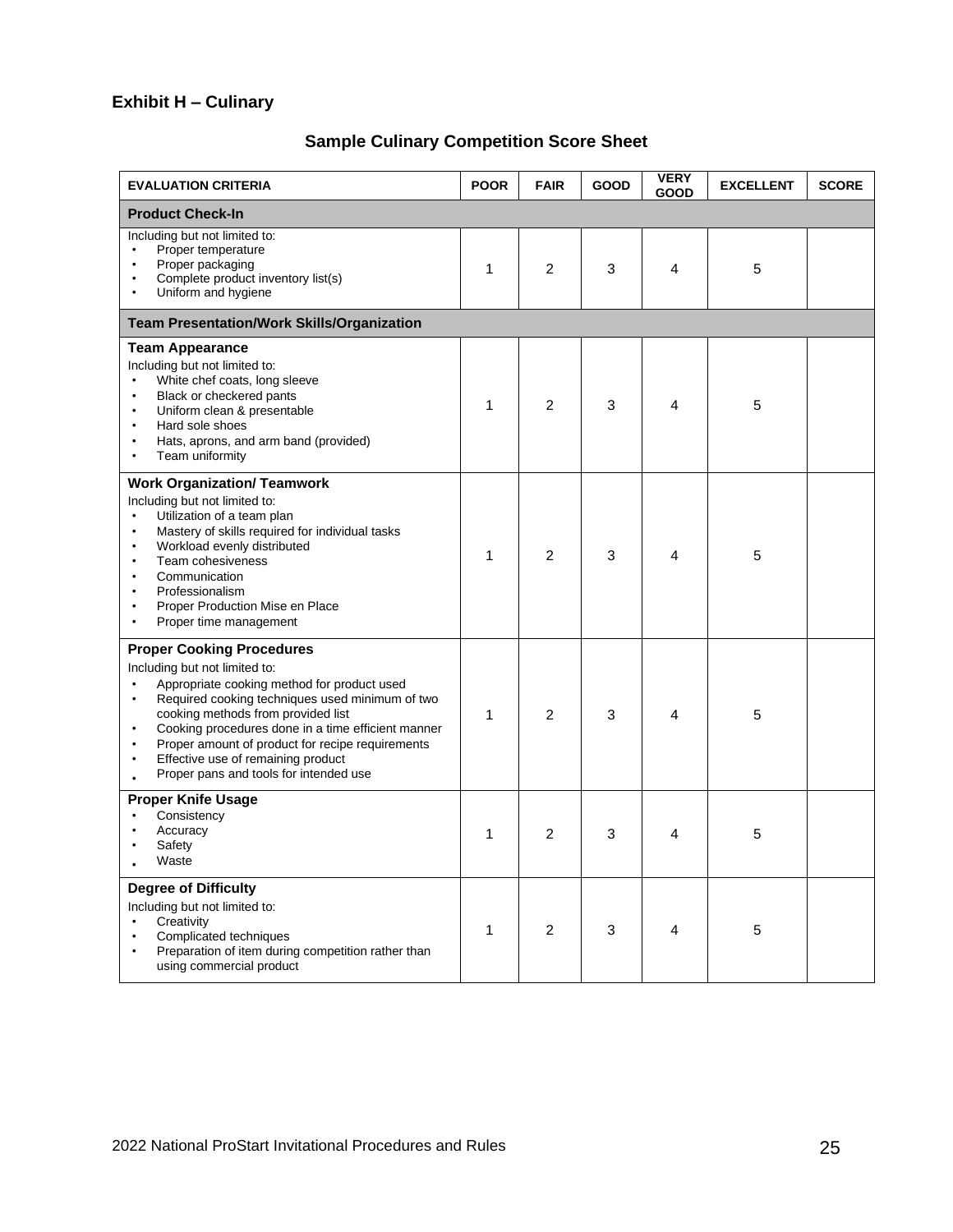| <b>EVALUATION CRITERIA</b>                                                                                                                                                                                                                                                                                                 | <b>POOR</b> | <b>FAIR</b>    | GOOD  | <b>VERY</b><br><b>GOOD</b> | <b>EXCELLENT</b> | <b>SCORE</b> |
|----------------------------------------------------------------------------------------------------------------------------------------------------------------------------------------------------------------------------------------------------------------------------------------------------------------------------|-------------|----------------|-------|----------------------------|------------------|--------------|
| <b>Safety and Sanitation</b>                                                                                                                                                                                                                                                                                               |             |                |       |                            |                  |              |
| <b>Follows Safety and Sanitation Procedures</b><br>Including but not limited to:<br>Personal hygiene<br>$\bullet$<br>Proper knife safety<br>$\bullet$<br>Proper use and handling of food contact surfaces<br>$\bullet$                                                                                                     | 1           | $\overline{2}$ | 3     | 4                          | 5                |              |
| <b>Proper Food Handling</b><br>Including but not limited to:<br>Proper use of gloves<br>$\bullet$<br>Appropriate temperature control of ingredients<br>Proper sanitation practices regarding food contact<br>$\bullet$<br>surfaces<br>Proper storage of food<br>$\bullet$<br>Avoidance of cross contamination<br>$\bullet$ | 1           | $\overline{2}$ | 3     | 4                          | 5                |              |
| <b>Work Area Cleaned</b><br>Including but not limited to:<br>Work area cleaned in appropriate time frame<br>Return of station to original condition                                                                                                                                                                        | 1           | $\overline{2}$ | 3     | 4                          | 5                |              |
| <b>Product Taste</b>                                                                                                                                                                                                                                                                                                       |             |                |       |                            |                  |              |
| <b>Product Taste - Starter</b><br>A subjective category based on tasting judges' expertise                                                                                                                                                                                                                                 | $1 - 2$     | 3-4            | 5-6   | 7-8                        | $9 - 10$         |              |
| <b>Finished Product</b>                                                                                                                                                                                                                                                                                                    |             |                |       |                            |                  |              |
| <b>Appearance - Starter</b><br>Including but not limited to:<br>Balance of color<br>Shape<br>$\bullet$<br><b>Texture</b><br>$\bullet$<br>Portion size                                                                                                                                                                      | 1           | 2              | 3     | 4                          | 5                |              |
| <b>Product Taste</b>                                                                                                                                                                                                                                                                                                       |             |                |       |                            |                  |              |
| <b>Product Taste – Entrée</b><br>A subjective category based on tasting judge's expertise                                                                                                                                                                                                                                  | $1 - 3$     | $4 - 6$        | $7-9$ | $10 - 12$                  | $13 - 15$        |              |
| <b>Finished Product</b>                                                                                                                                                                                                                                                                                                    |             |                |       |                            |                  |              |
| Appearance – Entrée<br>Including but not limited to:<br>Balance of color<br>Shape<br><b>Texture</b><br>Portion size                                                                                                                                                                                                        | 1           | $\overline{c}$ | 3     | 4                          | 5                |              |
| <b>Product Taste</b>                                                                                                                                                                                                                                                                                                       |             |                |       |                            |                  |              |
| <b>Product Taste - Dessert</b><br>A subjective category based on judge's expertise                                                                                                                                                                                                                                         | $1 - 2$     | $3 - 4$        | $5-6$ | $7 - 8$                    | $9 - 10$         |              |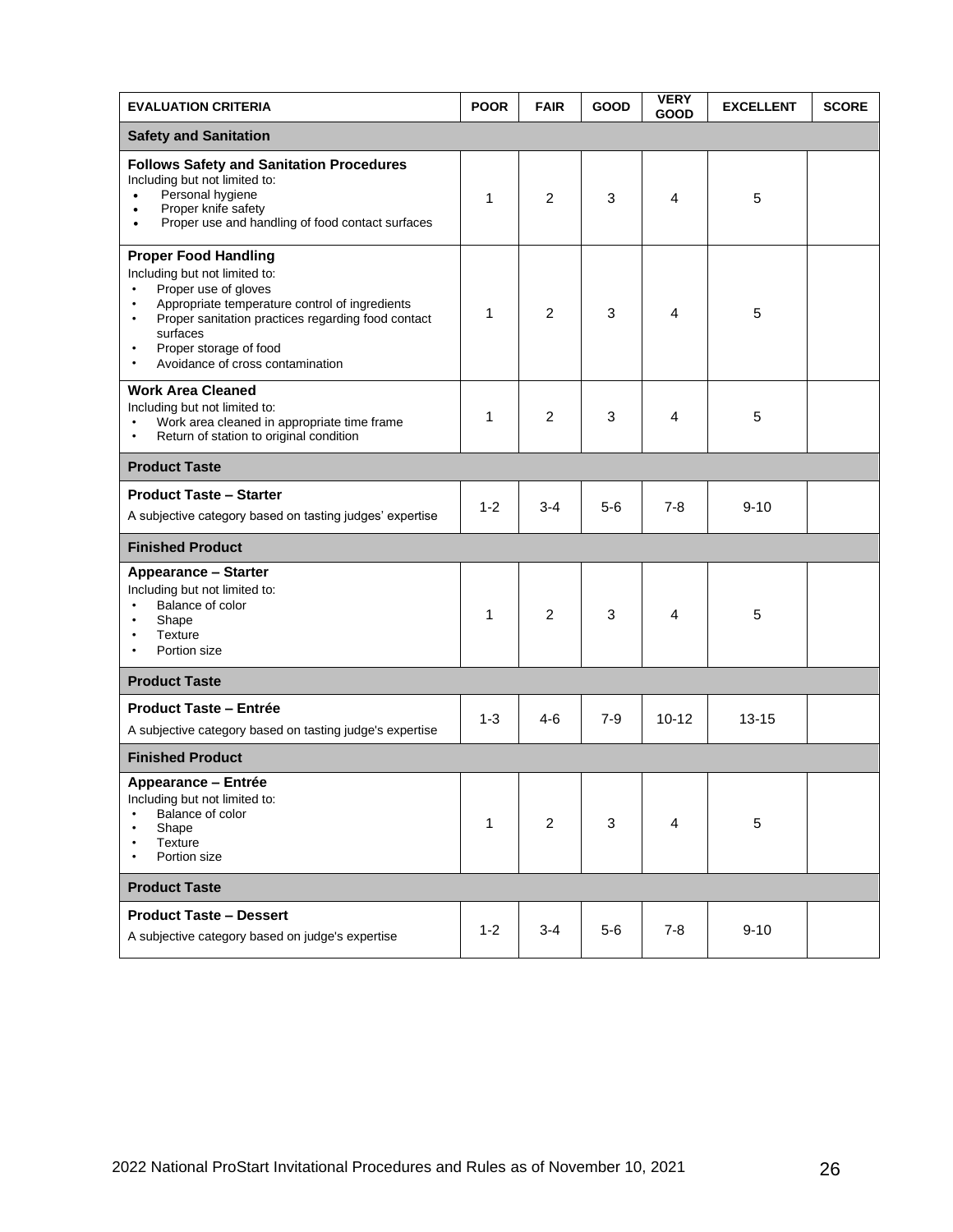| <b>EVALUATION CRITERIA</b>                                                                                                                                                                                                                                                              | <b>POOR</b> | <b>FAIR</b>    | <b>GOOD</b> | <b>VERY</b><br><b>GOOD</b> | <b>EXCELLENT</b> | <b>SCORE</b> |
|-----------------------------------------------------------------------------------------------------------------------------------------------------------------------------------------------------------------------------------------------------------------------------------------|-------------|----------------|-------------|----------------------------|------------------|--------------|
| <b>Finished Product</b>                                                                                                                                                                                                                                                                 |             |                |             |                            |                  |              |
| <b>Appearance - Dessert</b><br>Including but not limited to:<br>Balance of color<br>$\bullet$<br>Shape<br>٠<br>Texture<br>$\bullet$<br>Portion size<br>٠                                                                                                                                |             | $\overline{2}$ | 3           | 4                          | 5                |              |
| <b>Menu and Recipe Presentation</b>                                                                                                                                                                                                                                                     |             |                |             |                            |                  |              |
| <b>Presentation</b><br>Including but not limited to:<br>Typewritten<br>٠<br>Recipe structure<br>٠<br>Menu presentation<br>$\bullet$<br>Recipe costing<br>$\bullet$<br>Menu pricing<br>$\bullet$<br>Within food cost guidelines<br>$\bullet$<br>Sources and acknowledgements listed<br>٠ |             | $\overline{2}$ | 3           | 4                          | 5                |              |

| <b>DISQUALIFICATION</b>                                                                                                          |
|----------------------------------------------------------------------------------------------------------------------------------|
| <b>Reason for Disqualification:</b>                                                                                              |
| Team submitted work, or parts of work, that was previously submitted.                                                            |
| Team started any competition segment more than 10 minutes early, or finished more than 10 minutes late.<br>Disqualifying Segment |
| Team used an electric/battery operated device or additional butane burner.                                                       |
| Team did not produce two (2) complete meals.                                                                                     |
| Violation of the General Disqualifications on page 5.                                                                            |
| <b>PENALTY</b>                                                                                                                   |
| <b>Reason for Penalty:</b>                                                                                                       |
| Menu does not meet specifications, or was not submitted by April 8, 2022 to ProStart@nraef.org - 5 pts                           |
| Team not dressed in uniform. 5 pts                                                                                               |
| Team did not submit folders with menu, plate photographs, recipe and recipe costing at Product Check-In $-$ 2 pts                |
| Replacement product did not meet requirements and was discarded $-2$ pts.                                                        |
| Team manager touches or handles any equipment or food when not allowed $-5$ pts                                                  |
| Team uses dishes/glassware other than those provided by Event Organizers – 5 pts                                                 |
| Team begins any competition segment before their assigned start time $-$ 1/4 pt to 10 pts                                        |
| 1/4 point is deducted per 15 seconds                                                                                             |
| 10 or more minutes early, team is disqualified                                                                                   |
| Team does not complete any competition segment within their allotted time $-$ 1/4 pt to 10 pts                                   |
| 1⁄4 point is deducted per 15 seconds                                                                                             |
| After 10 minutes, team is disqualified                                                                                           |
| Use of prohibited equipment or pre-prepared ingredients $-5$ pts                                                                 |
| $\Box$ Pre-prepared ingredients<br>$\Box$ Equipment                                                                              |
| Team produces two meals, which are not identical $-2$ pts                                                                        |
| Station left in unsanitary manner $-3$ pts                                                                                       |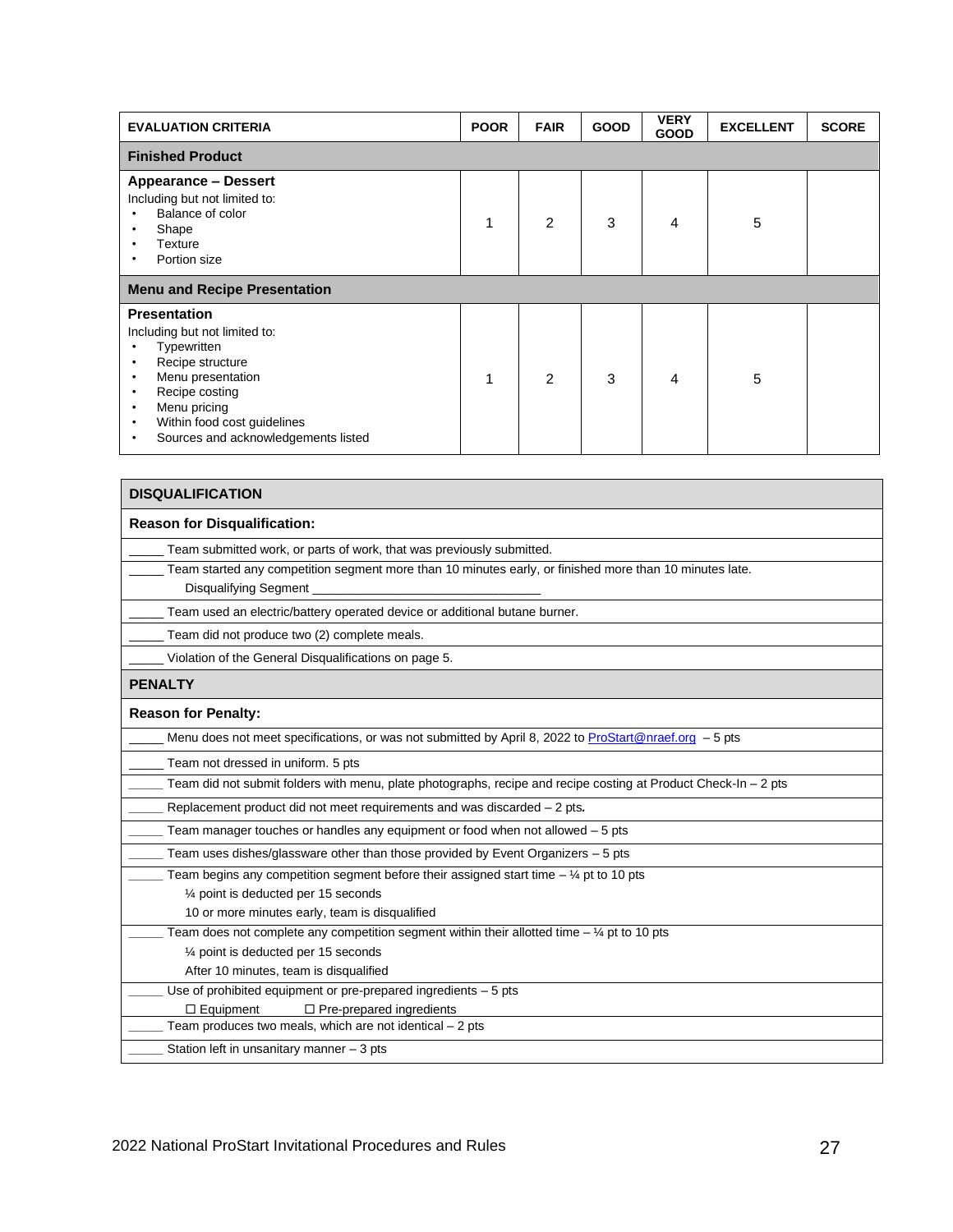# **2022 Management Competition**

#### **Description**

Participating teams will demonstrate their knowledge of the restaurant and foodservice industry by developing a new restaurant concept and presenting to a panel of judges at a simulated business exposition. The teams will also submit a written proposal for review and will present their concepts to various groups of judges through verbal presentations, question and answer periods, and posters.

The competition is designed for students to present their restaurant concept to judges as they rotate throughout the competition floor. The students will set up a  $10 \times 10$  foot trade show booth to demonstrate their restaurant concept. In the booth, students will have a copy of their written proposal and 2 (two) 24 x 36 inch posters. More information on the requirements for the written proposal, booth display, and posters are found on the following pages.

#### **Scoring**

A maximum of 200 points can be earned by a team during the Management Competition. Management Check-In is worth five (5) points, the Concept worth is thirty (30) points, the Menu and Costing is worth thirty-five (35) points, the Marketing is worth forty (40), the Operations is worth thirty (30), Critical Thinking is worth fifty-five (55), and Menu and Recipe Costing is worth five (5) points. In the event of a tie, the tied team with the highest number of Critical Thinking points will be awarded one (1) additional point to break the tie. Teams will only be evaluated on the information and materials requested in these rules. If a team has scores from multiple rounds of judging in a single segment, the scores will be averaged (e.g. two rounds of critical thinking). *See Exhibit M for sample Judges Sheets.*

#### **Preparation for Management Competition**

- 1. Mentors and educators may assist teams in preparation for the competition; however, they may not prepare the written proposal or posters. Their expertise is limited to acting as a sounding board for concept development.
- 2. The team's work must be unique and not built off of previously submitted work. Submitting work, or parts of work, that was previously submitted will result in immediate disqualification**.**  *See Management Specific Disqualifications.*
- 3. The Management team may collaborate with their state's Culinary team on the menu and recipe items, including recipe development, costing, pricing and photography.
- 4. Requirements
	- a. Restaurant Concept must be located in ProStartville. Exhibit A contains city's description including demographics and local points of interest.
	- b. Students will select 1 of the 4 provided restaurant space scenarios provided in Exhibit C.
- 5. To allow officials and judges adequate time to review your proposal, an electronic copy of the team's written proposal must be submitted to [ProStart@nraef.org](mailto:ProStart@nraef.org) **no later than Friday, April 8th , 2022**. Minor adjustments and corrections to the proposal are allowed after submission. If there is a question about what constitutes a minor adjustment, please contact [ProStart@nraef.org.](mailto:ProStart@nraef.org) A penalty will be issued if the team does not submit as stated above. *See Management Competition Penalties*. Details on the Written Proposal are below.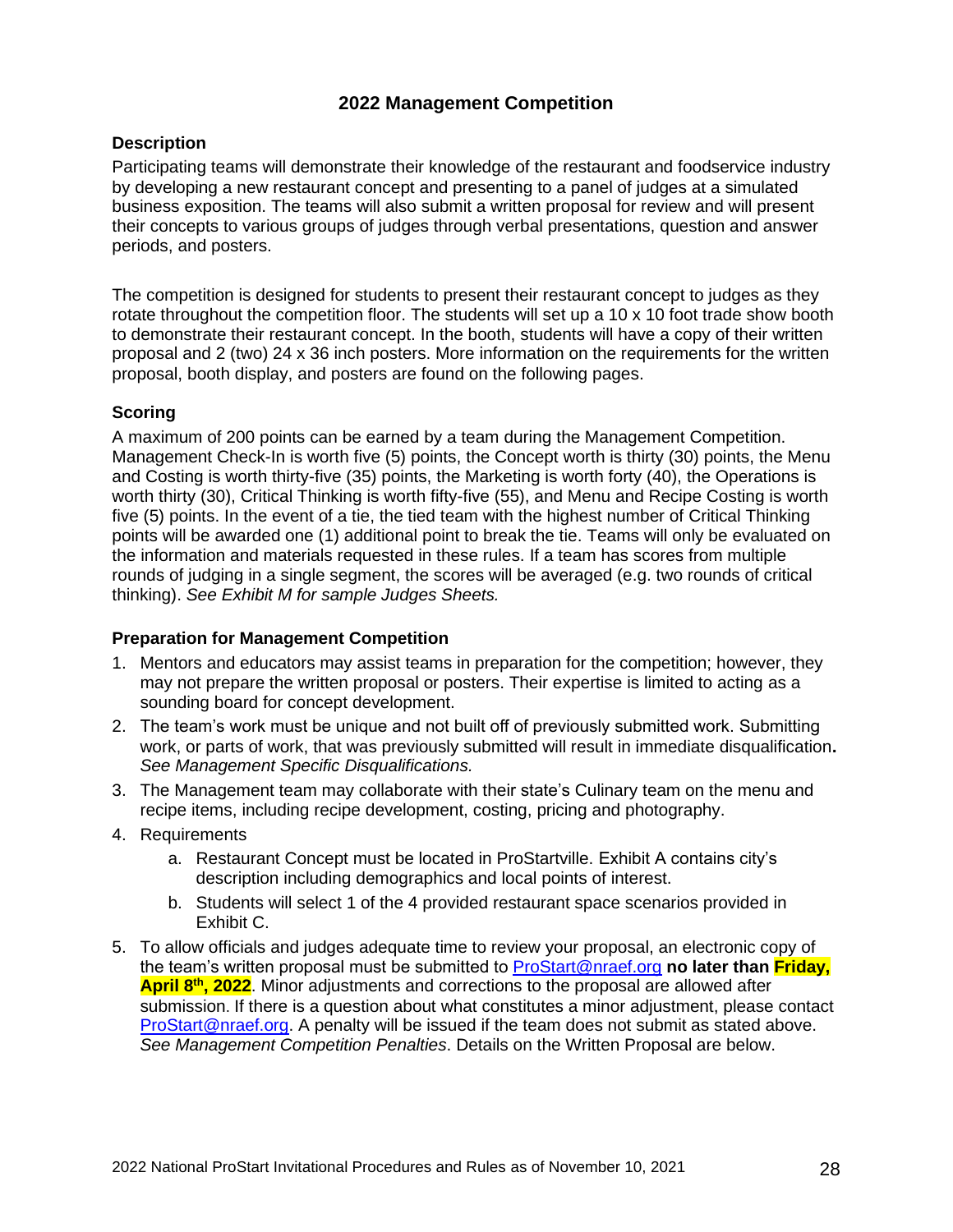#### **Role of the Optional Team Manager**

1. The team manager is an important asset to the team.

- a. The team manager will not be permitted on the competition floor, and must stay in the designated team manager seating area.
- b. The team manager may be introduced and shake hands at the end of the feedback session.
- c. The team manager may not communicate with the other team members, their educator, or observers to collaborate on answers during the competition period.
- 2. In the event a team member is unable to participate or continue, the team should notify the Lead Judge and Event Staff. Only with approval from the Lead Judge and Event Staff may the team manager permanently replace that team member.
- 3. The replaced team member, or any other competitor, may not return, step in for or replace the team manager. If the team manager replaces a team member, s/he must stay in the role for the remainder of the competition.
- 4. The replaced team member should leave the Management booth and, at the discretion of the team's educator, may leave the event or may stay and watch as an observer. The replaced member is not permitted to communicate with their team from the moment they are replaced until after feedback.

#### **Uniform**

Each team is required to dress in uniform during all portions of the competition. This includes Team Check-In, as well as feedback sessions. The uniform should consist of: solid color, ¾ sleeve or long sleeve, collared dress shirts, dress pants or skirts and professional footwear suitable for a business meeting, with heel height no more than 3 inches. Neckwear of any sort (e.g. necktie, bowtie, bolo tie, bandana, etc.) should not be worn. Teams will have the option of using a NRAEF-provided pin if they choose not to have the ProStart logo embroidered on their shirts. The ProStart logo must be displayed on the participants' right or left chest if embroidered, or placed in this location if using a pin. The choice of embroidery or pin has no impact on scoring. Only ProStart or sponsor logos are allowed on uniform shirts. No other logos are permitted, including concept logos. Please see the NRAEF branding guidelines for questions on logo usage. All team members should wear the same style of shirt, and pants should be worn appropriately and professionally (not sagging, etc.). Khaki pants may be worn; jeans are not permitted. The team's uniform should reflect a professional event, not their concept, as concept logos are prohibited on their uniforms.

#### **Competition Flow**

# **Day prior to competition**

Check in Written Proposals and Posters

#### **Day of competition**

Report to Assigned Booth & Set Up (5 minutes) Five Verbal Presentations (7 minute sessions with a 3 minute break between) Feedback (10 minutes)

#### **Team Check-In**

- 1. Teams should schedule their travel so they arrive at the competition property with sufficient time to check-in their materials. Team check-in is first come, first served with no assigned times given.
- 2. Should travel delays arise and, as a result, a team is unable to check-in their materials during the times specified by Event Organizers, the team must contact their state ProStart Coordinator, who will contact the NRAEF Management Competition Coordinator to make arrangements to submit materials.
- 3. At check-in, teams will report in uniform to submit the following items *(See Exhibit B for Outline and Checklist)*

2022 National ProStart Invitational Procedures and Rules as of November 10, 2021 29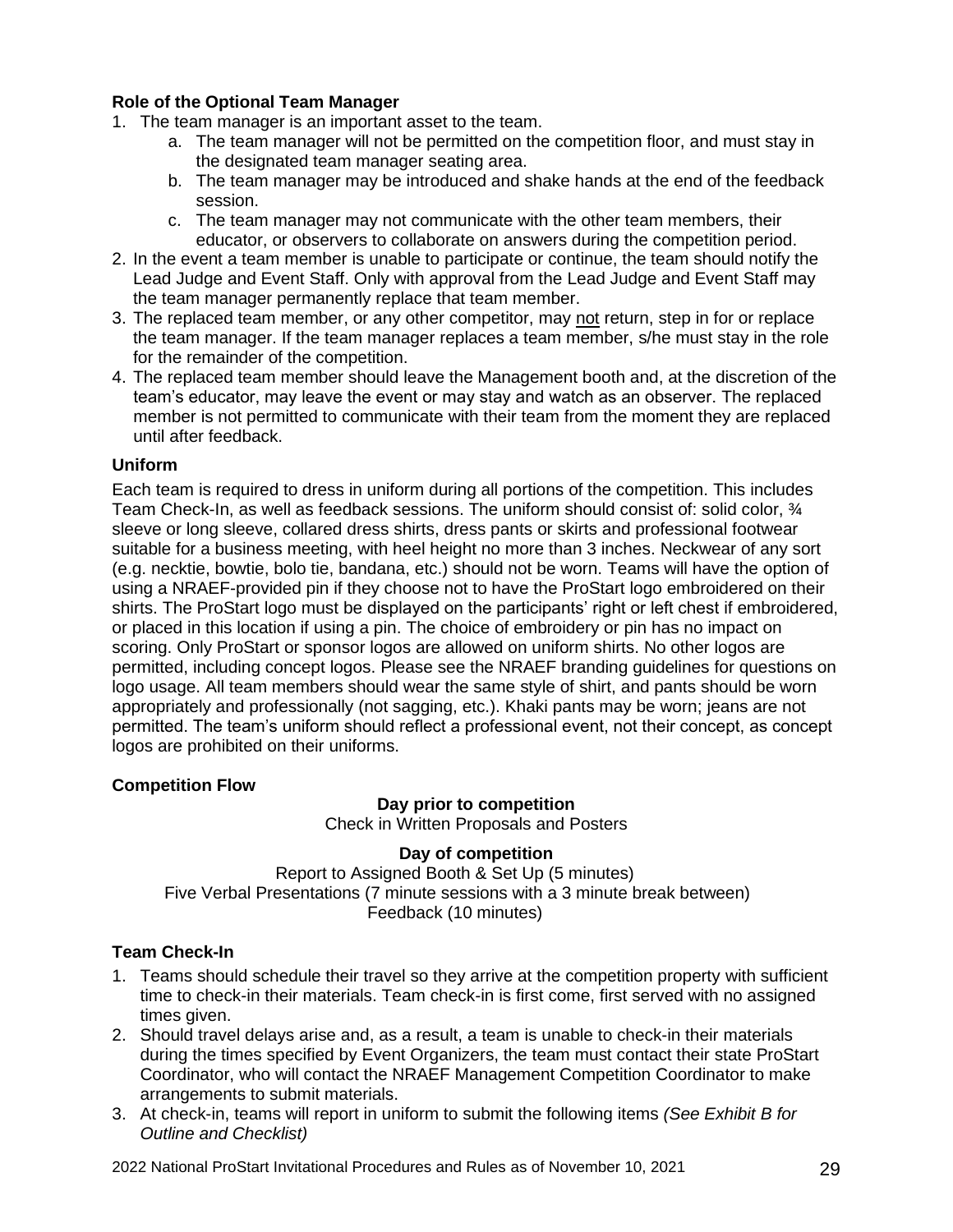- a. Fifteen (15) copies of the written proposal
- b. Menu and Costing information in a separate manila folder
- c. Two (2) 24 x 36 inch posters, rolled for storage
- 4. Any team that arrives to check-in with incomplete items has until the end of the check-in time on Day 1 to resubmit completed items. Judges will not provide feedback on content at this time, and will only notify teams of completion status.
	- a. Judging and scoring is based on the initial check-in by the team.
	- b. Teams will lose points if their submission does not meet the established criteria at the initial check-in.
	- c. The team will be assessed an additional penalty for each failed submission. Completed items that do not meet requirements by close of check-in time will be assessed a penalty.
	- d. Items not submitted by close of check-in time will not be accepted at a later time.

## **Day of Competition**

- 1. Teams will report to the Management Competition floor and their assigned booth five (5) minutes before their scheduled start time. Team posters and one (1) copy of the Written Proposal will be in the assigned booth at this time. Teams will have an additional five (5) minutes to set up their booth. Inside the booth will be one table, and two easels, for poster display. Teams may have one (1) copy of the written proposal and no other props. Each student may bring a bottle of water and notecards into the booth. No other items will be permitted. *Note: Teams should not enter their booth until told to do so by Event staff.*
- 2. At the designated time, the competition will begin and will include 7-minute presentation segments. During this time, students will present on the relevant section of their concept, reference their posters, and answer judge questions. Each set of judges will rotate to the next booth at the conclusion of this 7-minute period. There will be a 3-minute break, and announcement of the next group of judges before the next judges arrive. There may be more than one round of judging per segment. Scores from multiple rounds will be averaged (e.g. two rounds of critical thinking).
- 3. Teams may not shake hands, distribute materials to judges or use additional materials (e.g. business cards, promotional items, props, etc.) during the competition segments. Any relevant materials must be included in the written proposal.
- 4. Critical Thinking Judges will question each team and evaluate their critical thinking skills and ability to react to management challenges. The judges will present each team miniscenarios from four (4) of the following seven (7) categories: 1) safety and sanitation, 2) customer service, 3) social media, 4) human resources and staffing, 5) menu development and design, 6) marketing, and 7) concept knowledge. All teams will be evaluated on the same categories – the chosen categories will NOT be distributed at check-in. The team will then present how they would address that scenario from the context of their unique restaurant concept. (*For sample scenarios, see Exhibit K).*
- 5. The entire team (including the team manager) will report to the Feedback Room at the designated time for a ten (10) minute feedback session. A maximum of four people comprised of designated teacher(s), mentor(s), and state coordinator(s) are allowed to be present to observe only during the Feedback sessions.
	- a. *Any communication with the team by outside parties, including teacher(s), mentor(s), state coordinator(s) or other observers is prohibited during this time.*
- 6. See *Exhibit L* for a sample Management Competition timeline.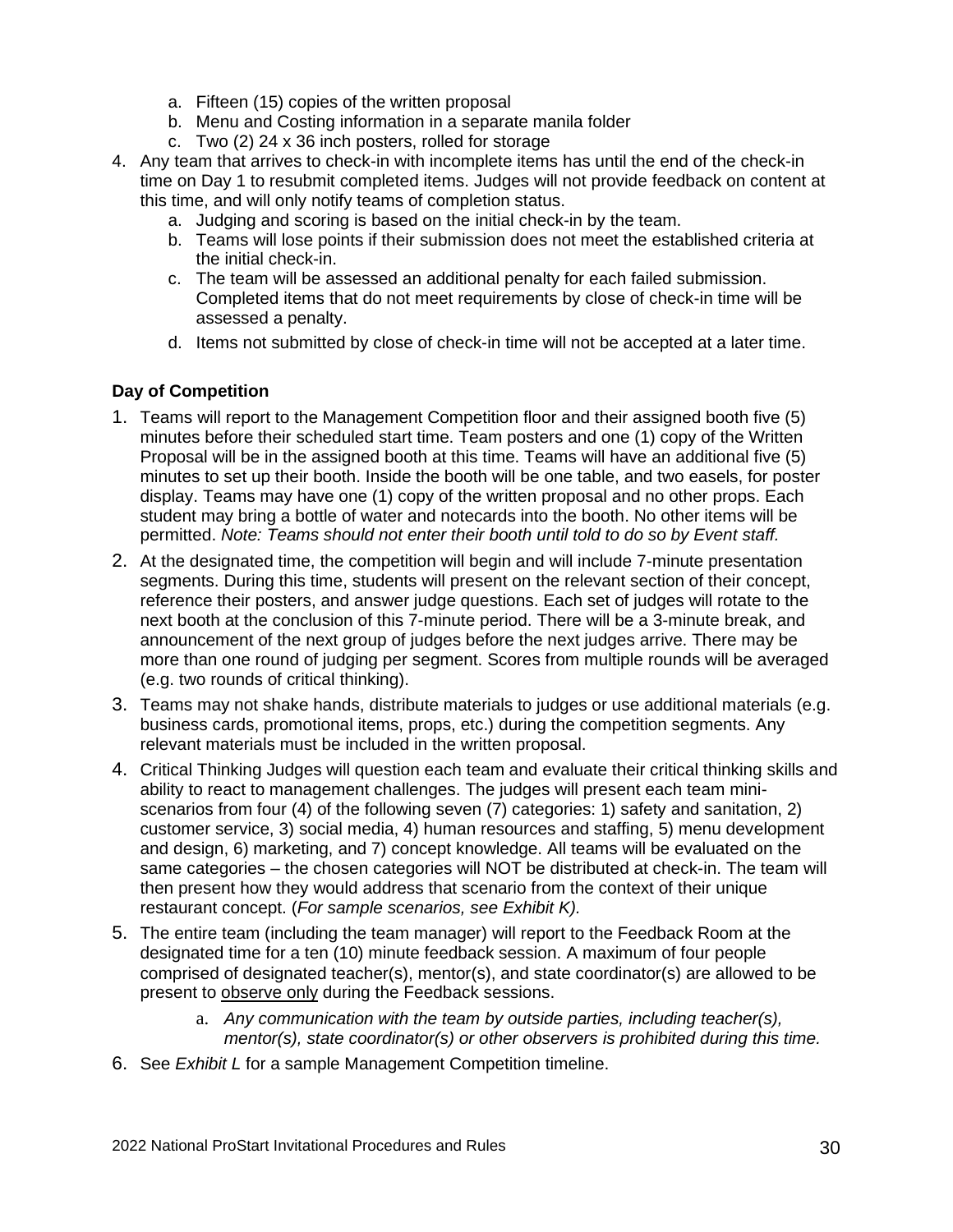## **Written Proposal**

- 1. Teams should utilize *Foundations of Restaurant Management & Culinary Arts* Levels 1 and 2 when crafting their written proposals. Definitions, explanations, and examples of complex topics are included throughout the curriculum and can provide sufficient background knowledge for teams to develop unique and creative concepts. Additional research and use of outside resources is also encouraged.
- 2. General Guidelines for the Written Proposal
	- a. Typed, 12 point, Times New Roman or Arial font, 1 inch margins
	- b. Printed on white paper, single-sided, and stapled (NOT in a folder, spiral bound, 3 ring binder, etc.)
	- c. The front cover must include only the following information: state or region, names of team members, concept name, concept logo, and year. Style and font of the cover page should match the contents.
	- d. Sections should be separated by tabs. *Note: tabs do not need to be comprised of a single page, tabs may be attached to proposal pages.*
	- e. All 15 copies must be identical. *Note: large printing companies (e.g. Staples, Office Depot, FedEx, etc.) may offer educational printing discounts.*
	- f. NRAEF will retain one copy of the written proposal at the completion of the competition. This may be used by NRAEF for promotional, educational, research or other purposes. The remaining written proposals will be available for pick up in the Registration space following the completion of the competition.
- 2. In addition to the Written Proposal, teams must prepare one additional copy of the sample menu, the recipes, photographs, costing and menu pricing worksheets in a standard manila colored folder. The team's state or region must be listed on the front of this folder. Note: the school name should not be included.
- 3. Contents of the Written Proposal are detailed in the following section.

#### **Written Proposal Contents**

- 1. **Restaurant Concept Description (2 pages maximum):** The following information must be included in the description:
	- a. Type of establishment
	- b. Purpose and impact
	- c. Meals served (breakfast, lunch, dinner, etc.)
	- d. Hours of operation
	- e. Type of cuisine served
	- f. Target market within the fictional city of ProStartville (defining characteristics, demographics, business/leisure, etc.)
- 2. **Floorplan and Selected Restaurant Space Scenario (1 page maximum):** NRAEF will provide 4 restaurant space scenarios to choose from. Students must use one of the four scenarios provided to create a unique floorplan. (*See Exhibit C for Restaurant Space Scenario Options.*) A basic floorplan of the restaurant's layout (front-of-the-house and backof-the-house) must be provided. The floorplan may be handwritten or electronically diagrammed. Students are encouraged to make it as much to scale as possible; however, the floorplan will not be judged on scale and proportions, but on how well it conveys the restaurant's flow and the inclusion of features necessary to run a restaurant. (*See Exhibit D for Sample Floorplan.)*
- 3. **Interior and Décor (2 pages maximum):** Teams will prepare a description of interior and décor for their concept. This may include photos, samples of paint, etc. These should be entirely flat and printed on paper and should NOT include 3D objects affixed to the pages.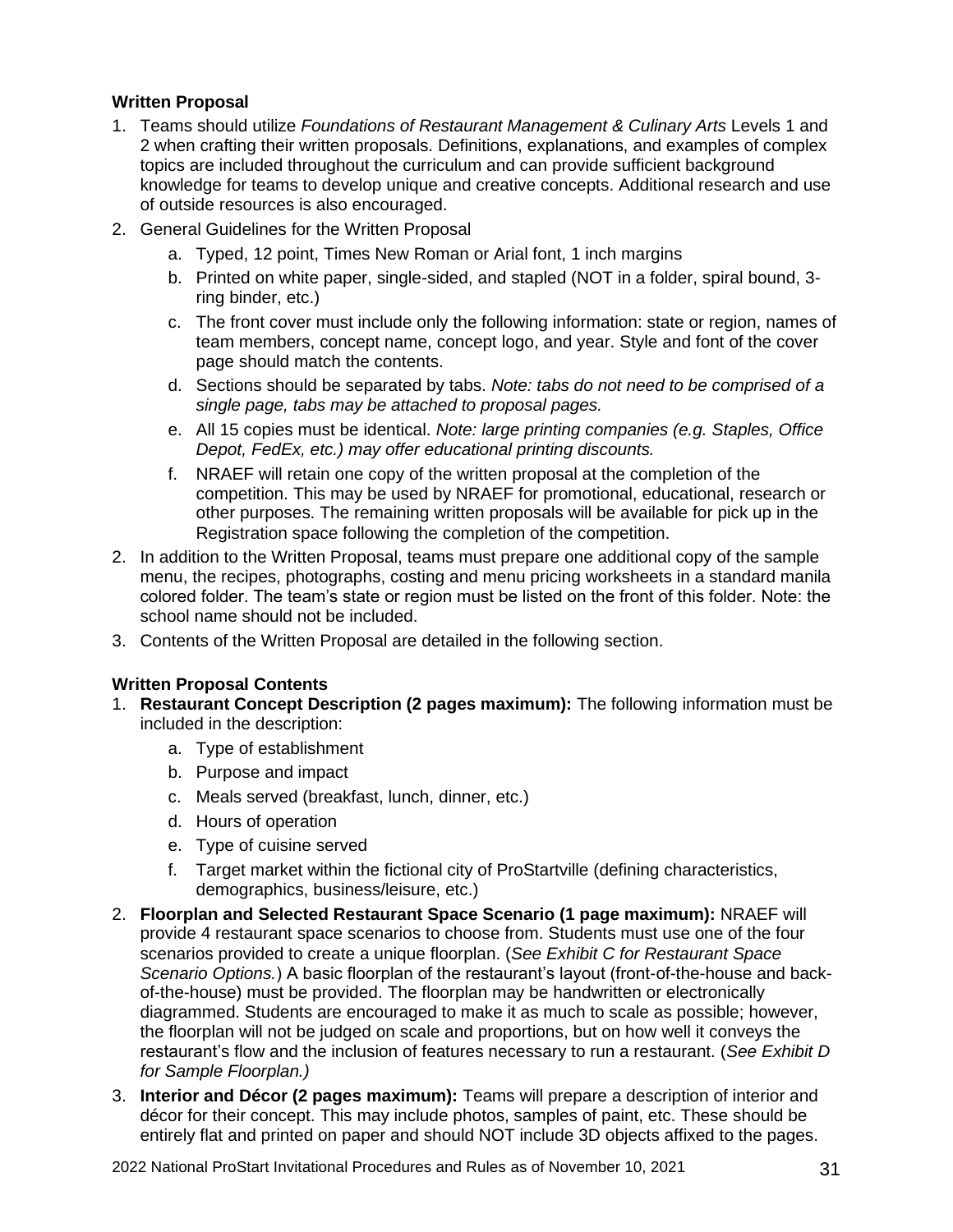- 4. **SWOT Analysis (1 page maximum):** Teams will prepare a SWOT analysis for their concept.
- 5. **Organizational Chart (1 page maximum):** Teams must include an organizational chart that lists the positions that will be necessary to staff the restaurant. It is not mandatory to include how many staff will fill each position. Charts should not be hand-drawn; many programs and websites offer free templates. (*See Exhibit E for sample Organizational Chart*).
- 6. **Menu (1 page maximum):** Teams must develop a menu to support the restaurant concept that includes exactly twelve (12) menu items. The sample menu should be representative of how this information would be communicated to customers including pricing, and should include all necessary menu item descriptions. The menu may not exceed one standard 8.5" x 11" sheet of paper. *See Exhibit F for clarification on what counts as a menu item.*
- 7. **Recipes:** For one (1) of the twelve (12) menu items, teams will prepare and provide recipes. Recipes should be typed and submitted on the official recipe and costing templates can be found in Exhibits G & H. Acknowledgements and sources must be listed on each recipe. Recipes must be written in a logical sequence. *See Exhibit G for a sample recipe.*
- 8. **Costing:** For one (1) of the twelve (12) menu items, teams will prepare and provide costing information. Costing information should be typed and submitted on the official recipe and costing templates can be found in Exhibits G & H. Acknowledgements and sources must be listed on each recipe in MLA formatting. *See Exhibit H for a recipe cost example.*
	- a. Small amounts of dry spices and herbs may be priced as 1% of the total recipe cost.
	- b. Oil for frying may be priced at 2% of the total recipe cost.
- 9. **Menu Pricing**: Prices must also be developed for the same one menu item costed in item 8 above– calculated at a 33% food cost percentage. The menu price may be rounded up after applying the 33% food cost percentage for a more realistic menu price. For example, if the menu price is calculated to be \$7.67, it would be acceptable to have a price of \$7.95 or \$8.00. However, the final calculation before rounding must be indicated on the menu pricing template.
- 10. **Photographs (2 pages maximum):** Teams will prepare and photograph at least one, and up to four, menu items to be included in the written proposal. Photographs must be of items made by the team, and should not be stock photo, clipart, or other published images.
- 11. **Marketing Tactics (2 pages maximum per tactic, including sample):** Teams will develop two (2) marketing tactics to launch their restaurant concept. *See Exhibit J for additional information on the different tactics*. Alcohol-related activities or promotions may not be used as one of the marketing tactics. For each marketing tactic, teams must submit a description of the tactic, the goal of the tactic and a detailed budget that shows all associated costs, and the estimate return on investment (ROI). Students are encouraged to use creativity to develop their tactics. For the budget for each tactic, teams must use local rates and list the rate source. Teams may not enlist the services of a PR firm or a  $3<sup>rd</sup>$  party agency as a marketing tactic. Website and social media presence are not tactics in and of themselves. For the two marketing tactics, teams must submit a paper-based sample, which may not exceed one standard 8.5" x 11" sheet of paper, of the tactic. Examples of acceptable samples could include:
	- a. Print or digital ad mockup of ad
	- b. Radio commercial script
	- c. TV commercial storyboard
	- d. Public relations campaign sample press release
	- e. Promotional giveaway items photo or mockup of item
	- f. Email or mail campaign email text and mockup of accompanying artwork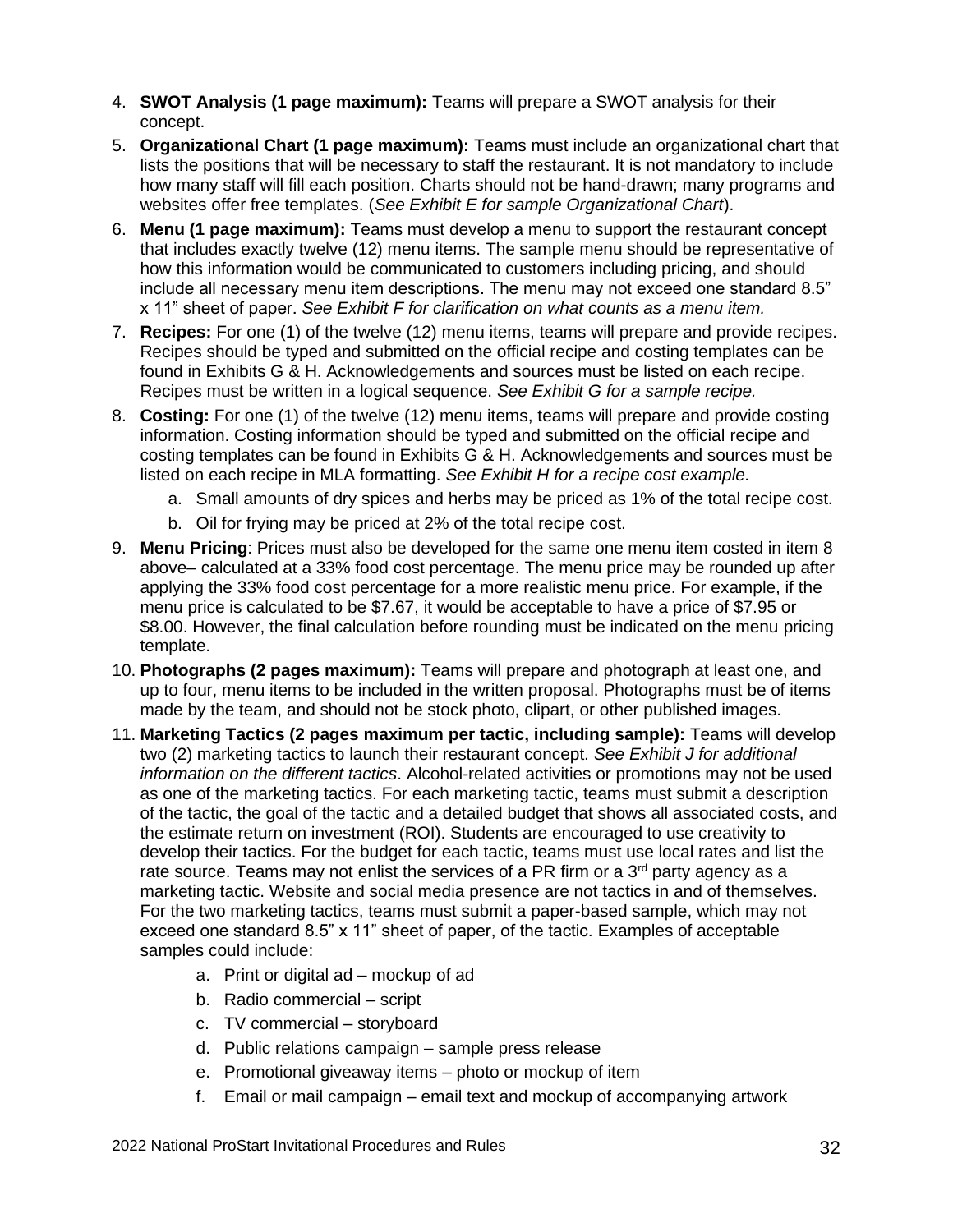## **Posters**

Teams will prepare two posters, 24" x 36" in size. Posters must be entirely flat and may not include any 3-dimensional objects. The poster, when fully constructed, should be able to be rolled up for storage at Check-In. Event organizers will provide all required display materials (e.g. easels, foam board, thumbtacks, magnets, clips, etc.)

> a. One poster should display the sample menu and the floorplan; the second poster should display one marketing tactic Concept logos are permitted on the posters, but no other information should be included. *See Management Competition Penalties.*

(STATE CHANGE: TEAM RESPONSIBLE TO BRING EASELS)

## **Management Competition Penalties**

The following are fixed deductions.

- 1. Written proposal does not meet specifications, or was not submitted on time i.e. by April 8, 2022 to [ProStart@nraef.org](mailto:ProStart@nraef.org) - 5 pts
- 2. Team did not successfully submit all items at check-in, items submitted did not meet specifications – 1 pt to 5 pts
	- a. 1 point is deducted per incomplete/incorrect check-in attempt up to 5 total points.
	- b. If the team is unable to successfully check-in within the allotted window, the team is disqualified.
- 3. The team is not dressed in uniform 5 pts
- 4. Posters do not meet specifications or include additional information 5 pts
- 5. Restaurant concept is not located in ProStartville or does not match one of the provided restaurant space scenarios – 5 pts
- 6. Team submits more or fewer than 12 menu items 5 pts
- 7. Team includes an alcoholic beverage as one of their menu items 5 pts
- 8. Team submits recipes for more or fewer than 1 menu item 5 pts
- 9. Team submits food costing worksheets for more or fewer than 1 menu item 5 pts
- 10.Team submits more or fewer than 1 menu pricing worksheet 5 pts
- 11.Team submits more or fewer than 2 marketing tactics 5 pts
- 12.Team uses an alcohol-related activity or promotion as one of their marketing tactics 5 pts

## **Management Specific Disqualifications**

- 1. Team submitted work, or parts of work, that was previously submitted.
- 2. Violation of the General Disqualifications on page 5.

## **Event Personnel**

- 5. Event Organizers: NRAEF staff members
- 6. Volunteers: Assigned and trained by NRAEF to assist with the event
- 7. Timekeeper/MC: Personnel designated and trained by the NRAEF, who are charged with keeping the official time for assigned teams during all segments of the competition.
- 8. Judges: Sourced from post-secondary education and the restaurant and foodservice industry, including a Lead Judge. Lead Judge does not score teams.
	- a. All judges will be consistent from team to team (i.e. judges scoring team presentation/work skills will be responsible for that category across all competitors). *See Exhibit M for sample Management Competition Score Sheet.*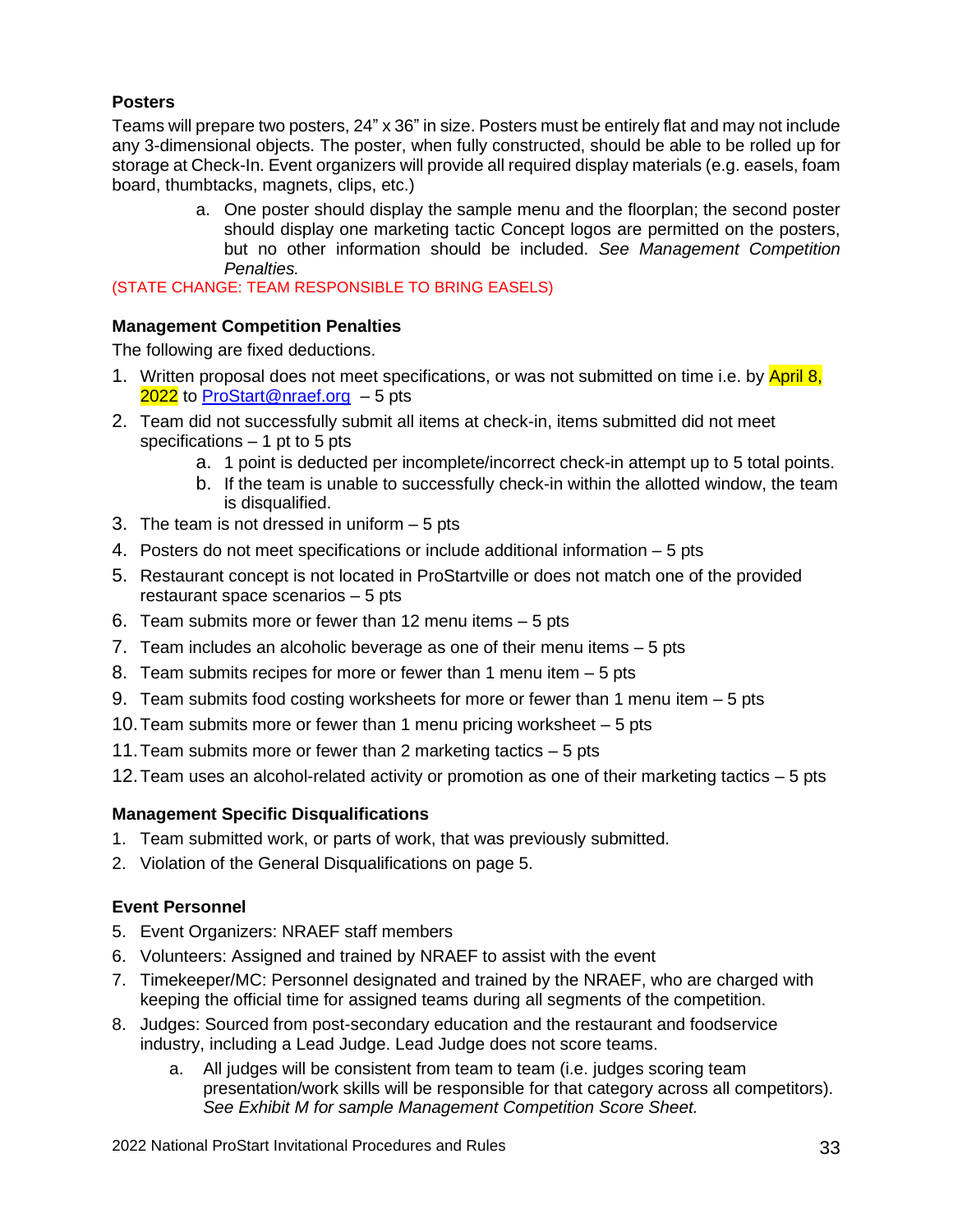## **Post Competition**

The written proposals and posters must be picked up by 6pm the last day of the competition or it will be disposed of by the Event Organizers. Report to the registration desk with a team member's badge to claim the proposals and posters. NRAEF will retain one copy of the written proposal from each team.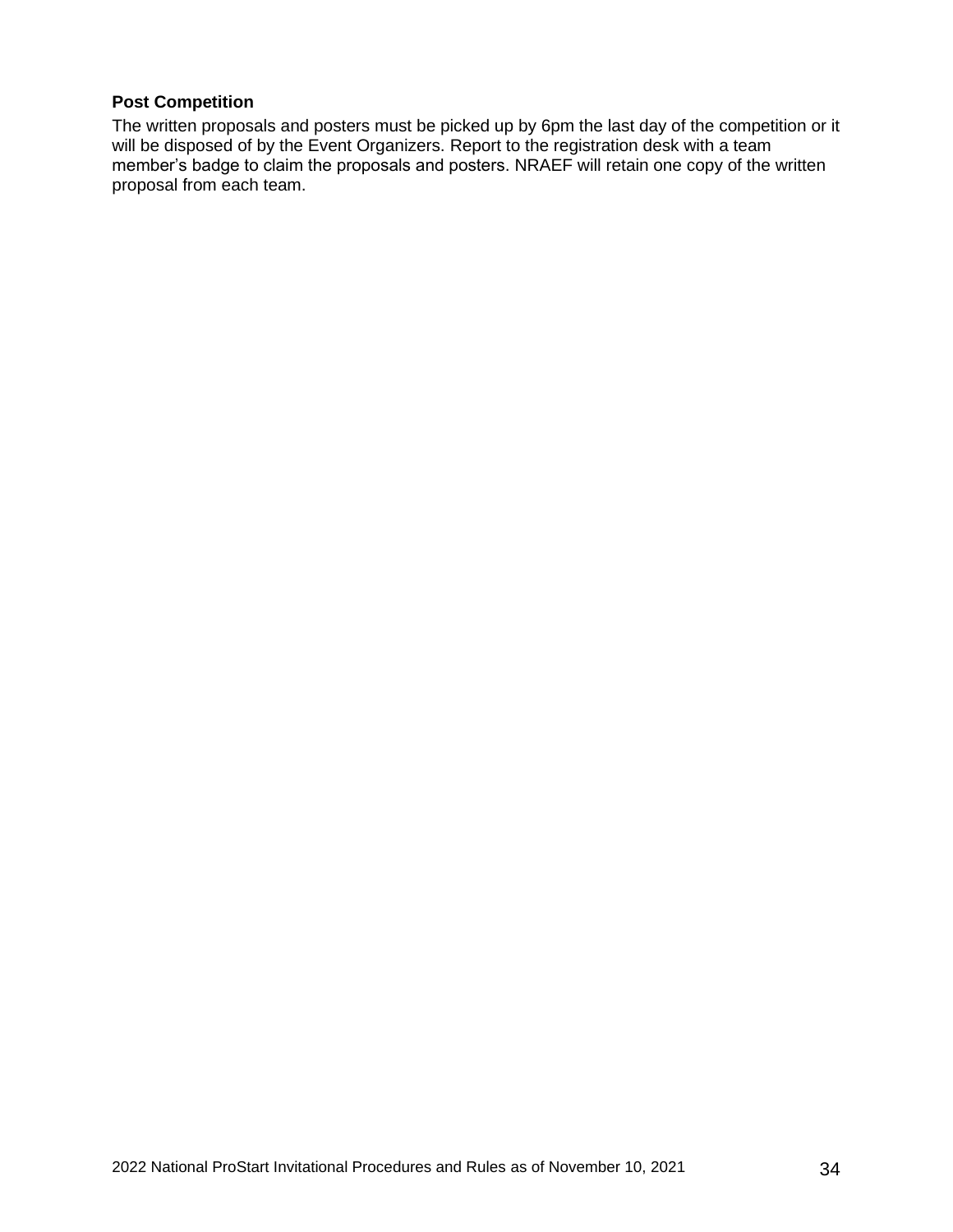#### **Exhibit A – Management**

## **2022 Location Description – ProStartville, USA**

#### **Demographics:**

The geographic location of ProStartville, USA is at your discretion.

ProStartville, USA is home to a diverse group of families, students, and young professionals. Residents of ProStartville enjoy a thriving arts scene, a large university with a strong sports program, an international airport, and unique neighborhoods.

- Population  $-190,000$
- Median age  $-34$
- Families represent 26% of the population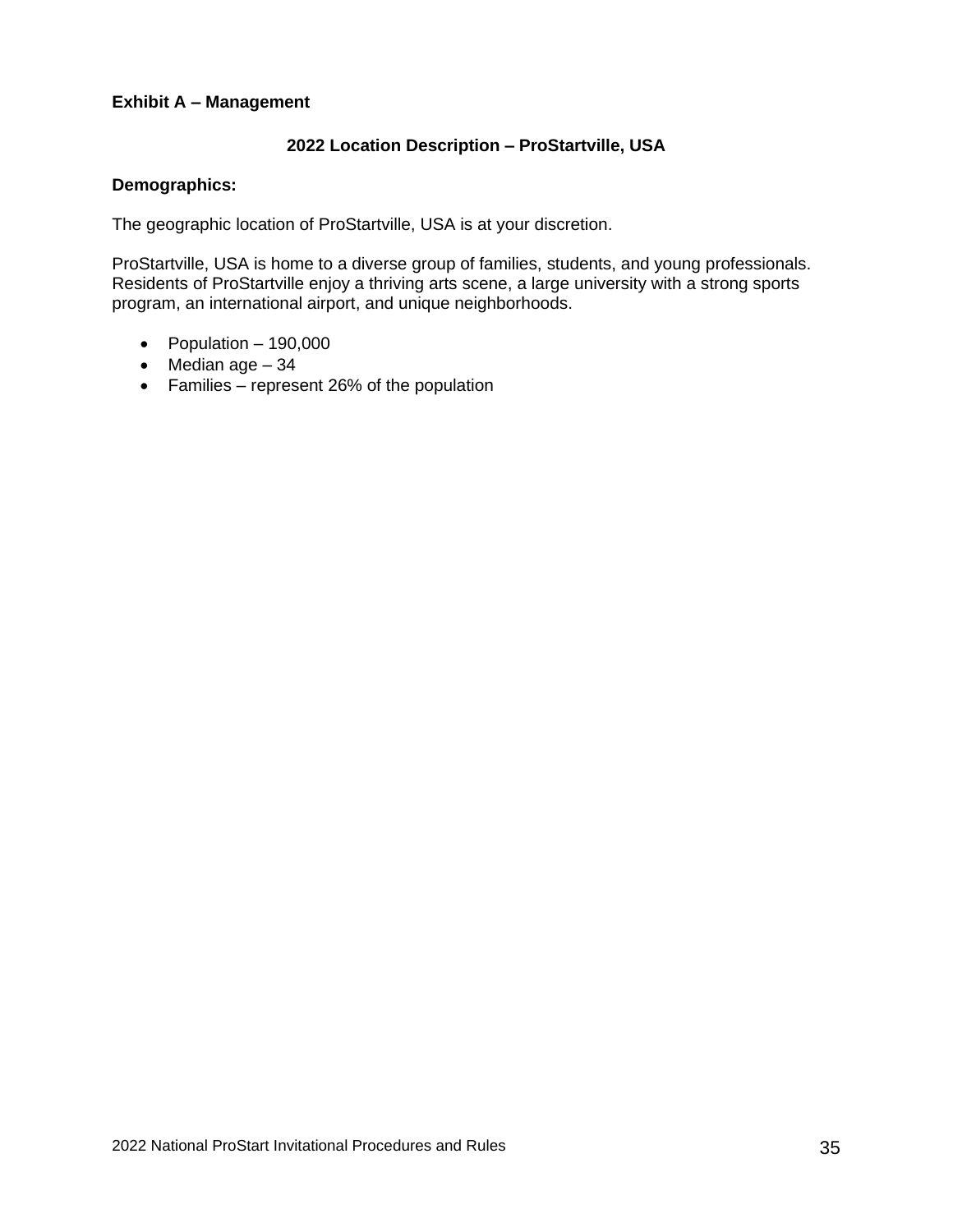#### **Exhibit B – Management**

#### **Written Proposal Outline and Checklist**

The information in the fifteen written proposals must be presented in the following order in sections separated by tabs:

- $\Box$  Restaurant concept description
	- o Type of establishment
	- o Purpose and impact
	- o Meals served
	- o Hours of operation
	- o Type of cuisine served
	- o Target market
- $\Box$  Floorplan of selected Restaurant Space Scenario
- $\Box$  Description of interior and décor
- $\Box$  SWOT Analysis
- $\Box$  Organizational Chart
- $\Box$  Sample menu
- $\Box$  Recipe(s) for one menu item
- $\Box$  Costing worksheet(s) for one menu item
- $\Box$  Menu pricing worksheet(s) for one menu item
- $\Box$  Photo of one to four menu items
- $\Box$  Two marketing tactics
	- o Description
	- o Goal
	- o Budget
	- o ROI
	- o Sample

#### *Additional Materials:*

- $\Box$  In a single Manila Folder with the team's state or region on the front, teams must place one additional copy of:
	- o Sample menu
	- o Recipes
	- o Photographs
	- o Costing
	- o Menu pricing worksheets

Example of folder: [https://www.staples.com/Staples-Manila-File-Folders-Letter-3-Tab-](https://www.staples.com/Staples-Manila-File-Folders-Letter-3-Tab-Assorted-Position-100-Box/product_116657)[Assorted-Position-100-Box/product\\_116657](https://www.staples.com/Staples-Manila-File-Folders-Letter-3-Tab-Assorted-Position-100-Box/product_116657)

#### **Further information on the construction of the Written Proposal is found on pages 30 and 31**.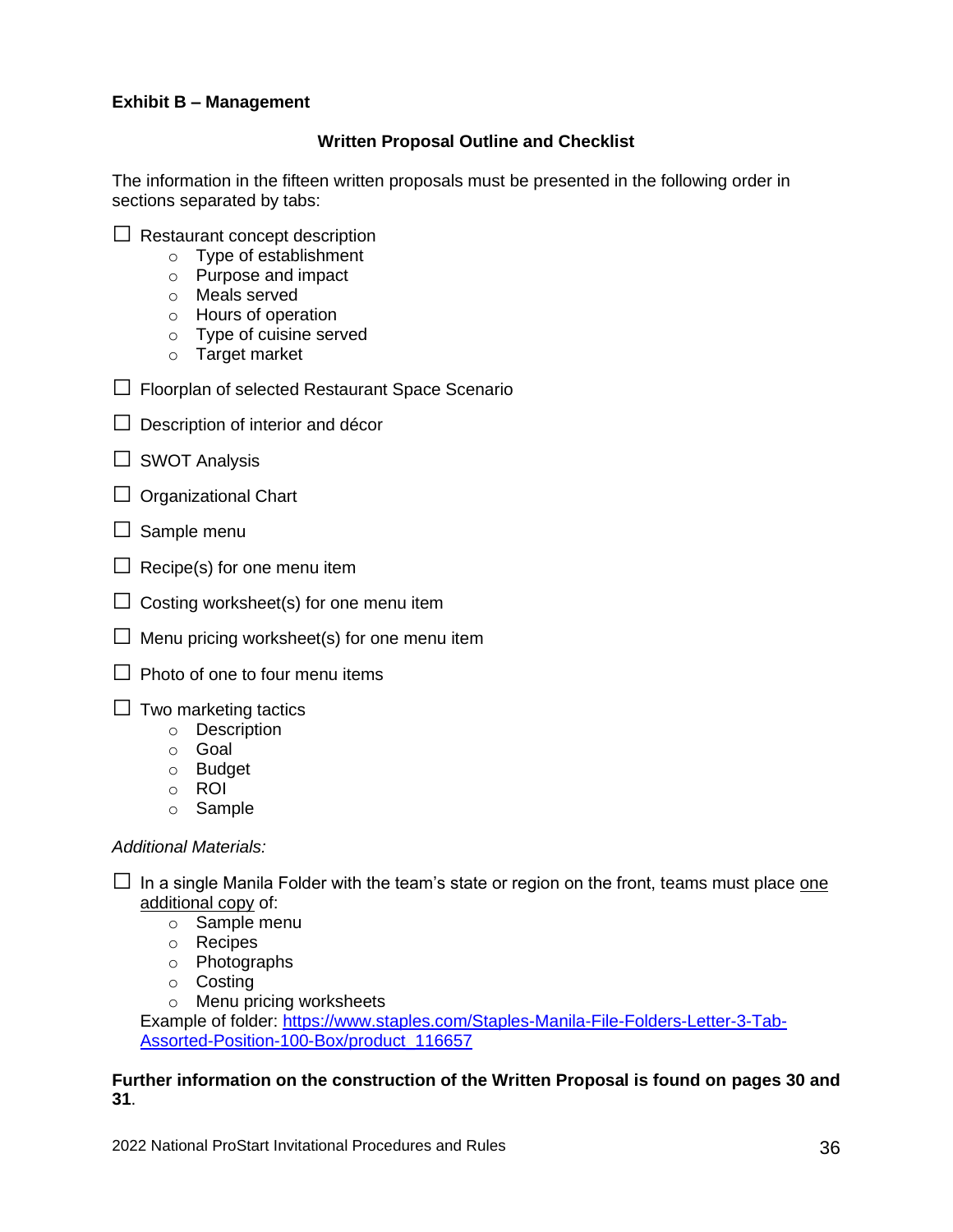#### **Exhibit C – Management**

## **Restaurant Space Scenario Options**

There are four scenarios available to choose from. The Management team may enhance their selected scenario but the team may not change the set parameters.

*Example of prohibited change of set parameter – A team selects the freestanding option but explains that many of the offices are actually open seven days a week so it's always busy.*

- 1. Freestanding Located in the heart of Main Street, a spot just opened up in between the county court house and the ProStartville Community Center.
	- a. Pro: There's plenty of activity in the area to draw in customers by foot traffic.
	- b. Con: Location in business district lends itself to busy days and quiet nights.
- 2. Airport Restaurant space available in the ProStartville International Airport in Concourse B after passengers pass through TSA security.
	- a. Pro: People are always traveling and the seasonal busy times mean big business.
	- b. Con: The customer base is limited to travelers and airport employees.
- 3. Food Truck Perhaps the most flexible option. You are bringing the food to the masses.
	- a. Pro: You can bring your business to busy locations and popular everts.
	- b. Con: Limited working space within the truck so a dependable staff is crucial.
- 4. Strip Mall The strip mall is located near the large university and contains a nail salon, a craft store, a bank, and a few other new businesses opening up.
	- a. Pro: With new businesses opening up, they are sure to draw attention.
	- b. Con: Due to the increased activity, parking may be a challenge.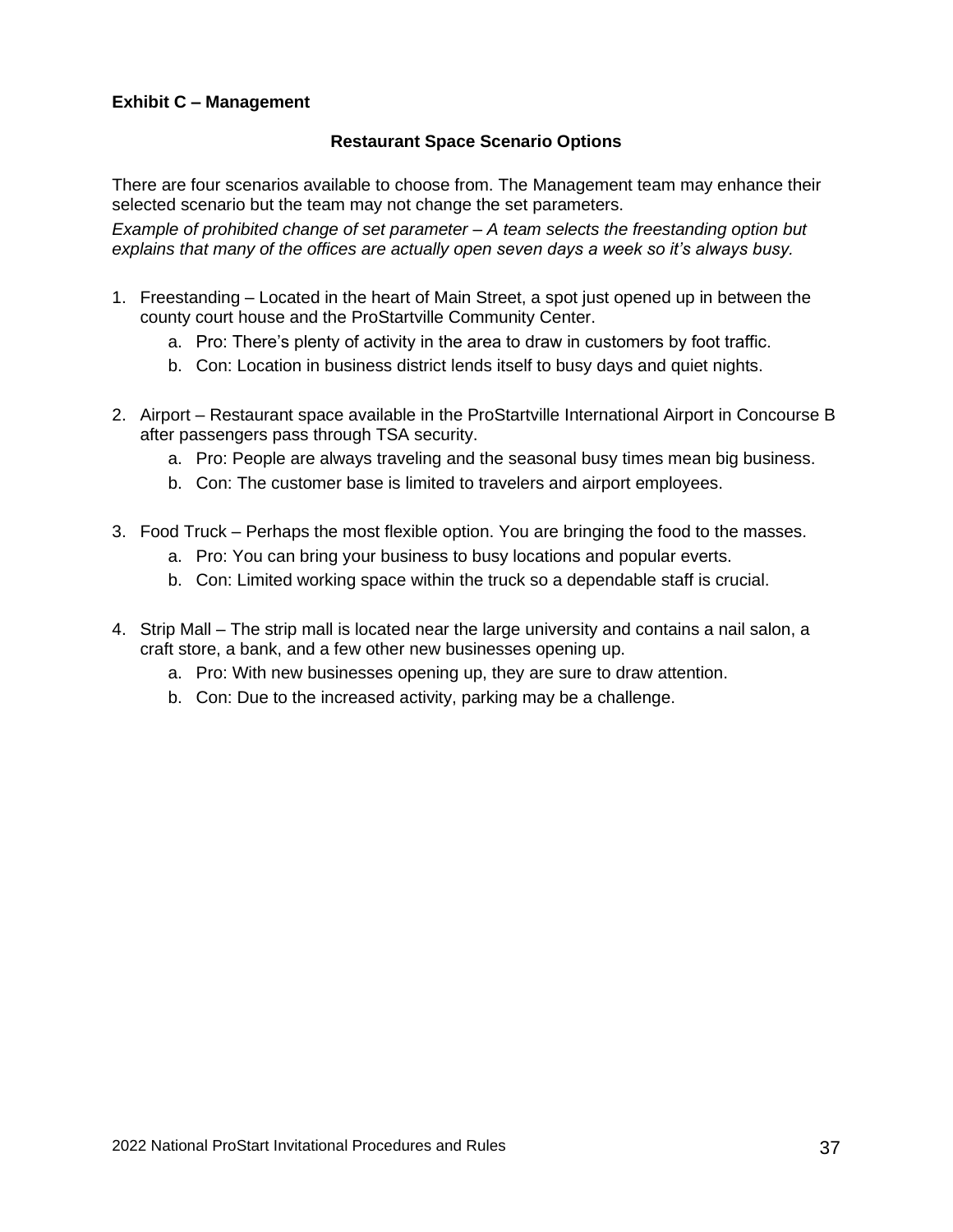

**Sample Restaurant Floorplan**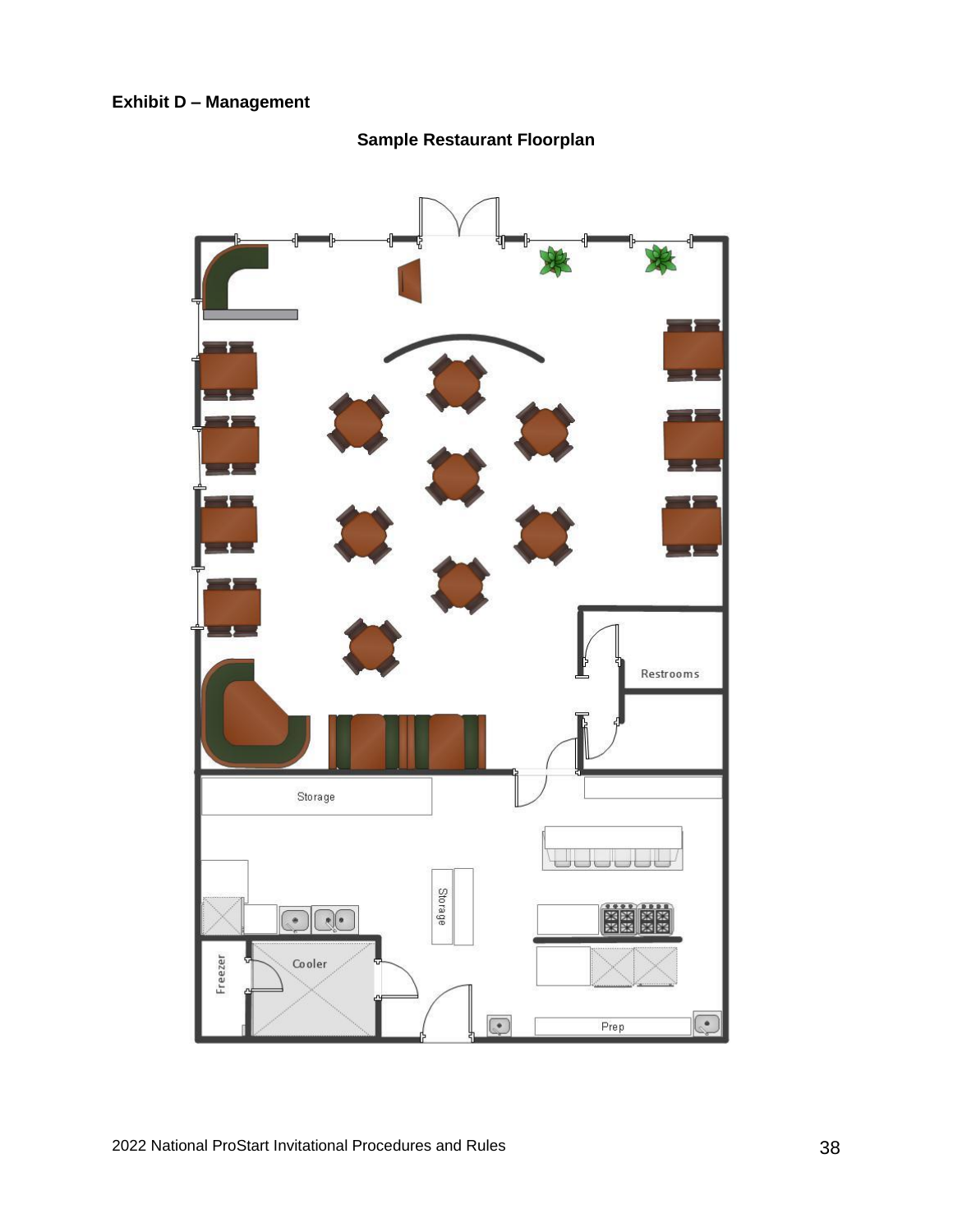#### **Exhibit E – Management**

## **Sample Organizational Chart**

The Organizational Chart below is an example of the positions needed to staff a full service restaurant with catering functions.

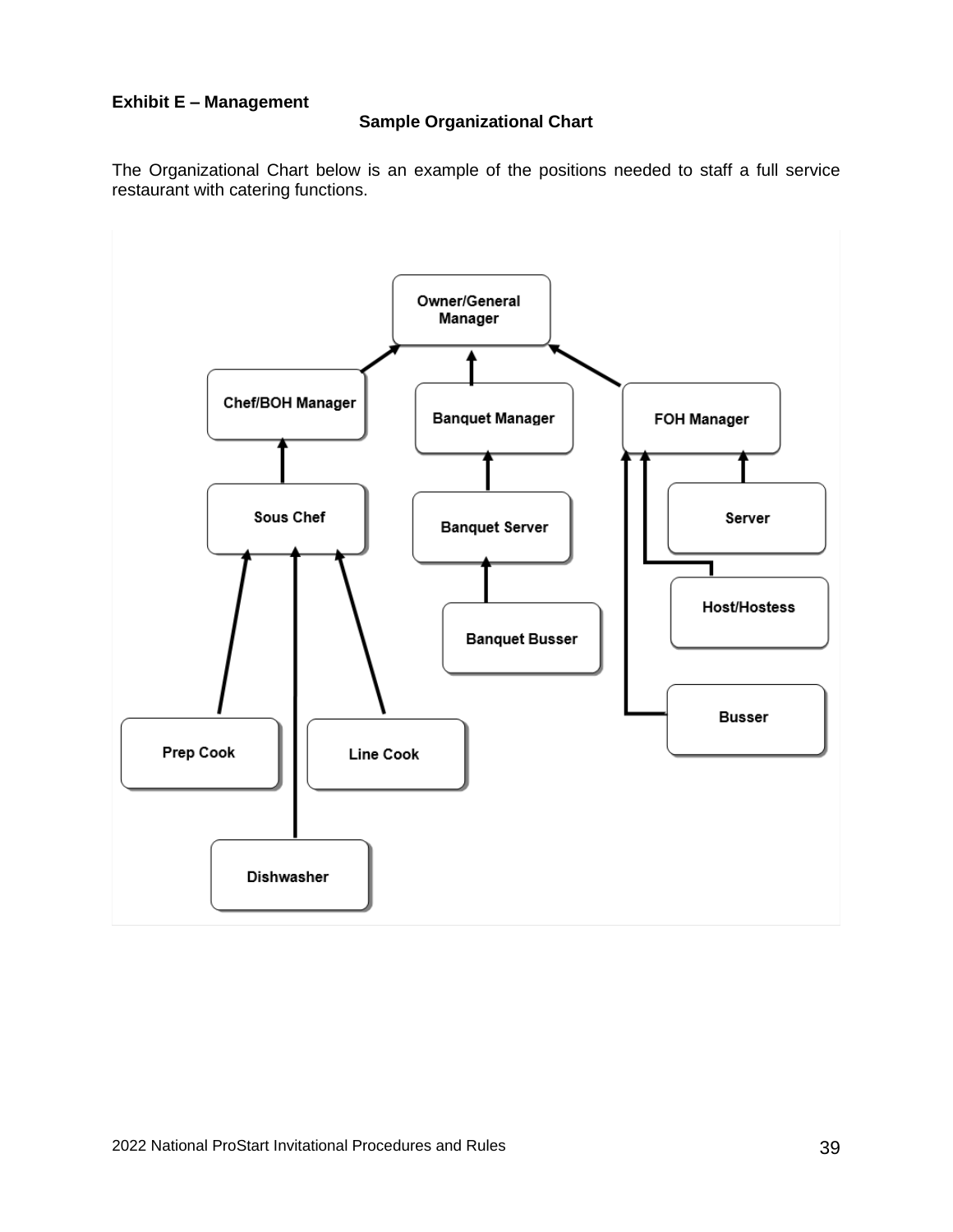#### **Exhibit F – Management**

#### **Menu Item Clarification**

The intent is for teams to develop a menu featuring only twelve menu items. This may be treated as a representative sample that is reflective of the concept's broader menu. Please see the below information on what constitutes a menu item.

#### **Menu Item Clarification**

The general rule of thumb for what counts as a menu item is that anything that is packaged together for one price counts as one item. Please see the examples below for further clarification.

An exception to this rule is a table d'hote menu (*see Foundations of Restaurant Management & Culinary Arts Level 2, pgs. 473-74*) or prix fixe menu. In those cases, each dish that makes up the table d'hote or choice for prix fixe counts as one menu item.

On the sample menu below, there are examples of how to count menu items.

- Each Appetizer and Salad counts as one menu item
- Each Sandwich counts as one menu item, the costing for each item would include the most costly of the side choices
- Each Dinner item counts as one menu item, costing would include all sides and sauces
- Each Dessert is one item, Each Beverage is one item
- Total menu items count for this menu is: 16

| <b>Appetizers</b>                                                                                                                                                    |                  | <b>Salads</b>                                                                                                                      |                            |
|----------------------------------------------------------------------------------------------------------------------------------------------------------------------|------------------|------------------------------------------------------------------------------------------------------------------------------------|----------------------------|
| Calamari <sup>1</sup><br>Fresh, tender squid lightly floured then deep fried,<br>served with lemon wedges and homemade marinara<br>sauce.                            | \$8.00           | House <sup>3</sup><br>Spring greens, avocado, roasted peppers, onions,<br>shredded carrots, tomatoes & balsamic dressing           | \$6.50                     |
| Spinach and Artichoke Dip <sup>2</sup><br>Warm blend of creamy spinach, tender artichokes,<br>and melted Asiago and Parmesan cheeses. Served<br>with tortilla chips. | \$7.50           | Crazy $4$<br>Chicken breast, goat cheese, spring greens, crushed<br>walnuts, bacon, roasted peppers, onions & balsamic<br>dressing | \$8.50                     |
|                                                                                                                                                                      |                  | Wild Alaska Salmon <sup>5</sup><br>Alaska salmon, spring greens, tomatoes, sliced lemon &<br>balsamic dressing                     | \$10.50                    |
| <b>Sandwiches</b>                                                                                                                                                    |                  | <b>Entrees</b>                                                                                                                     |                            |
| Available with your choice of potato, pasta, or green salad.<br>Best Burger <sup>6</sup>                                                                             | \$8.50           | Pot Roast Dinner <sup>9</sup>                                                                                                      | \$15.75                    |
| 1/4 lb. beef patty, pickle, tomatoes,<br>sautéed onions, spring greens,<br>cheddar cheese                                                                            |                  | Piled high with cippolini onions, carrots & mushrooms over<br>mashed potatoes, served au jus                                       |                            |
| <b>Best Chicken</b>                                                                                                                                                  |                  | Chili Glazed Salmon <sup>10</sup>                                                                                                  | \$16.50                    |
| Chicken breast, spring greens,<br>tomatoes, onions & basil mayo                                                                                                      | \$8.00           | Served over a roasted vegetable & quinoa pilaf finished<br>with micro greens                                                       |                            |
| Garden Burger 8                                                                                                                                                      |                  | Chicken Pot Pie 11                                                                                                                 | \$13.00                    |
| Veggie patty, sun-dried tomato<br>pesto, spring greens, avocado,<br>tomatoes, onions, shredded carrot<br>& basil mayo                                                | \$7.00           | Roasted chicken in an herbed cream sauce with leeks &<br>carrots under a pastry crust                                              |                            |
| <b>Desserts</b>                                                                                                                                                      |                  | <b>Beverages</b>                                                                                                                   |                            |
| Cake of the day <sup>12</sup><br>Ice Cream Sundae <sup>13</sup><br>Choice of chocolate or caramel sauce                                                              | \$4.00<br>\$3.50 | Soda <sup>14</sup><br><b>Housemade Lemonade 15</b><br><b>Brewed Coffee 16</b><br>Regular or decaf                                  | \$2.00<br>\$2.50<br>\$1.50 |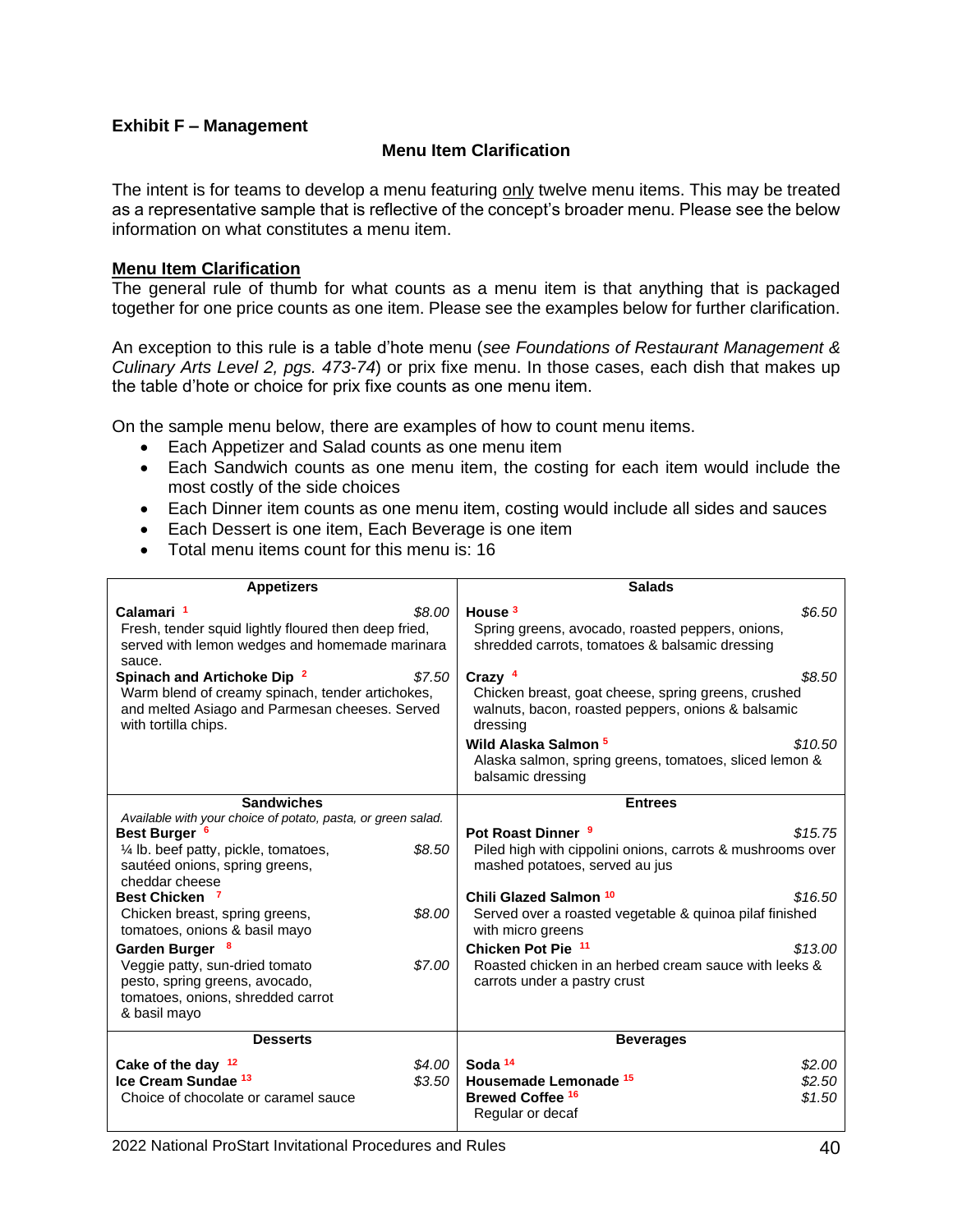For beverages, each item that is individually priced would count as a menu item. The example below includes 20 items**. Note:** The Cappuccino and Café Latte, while priced the same, are two separate menu items as they are substantially different items. The Brewed and Iced Coffee are two separate menu items as they are priced differently.

| <b>Item</b>          | <b>Small</b>      | <b>Medium</b>     | Large             |
|----------------------|-------------------|-------------------|-------------------|
| Espresso             | 1.75 <sup>1</sup> | 1.95 <sup>2</sup> |                   |
| Cappuccino           | 2.95 <sup>3</sup> | 3.65 <sup>4</sup> | 3.95 <sup>5</sup> |
| Americano            | 2.15 <sup>6</sup> | $2.55^{7}$        | $2.95^{8}$        |
| Café Latte           | $2.95^9$          | $3.65^{10}$       | $3.95^{11}$       |
| Vanilla Latte        | $3.45^{12}$       | $4.15^{13}$       | 4.4514            |
| <b>Brewed Coffee</b> | 1.9515            | $2.45^{16}$       | 2.9517            |
| <b>Iced Coffee</b>   | $2.15^{18}$       | $2.65^{19}$       | $3.15^{20}$       |

## **Central Perk Coffee Shop**

For a "build your own" concept, ingredients that are individually priced would count as one menu item. The example below includes 9 menu items and are noted in red below.

#### **Bayside Burrito Grille**

| <b>Item Type</b> | <b>Protein</b>                  | Toppings<br><b>Choose 2</b>         | <b>Extras</b>                           |
|------------------|---------------------------------|-------------------------------------|-----------------------------------------|
| Choose 1         | Choose 1                        | (\$1 for additional<br>topping) $5$ |                                         |
| <b>Burrito</b>   | Chicken <sup>1</sup><br>\$6.25  | Beans and Rice                      | Chips and Salsa <sup>6</sup><br>\$3.00  |
| <b>Bowl</b>      | Steak <sup>2</sup><br>\$6.50    | Cheese                              | Guacamole <sup>7</sup><br>\$4.00        |
| Tacos            | Ground Beef <sup>3</sup> \$5.95 | Salsa                               | Chips and Guacamole <sup>8</sup> \$6.00 |
| Salad            | Vegetarian <sup>4</sup> \$5.75  | Sour Cream                          | Chips only <sup>9</sup><br>\$2.00       |

*Note: While a "build your own" concept is permissible, it is recommended that teams instead focus on their core/signature menu of composed items, with an acknowledgement that there are opportunities to "build your own" integrated into the concept's broader menu.*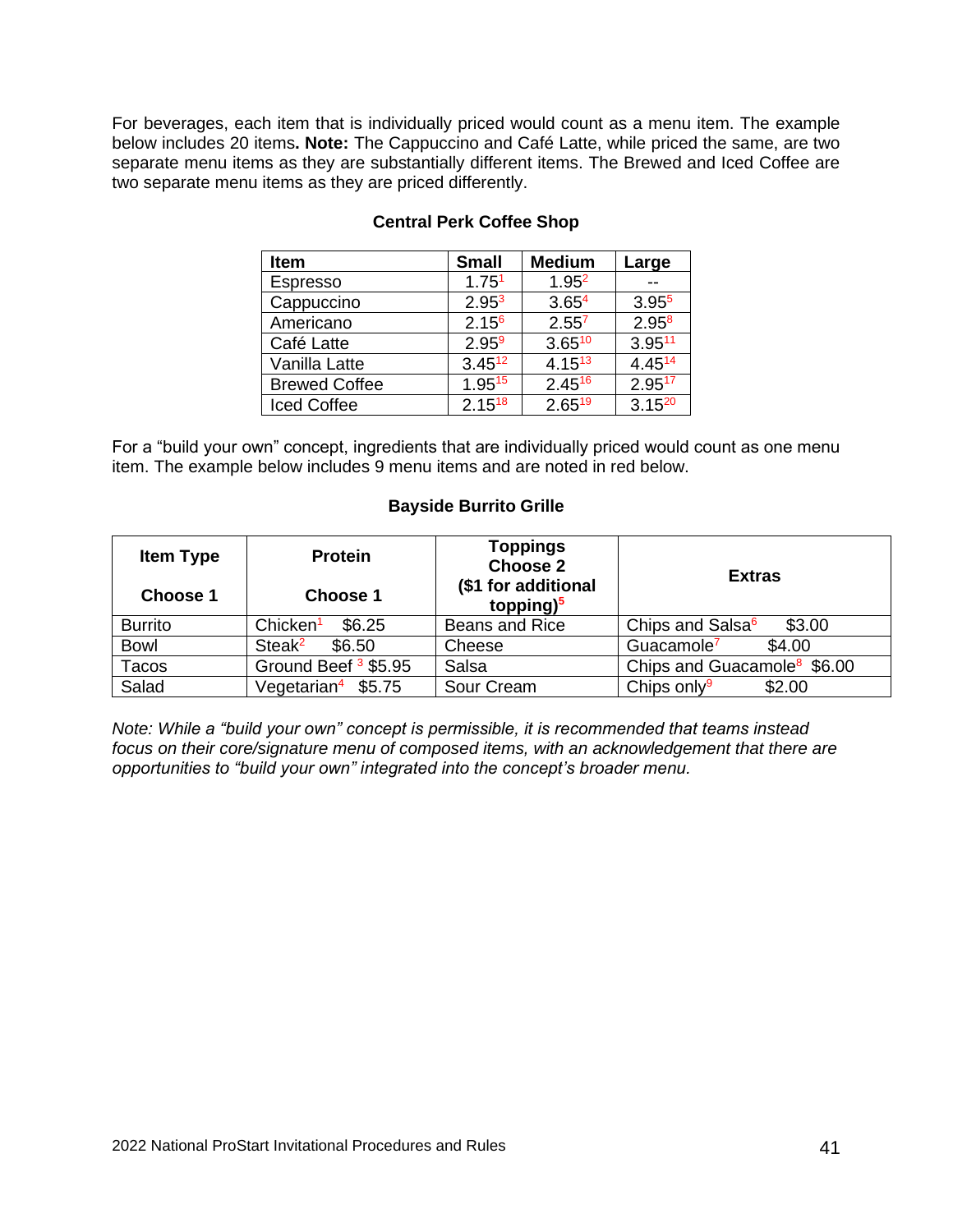#### **Exhibit G – Management**

#### **Recipe Example**

*Note: For a menu item consisting of Chicken Gruyere served with sautéed spinach, and roasted potatoes, you should include separate recipes for the chicken, the spinach, the potatoes and the sauce.* 

Management teams must complete this worksheet prior to the competition and include in both the written proposal and costing folder. Portion size is at your discretion.

| <b>State Name</b>    | Awesome State |
|----------------------|---------------|
| <b>Educator Name</b> | Chef Jane Doe |

| <b>Menu</b> Item          | Chicken Gruyere                                           |  |  |
|---------------------------|-----------------------------------------------------------|--|--|
| <b>Number of Portions</b> | <b>Portion Size</b><br>breast / approx. 8 oz.<br>4        |  |  |
| <b>Cooking Method(s)</b>  | Sauté, bake                                               |  |  |
| <b>Recipe Source</b>      | Doe, Jane. "Chicken Gruyere." Awesome State School, 2015. |  |  |

| Ingredients                       |                       |  |  |
|-----------------------------------|-----------------------|--|--|
| <b>Item</b>                       | <b>Amount</b>         |  |  |
| <b>Butter</b>                     | 2 oz.                 |  |  |
| Onion, sliced                     | 8 oz.                 |  |  |
| Swiss Cheese, shredded            | 3 oz.                 |  |  |
| <b>Bread Crumbs</b>               | 3 oz.                 |  |  |
| Paprika                           | 1 teaspoon            |  |  |
| Chicken Breast, Airline, skinless | 4, approx. 8 oz. each |  |  |
| Salt and Pepper                   | To taste              |  |  |
| White Wine                        | 3 oz.                 |  |  |
| Chicken Stock                     | 3 oz.                 |  |  |
|                                   |                       |  |  |

#### **Procedure**

- 1. Sauté onions and ½ butter until soft but not brown.
- 2. Combine cheese, bread crumbs and paprika
- 3. Sprinkle chicken breasts with salt and pepper

Remainder of procedures…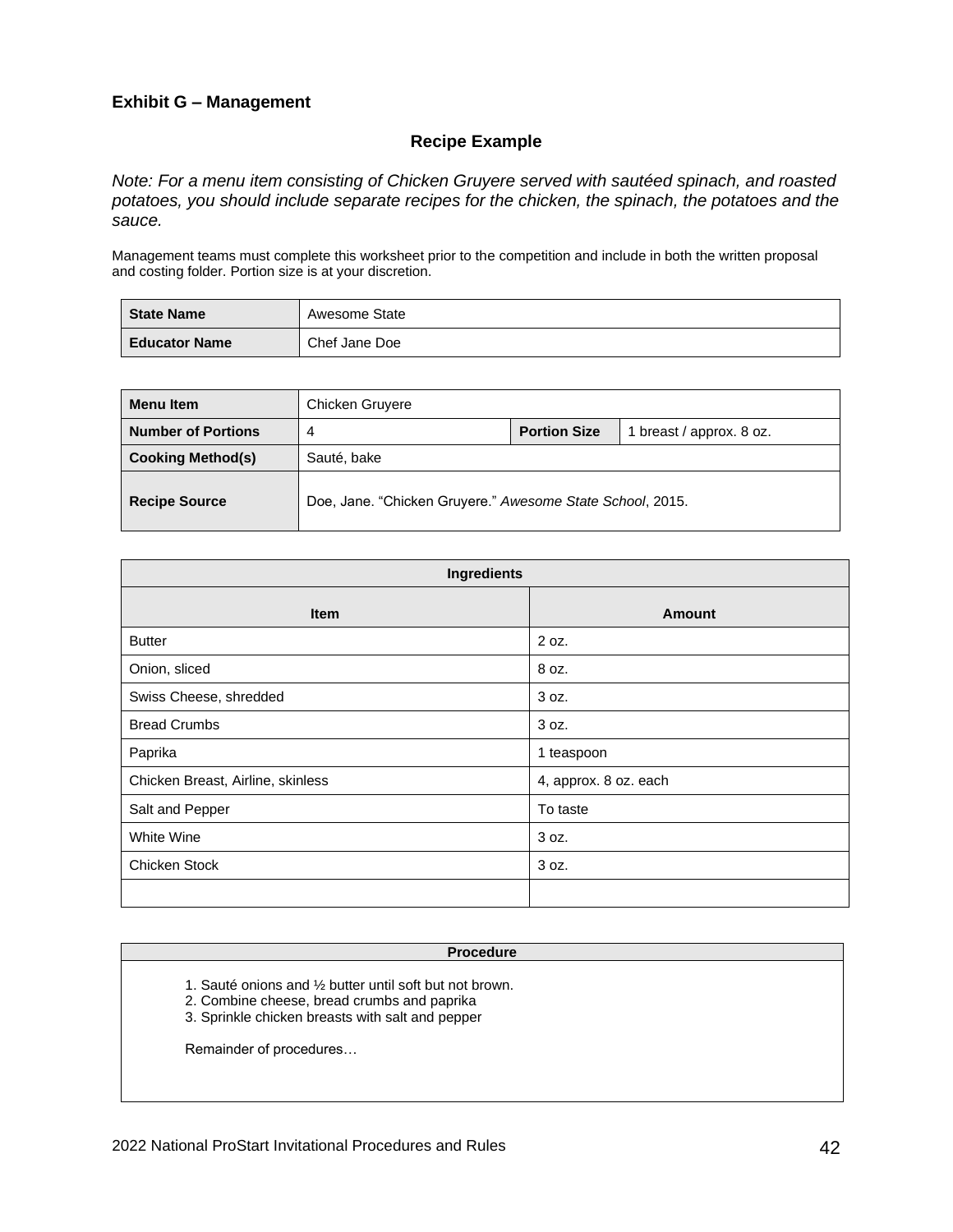#### **Exhibit H – Management**

## **Recipe Cost Example**

*Note: For a menu item consisting of Chicken Gruyere served with sautéed spinach, and roasted potatoes, you should include separate recipe costing sheets for the chicken, the spinach, the potatoes, and the sauce.* 

Management teams must complete this worksheet prior to the competition and include in both the written proposal and costing folder.

| <b>State Name</b>         | Awesome State   |                     |                       |
|---------------------------|-----------------|---------------------|-----------------------|
| <b>Educator Name</b>      | Chef Jane Doe   |                     |                       |
| <b>Menu</b> Item          | Chicken Gruyere |                     |                       |
| <b>Number of Portions</b> | 4               | <b>Portion Size</b> | 1 breast/approx.8 oz. |

| Ingredient          | <b>Purchase Unit</b> | <b>Purchase cost</b> | Unit cost     | <b>Amount Needed</b> | <b>Ingredient Cost</b> |
|---------------------|----------------------|----------------------|---------------|----------------------|------------------------|
| <b>Butter</b>       | 1 pound              | \$4.59               | $$0.287$ /oz. | 2 oz.                | \$0.574                |
| Onion               | $3$ lbs.             | \$1.98               | $$0.041$ /oz. | 8 oz.                | \$0.328                |
| Swiss Cheese        | 1 pound              | \$5.99               | $$0.374$ /oz. | 3 oz.                | \$1.122                |
| <b>Bread Crumbs</b> | 15 oz.               | \$1.75               | $$0.117$ /oz. | 3 oz.                | \$0.351                |
| Paprika             | 2 oz. / 12 tsp       | \$1.79               | $$0.895$ /oz. | .167 oz./1 tsp       | \$0.149                |
| Chicken Breast      | 1 pound              | \$1.98               | $$1.98/\#$    | 2#                   | \$3.96                 |
| White Wine          | 750 ml / 25.4 oz.    | \$12.00              | $$0.472$ /oz. | 3 oz.                | \$1,416                |
| Chicken Stock       | 1 gallon             | \$6.00               | $$0.047$ /oz. | 3 oz.                | \$0.141                |

| <b>Subtotal</b>                               | \$8.041 |
|-----------------------------------------------|---------|
| 1 % for small amounts of<br>spices (Q Factor) | \$0.08  |
| 2 % for frying oil                            | \$0.161 |
| <b>Total Recipe Cost</b>                      | \$8.282 |
| <b>Portion Cost</b>                           | \$2.07  |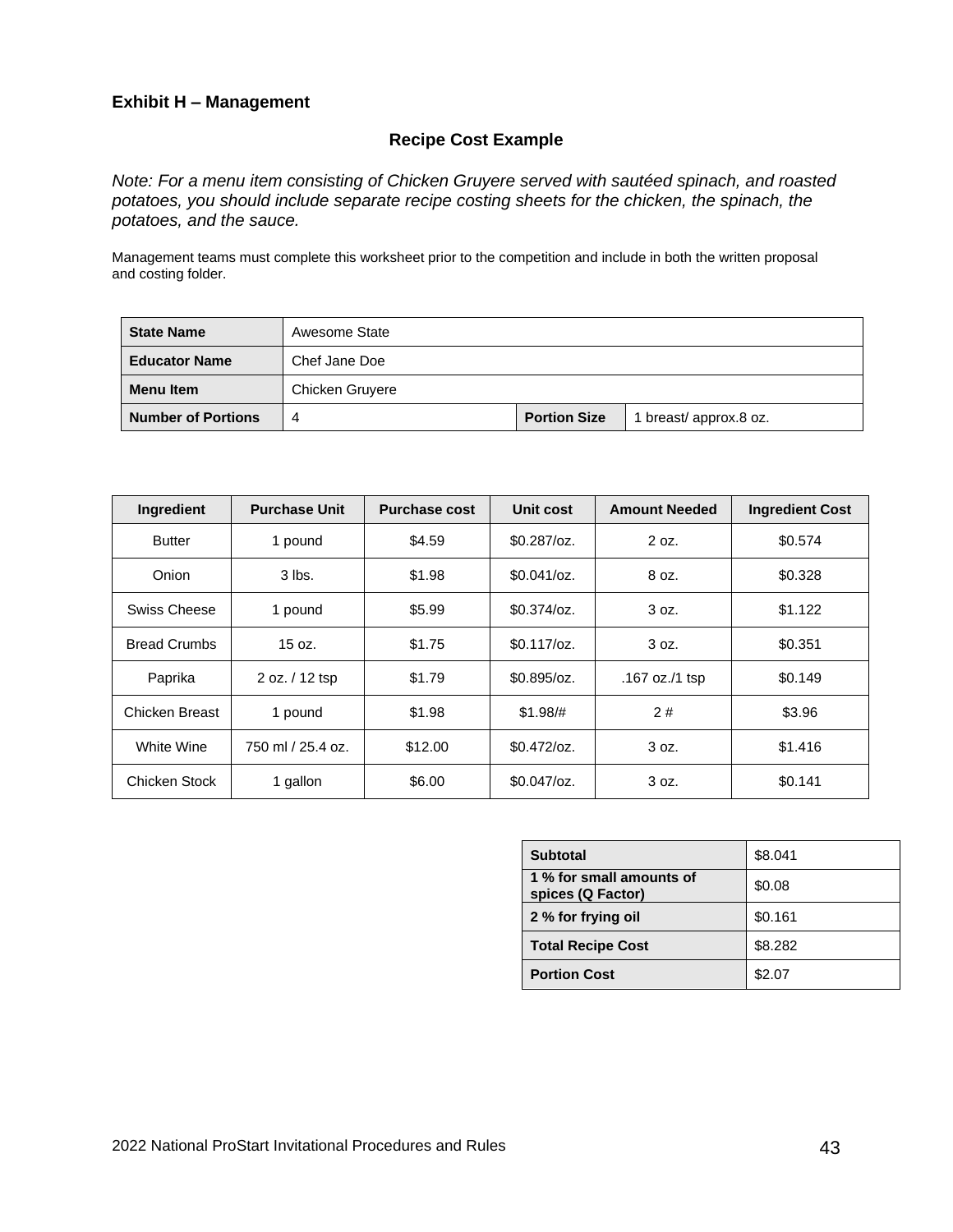#### **Exhibit I – Management**

## **Menu Price Example**

*Note: For a menu item consisting of Chicken Gruyere served with sautéed spinach, and roasted potatoes, you should include one (1) menu price sheet for the completed menu item.* 

Management teams must complete this worksheet prior to the competition and include in both the written proposal and costing folder.

| <b>State Name</b>    | Awesome State  |          |         |
|----------------------|----------------|----------|---------|
| <b>Educator Name</b> | Chef Jane Doe  |          |         |
|                      |                |          |         |
| <b>Menu Category</b> | <b>Starter</b> | X Entree | Dessert |

| Recipe                                                       | <b>Portion Cost</b> |
|--------------------------------------------------------------|---------------------|
| Chicken Gruyere                                              | \$2.07              |
| Sauteed Spinach (from additional recipe and costing sheets)  | \$0.753             |
| Roasted Potatoes (from additional recipe and costing sheets) | \$0.961             |
| Sauce (from additional recipe and costing sheets)            | \$0.354             |
|                                                              |                     |
|                                                              |                     |
|                                                              |                     |
|                                                              |                     |
|                                                              |                     |
|                                                              |                     |
|                                                              |                     |
|                                                              |                     |
|                                                              |                     |

| <b>Total Plate Portion Cost</b> | \$4.138  |
|---------------------------------|----------|
| Menu Price at 33% Food Cost     | \$13.655 |
| <b>Actual Price on Menu</b>     | \$14.50  |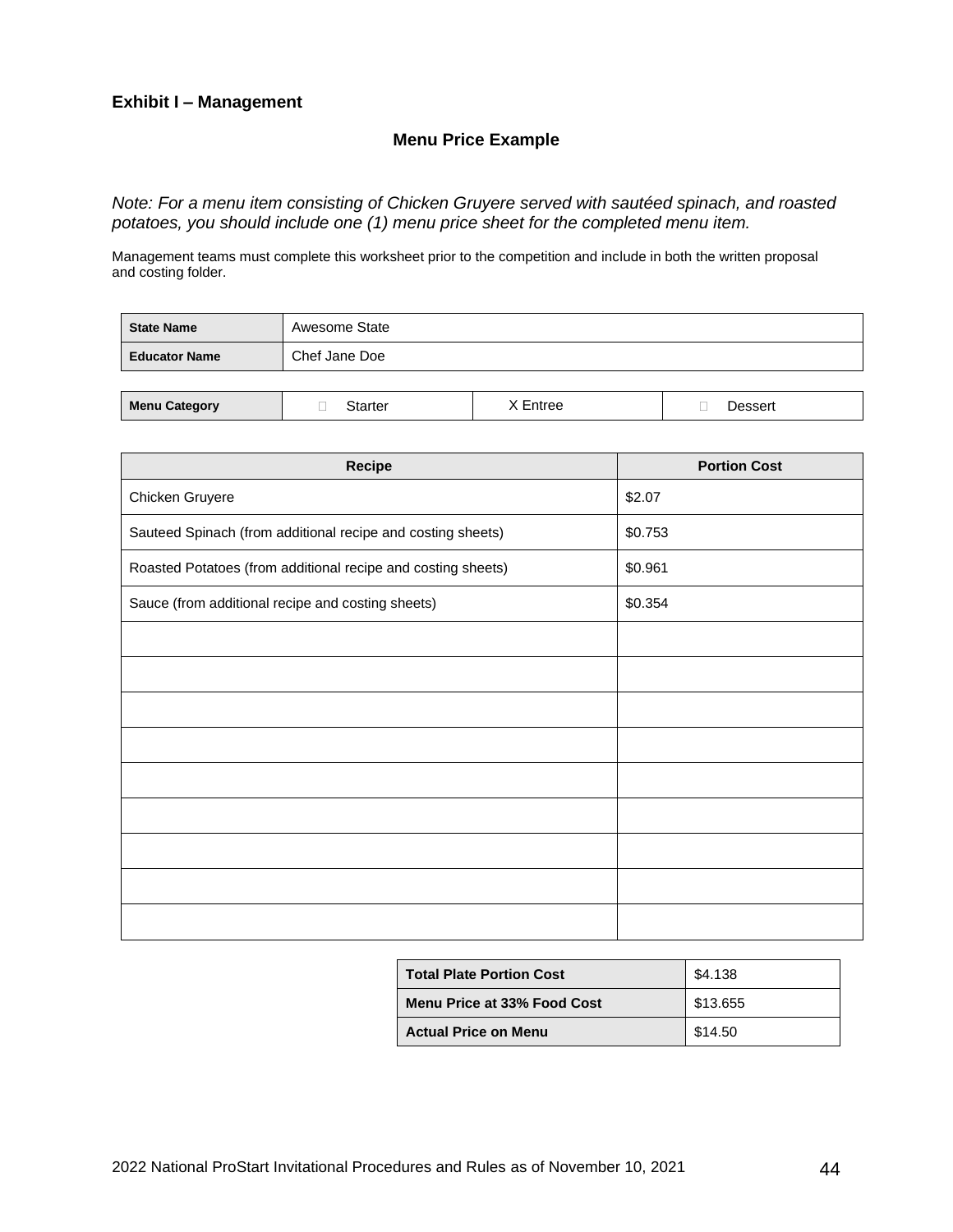#### **Exhibit J – Management**

#### **Marketing Tactic Clarification**

Teams must include two marketing tactics as a part of their presentation. The below categories, taken directly from the curriculum, will help identify what qualifies as a marketing tactic and what can be seen as specific examples of each tactic.

Website and social media presence are not tactics in and of themselves. For example, Sprinkles Cupcakes uses twitter for a "whisper words" promotion. Each day a "whisper word" is announced via the official Sprinkles twitter account, and the first 50 patrons to whisper the word of the day receive a free cupcake. In this example, twitter is a vehicle for the promotion. The promotion is actually sample/free product.

**Advertising** – Paying to present or promote an operation's products, services, or identity.

- Newspaper
- Radio
- **Magazine**
- Billboard
- Metro Transit
- Digital advertisements on social media

**Promotions** – Incentives to entice customers to patronize an operation.

- Frequent shopper program
- Special Pricing
- Special Events
- Samples
- Contest/sweepstakes
- Signage & display materials
- Merchandising
- Carryout & door hanger menu

**Public Relations** – The process by which an operation interacts with the community at large.

- Hosting a charity event
- Press release
- Sponsoring a team or event

**Direct Marketing** – Making a concerted effort to connect directly with a certain segment of the market.

- Post Card mailing campaign
- E-mail campaign
- Deal of the Day website (Groupon, Living Social, etc.)
- Smart phone application that updates and informs customers directly
- Flyers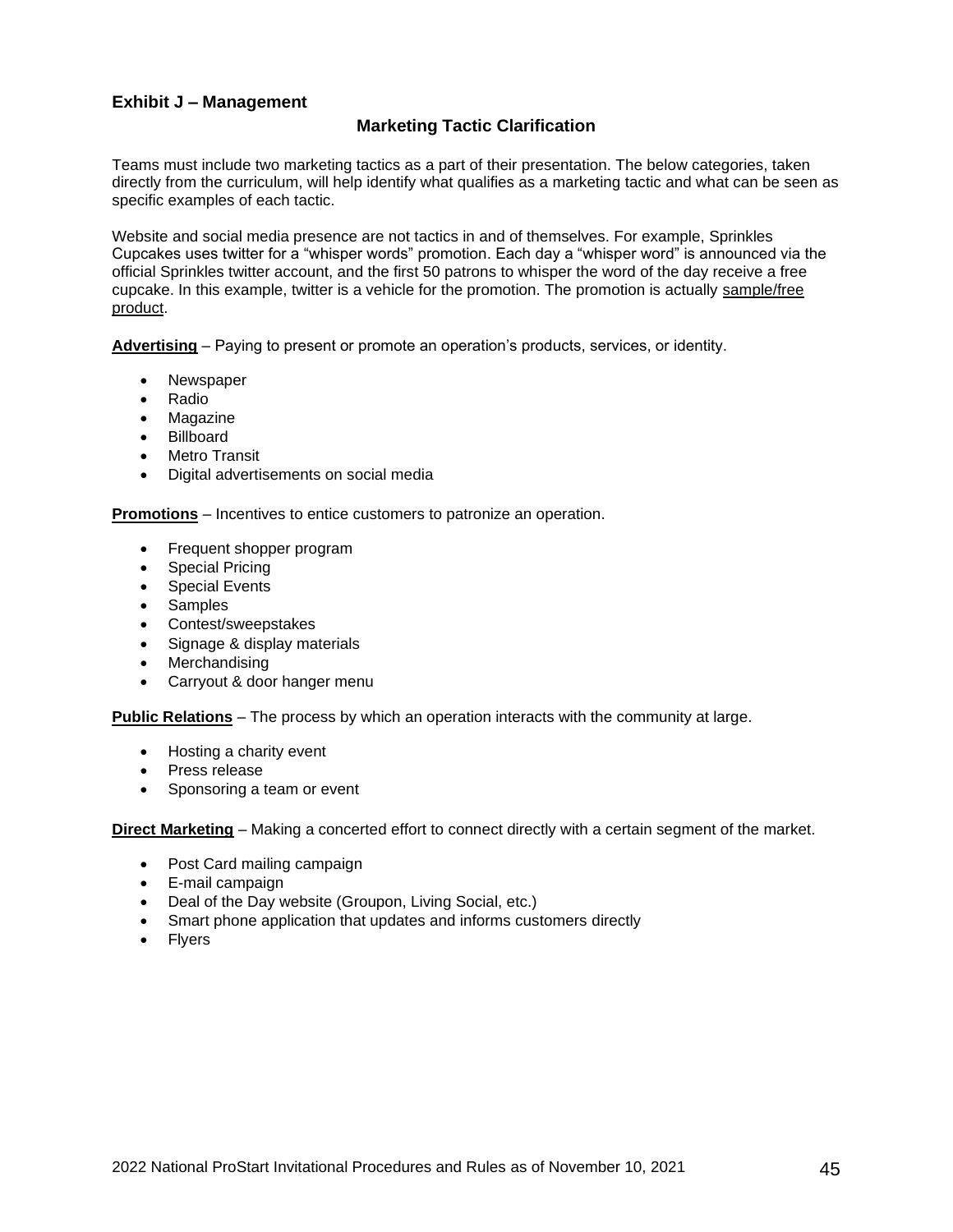#### **Exhibit K – Management**

#### **Sample Critical Thinking Scenarios**

#### Social Media

- A guest leaves a negative comment of your restaurant on a popular restaurant review website. How would you handle?
- Someone posts a bad comment on your restaurant's Facebook page what should you do?

#### Safety & Sanitation

- While pulling out the beef for your signature ribeye, your prep cook notices that the walk-in seems a bit warm. What do you do?
- While cutting lemon wedges for iced teas, your server finds a moldy lemon halfway through the box of lemons. What should the server do?
- We see that you have a line cook position. While the line cook is carrying your signature soup, he slips in a puddle of water by the dish area. What do you do?

#### Customer Service

- A reservation for a party of 4 is showing up in your system as cancelled, yet they have arrived and checked in – what will you tell them?
- A guest chokes on a toothpick on their way out the door what do you do?

#### Human Resources & Staffing

- One of your employees reports that he is being bullied by another employee. How would you address this? Who would you speak to first?
- A guest calls the day after dining and complains that the server added an extra \$5 to the tip the guest left. How do you address this?

#### Marketing

• In the coupon you printed in the newspaper, you forgot to put an expiration date. Two months later, a table presents it for redemption- what do you do?

#### Menu Development and Design

- You don't sell as much of the filet as you anticipated on Friday night, what will you do with the extra filets?
- A guest at your steakhouse is a vegetarian what can you serve him/her?

#### Concept Knowledge

- Due to your location you serve a high volume during lunch. However, dinner tickets are down. What can you do to increase dinner volume?
- A restaurant very similar to yours opens up across the street how do you compete?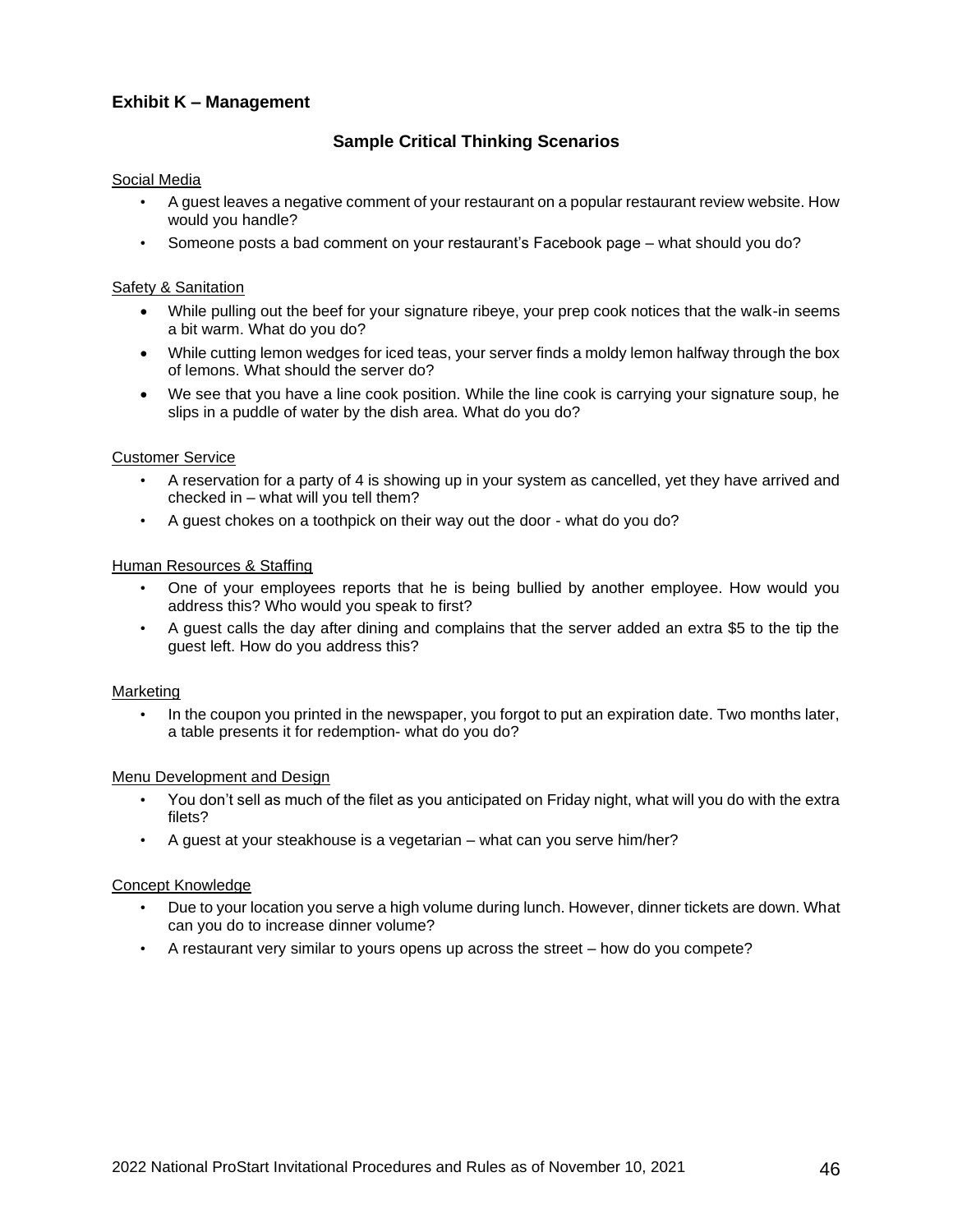## **Exhibit L – Management**

# **Sample Management Competition Timeline**

*Note: The exact order of which category will be judged will vary for each team depending on where the judges start. The order will be announced once the competition schedule is set.* 

| <b>Team</b>    | 8:00 AM           | 8:05 AM           | 8:15 AM           | 8:25 AM           | 8:35 AM           | 8:45 AM           | 8:55 AM           | <b>Break</b> | Feedback<br><b>Sessions</b> | <b>Students</b><br>Out |
|----------------|-------------------|-------------------|-------------------|-------------------|-------------------|-------------------|-------------------|--------------|-----------------------------|------------------------|
| $\mathbf{1}$   | Report &<br>Setup | Operations        | <b>Critical A</b> | <b>Critical B</b> | Menu              | Concept           | Marketing         |              | $9:10$ AM                   | $9:20$ AM              |
| $\mathbf{2}$   | Report &<br>Setup | Marketing         | Operations        | <b>Critical A</b> | <b>Critical B</b> | Menu              | Concept           |              | 9:10 AM                     | 9:20 AM                |
| 3              | Report &<br>Setup | Concept           | Marketing         | Operations        | <b>Critical A</b> | <b>Critical B</b> | Menu              |              | 9:20 AM                     | 9:30 AM                |
| 4              | Report &<br>Setup | Menu              | Concept           | Marketing         | Operations        | Critical A        | Critical B        |              | 9:20 AM                     | 9:30 AM                |
| 5              | Report &<br>Setup | Critical B        | Menu              | Concept           | Marketing         | Operations        | Critical A        |              | $9:30$ AM                   | $9:40$ AM              |
| 6              | Report &<br>Setup | Critical A        | Critical B        | Menu              | Concept           | Marketing         | Operations        |              | $9:30$ AM                   | $9:40$ AM              |
| $\overline{7}$ | Report &<br>Setup | Operations        | <b>Critical A</b> | <b>Critical B</b> | Menu              | Concept           | Marketing         |              | 9:40 AM                     | 9:50 AM                |
| 8              | Report &<br>Setup | Marketing         | Operations        | Critical A        | <b>Critical B</b> | Menu              | Concept           |              | 9:40 AM                     | 9:50 AM                |
| <b>Team</b>    | 10:05 AM          | 10:10 AM          | 10:20 AM          | 10:30 AM          | 10:40 AM          | 10:50 AM          | 11:00 AM          | <b>Break</b> | Feedback<br><b>Sessions</b> | <b>Students</b><br>Out |
| $\mathbf{1}$   | Report &<br>Setup | Operations        | Critical A        | Critical B        | Menu              | Concept           | Marketing         |              | $11:15$ AM                  | $11:25$ AM             |
| $\mathbf{2}$   | Report &<br>Setup | Marketing         | Operations        | <b>Critical A</b> | Critical B        | Menu              | Concept           |              | 11:15 AM                    | 11:25 AM               |
| 3              | Report &<br>Setup | Concept           | Marketing         | Operations        | Critical A        | Critical B        | Menu              |              | 11:25 AM                    | 11:35 AM               |
| 4              | Report &<br>Setup | Menu              | Concept           | Marketing         | Operations        | <b>Critical A</b> | <b>Critical B</b> |              | 11:25 AM                    | 11:35 AM               |
| 5              | Report &<br>Setup | <b>Critical B</b> | Menu              | Concept           | Marketing         | Operations        | <b>Critical A</b> |              | 11:35 AM                    | 11:45 AM               |
| 6              | Report &<br>Setup | <b>Critical A</b> | <b>Critical B</b> | Menu              | Concept           | Marketing         | Operations        |              | 11:35 AM                    | 11:45 AM               |
| $\overline{7}$ | Report &<br>Setup | Operations        | <b>Critical A</b> | <b>Critical B</b> | Menu              | Concept           | Marketing         |              | 12:00 PM                    | 12:10 PM               |
| 8              | Report &<br>Setup | Marketing         | Operations        | <b>Critical A</b> | <b>Critical B</b> | Menu              | Concept           |              | 12:00 PM                    | 12:10 PM               |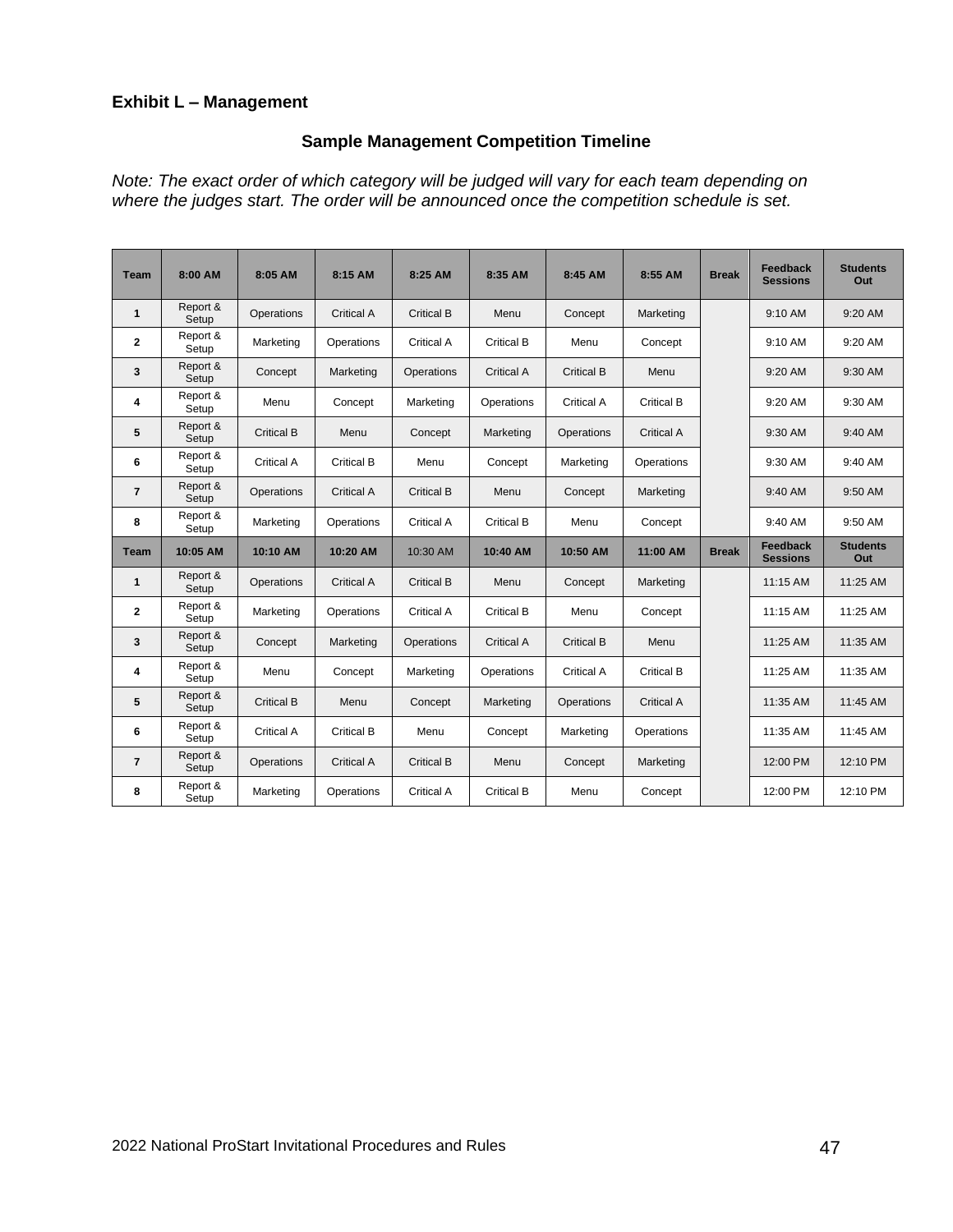# **Exhibit M – Management**

# **Sample Management Competition Score Sheet**

| <b>EVALUATION CRITERIA</b>                                                                                                                                   | <b>POOR</b>  | <b>FAIR</b>      | GOOD         | <b>VERY GOOD</b>        | <b>EXCELLENT</b> | <b>SCORE</b> |
|--------------------------------------------------------------------------------------------------------------------------------------------------------------|--------------|------------------|--------------|-------------------------|------------------|--------------|
| Check-In (5 points)                                                                                                                                          |              |                  |              |                         |                  |              |
| Including but not limited to:<br>Arrival within timeframe<br>$\bullet$<br>Items meet specifications<br>$\bullet$<br>Complete submission<br>٠<br>Uniform<br>٠ | 1            | $\overline{2}$   | 3            | 4                       | 5                |              |
| Concept (30 points)                                                                                                                                          |              |                  |              |                         |                  |              |
| Description of Concept                                                                                                                                       | $1 - 2$      | $3 - 4$          | $5-6$        | $7 - 8$                 | $9 - 10$         |              |
| <b>SWOT Analysis</b>                                                                                                                                         | $1 - 2$      | $3 - 4$          | $5-6$        | $7 - 8$                 | $9 - 10$         |              |
| <b>Presentation Skills</b>                                                                                                                                   | 1            | 2                | 3            | 4                       | 5                |              |
| Q & A - Depth of Knowledge                                                                                                                                   | $\mathbf{1}$ | $\overline{2}$   | 3            | $\overline{4}$          | 5                |              |
| Menu and Costing (35 points)                                                                                                                                 |              |                  |              |                         |                  |              |
| Menu Matches Concept                                                                                                                                         | $\mathbf{1}$ | $\overline{2}$   | 3            | 4                       | 5                |              |
| Description of 12 items                                                                                                                                      | 1            | $\overline{2}$   | 3            | 4                       | 5                |              |
| Sample of how presented                                                                                                                                      | $\mathbf{1}$ | $\overline{c}$   | 3            | 4                       | 5                |              |
| Photos                                                                                                                                                       | 1            | $\overline{2}$   | 3            | 4                       | 5                |              |
| <b>Presentation Skills</b>                                                                                                                                   | 1            | $\overline{2}$   | 3            | 4                       | 5                |              |
| Q & A - Depth of Knowledge                                                                                                                                   | $\mathbf{1}$ | $\overline{2}$   | 3            | $\overline{4}$          | 5                |              |
| Menu Poster                                                                                                                                                  | $\mathbf{1}$ | $\overline{2}$   | 3            | 4                       | 5                |              |
| <b>Marketing (40 points)</b>                                                                                                                                 |              |                  |              |                         |                  |              |
| Matches Concept                                                                                                                                              | 1            | $\overline{2}$   | 3            | $\overline{\mathbf{4}}$ | 5                |              |
| <b>ROI</b>                                                                                                                                                   | 1            | 2                | 3            | 4                       | 5                |              |
| <b>Tactic Budgets</b>                                                                                                                                        | $\mathbf{1}$ | $\overline{2}$   | 3            | $\overline{4}$          | 5                |              |
| Samples                                                                                                                                                      | $\mathbf{1}$ | $\overline{2}$   | 3            | 4                       | 5                |              |
| Creativity                                                                                                                                                   | $\mathbf{1}$ | $\overline{2}$   | $\mathbf{3}$ | $\overline{4}$          | 5                |              |
| <b>Presentation Skills</b>                                                                                                                                   | 1            | $\overline{2}$   | 3            | $\overline{4}$          | 5                |              |
| Q & A - Depth of Knowledge                                                                                                                                   | 1            | $\overline{2}$   | 3            | 4                       | 5                |              |
| <b>Marketing Poster</b>                                                                                                                                      | 1            | $\overline{2}$   | $\mathbf{3}$ | 4                       | 5                |              |
| <b>Critical Thinking (55 points)</b>                                                                                                                         |              |                  |              |                         |                  |              |
| Teamwork                                                                                                                                                     | 1            | $\boldsymbol{2}$ | 3            | 4                       | 5                |              |
| <b>Presentation Skills</b>                                                                                                                                   | $\mathbf{1}$ | $\overline{2}$   | 3            | 4                       | 5                |              |
| Q & A - Depth of Knowledge                                                                                                                                   | $\mathbf{1}$ | $\overline{a}$   | 3            | $\overline{\mathbf{4}}$ | 5                |              |
| Category 1                                                                                                                                                   | $1 - 2$      | $3 - 4$          | $5-6$        | $7 - 8$                 | $9 - 10$         |              |
| Category 2                                                                                                                                                   | $1 - 2$      | $3 - 4$          | $5-6$        | $7 - 8$                 | $9 - 10$         |              |
| Category 3                                                                                                                                                   | $1 - 2$      | $3 - 4$          | $5-6$        | $7 - 8$                 | $9 - 10$         |              |
| Category 4                                                                                                                                                   | $1 - 2$      | $3 - 4$          | $5-6$        | $7 - 8$                 | $9 - 10$         |              |
| <b>Operations (30 points)</b>                                                                                                                                |              |                  |              |                         |                  |              |
| Layout Selection & Floorplan                                                                                                                                 | $1 - 2$      | $3 - 4$          | $5-6$        | $7 - 8$                 | 10               |              |
| Interior and décor                                                                                                                                           | $\mathbf{1}$ | $\overline{a}$   | $\mathbf{3}$ | $\overline{4}$          | 5                |              |
| Organizational chart                                                                                                                                         | $\mathbf{1}$ | $\overline{2}$   | $\mathbf{3}$ | $\overline{4}$          | 5                |              |